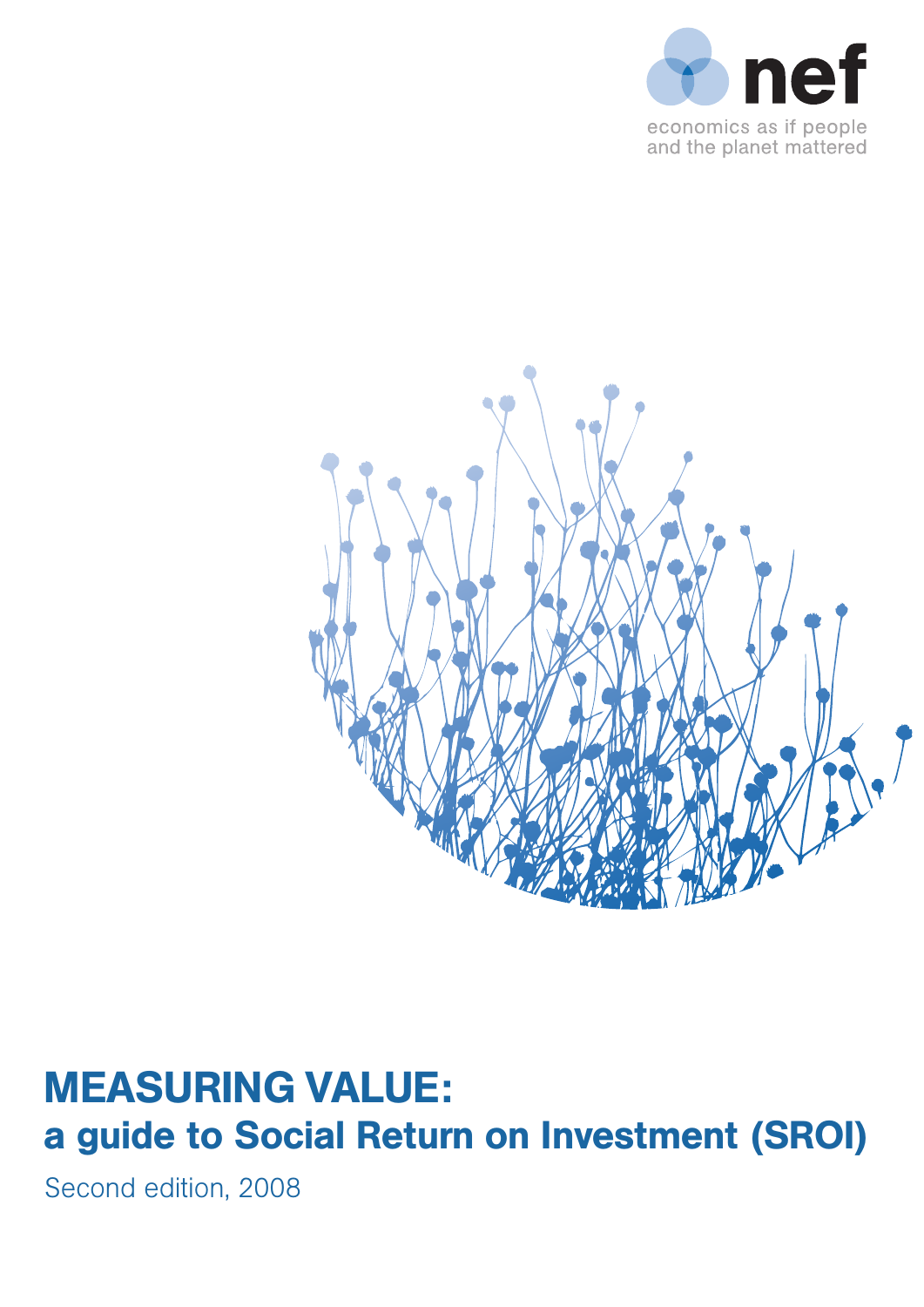nef is an independent think-and-do tank that inspires and demonstrates real economic well-being.

We aim to improve quality of life by promoting innovative solutions that challenge mainstream thinking on economic, environmental and social issues. We work in partnership and put people and the planet first.

nef (the new economics foundation) is a registered charity founded in 1986 by the leaders of The Other Economic Summit (TOES), which forced issues such as international debt onto the agenda of the G7/G\* summit meetings. It has taken a lead in helping establish new coalitions and organisations such as the Jubilee 2000 debt campaign; the Ethical Trading Initiative; the UK Social Investment Forum; and new ways to measure social and economic well-being.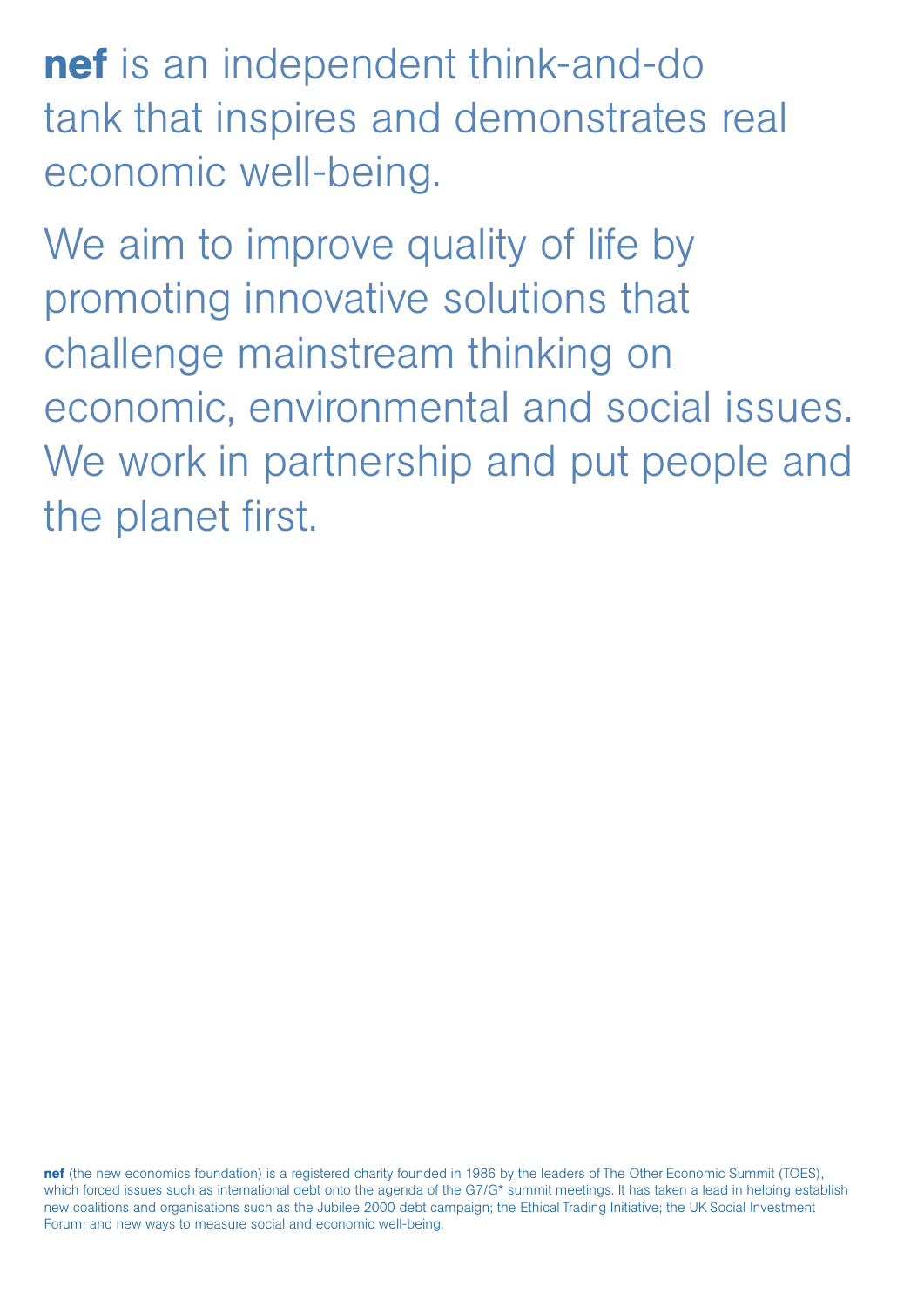

Value-driven organisations are using new ways to understand, measure and foster awareness of their impacts. **nef**'s (the new economics foundation's) innovative approach to social return on investment (SROI) places stakeholders – the people who matter – at the heart of the measurement process.

SROI translates social and environmental outcomes into tangible monetary values, helping organisations and investors to see a fuller picture of the benefits that flow from their investment of time, money and other resources. The benefits can then be seen in terms of the 'return' for individuals, communities, society or the environment.

This is a powerful way of viewing impact. It enables those who invest in, and have a stake in, social change to thoughtfully weigh the resources they use.

## This guide sets the standard for a complete and rigorous SROI process and report.

## **Contents**

| Foreword                                     | 3              | Conclusion                                 | 46 |
|----------------------------------------------|----------------|--------------------------------------------|----|
| Introduction                                 | $\overline{4}$ | Where to go for more information           | 47 |
| The guide                                    |                | Glossary                                   | 48 |
| Stage 1: Boundary setting and impact mapping | 10             | Appendix 1:                                |    |
| Stage 2: Data collection                     | 24             | nef's seven principles of good measurement | 49 |
| Stage 3: Modeling and calculating the sroi   | 32             | Appendix 2: Storyboard exercise            | 50 |
| Stage 4: Report and embed                    | 43             | Appendix 3: Impact map template            | 52 |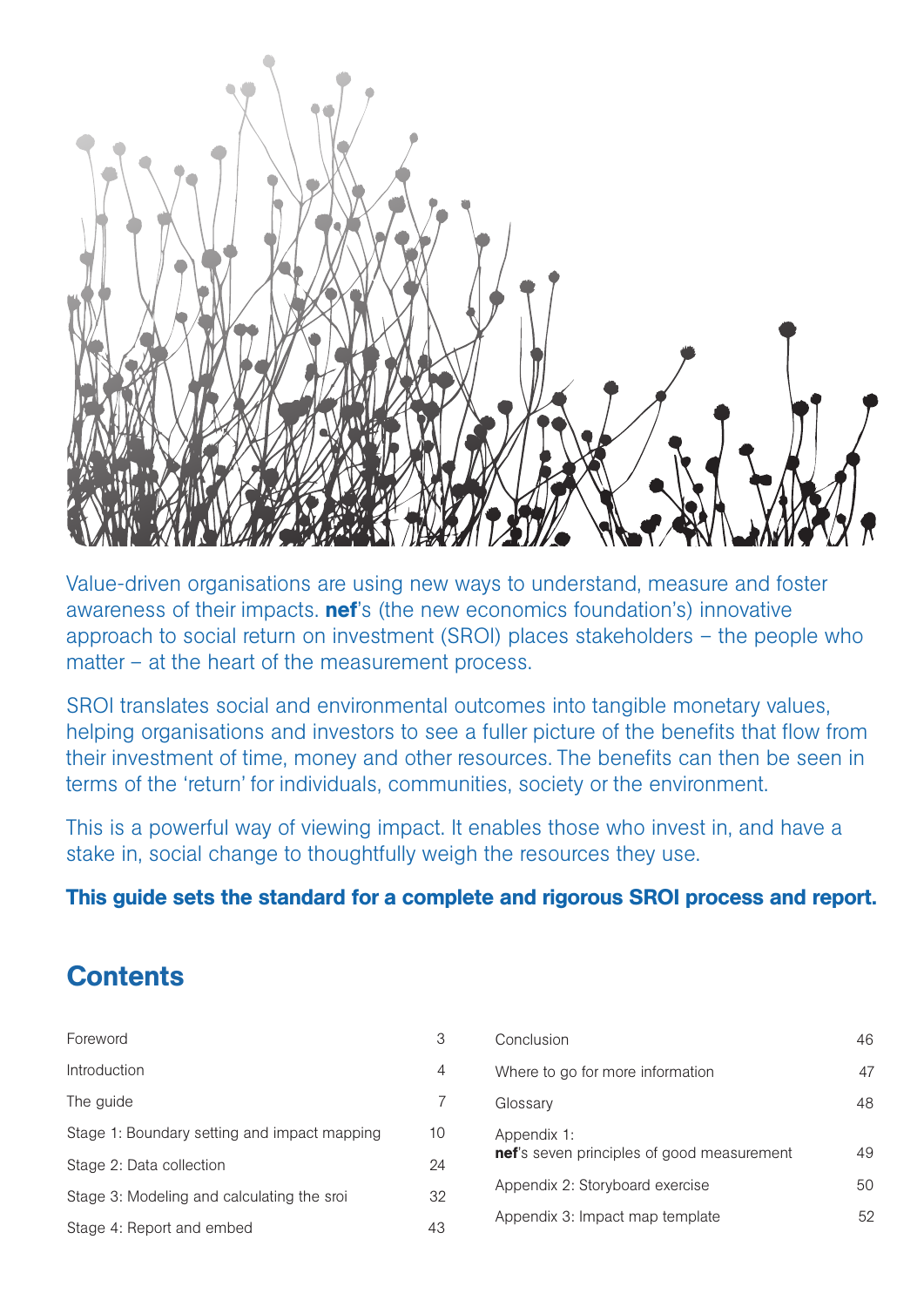## About this guide

This guide is designed for anyone with an interest in SROI and is now in its second edition. It has been written primarily with a third-sector audience in mind, but much of the content will be equally applicable to public and private sector organisations that want to demonstrate their social impact.

From our experience of working with more than 20 organisations, we know that anyone is capable of learning how to complete an SROI.

We have continued to refine our quide to make it as user-friendly as possible. However, the first time an evaluator or organisation undertakes an SROI can be challenging. We recommend that you also attend training or seek advice from an experienced practitioner to ensure that the SROI process is as efficient and as effective as possible.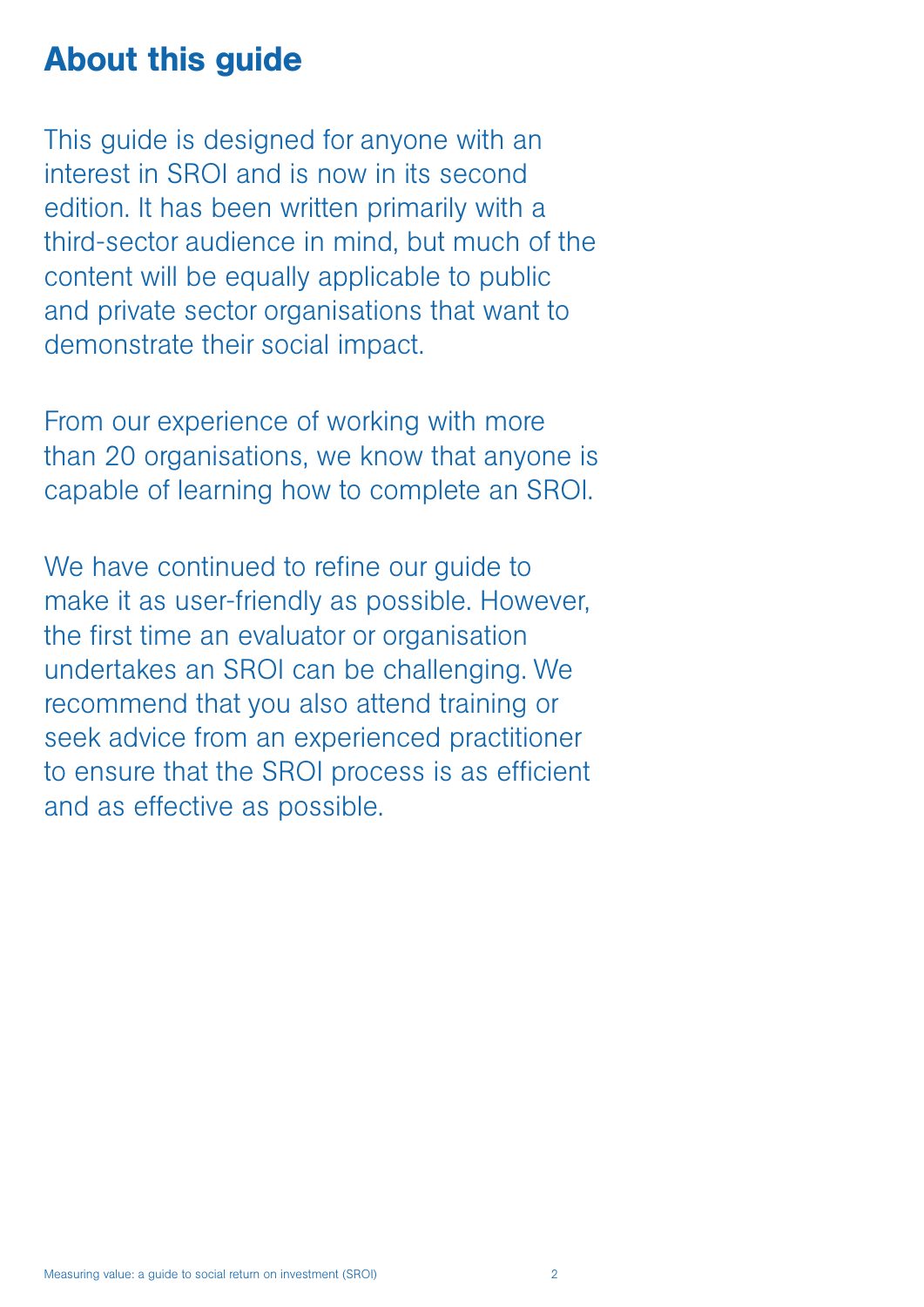## Foreword

This is the second edition of **nef'**s guide to social return on investment (SROI) and incorporates lessons from practice since the first guide was launched in 2007. It aims to make evaluation and economic analysis accessible to a range of audiences, including those with limited resources. There are now fewer stages, and more thorough guidance on developing indicators and finding the right financial proxies.

Outcomes measurement is increasingly commonplace within the third sector, and organisations are keen to build their own capacity in evaluation techniques. In addition, competition for philanthropic funding has become more competitive, and organisations are responding by paying more attention to measuring and quantifying the benefits that they are generating.

SROI is a capacity-building and measurement framework that meets these needs. By incorporating social, environmental and economic impacts for a range of stakeholders, it more accurately reflects the value that organisations are achieving. At the same time, it helps organisations to evidence their claims and demonstrate that specific changes are attributable to their actions. Essentially, SROI encourages a new way of thinking about value and enables a mode of decision-making that is informed by the things that matter to people and communities. In this sense, it should not be seen as a mechanistic process, or one that requires the support of ongoing expert opinion. Instead, SROI promotes the philosophy that measurement systems should be embedded within organisation, that they should inform strategic planning, and that those delivering services are often best placed to engage with their stakeholders and respond to new information.

This guide is produced within an environment where demand for SROI has increased significantly – including support from the Office of the Third Sector, the launch of a UK-wide network, and moves towards the establishment of a social equity capital market, **nef** has pioneered the use of SROI in the UK since 2002. piloting it for policy-making through the Measuring What Matters programme and developing training for practitioners, policy-makers and other interested parties to accompany this guide. Consistent with the evolutionary tradition that this guide is located within, it will continue to be updated as SROI is used more widely and taken into new areas. We are keen to incorporate the experience of other organisations and individuals using this guide into future editions.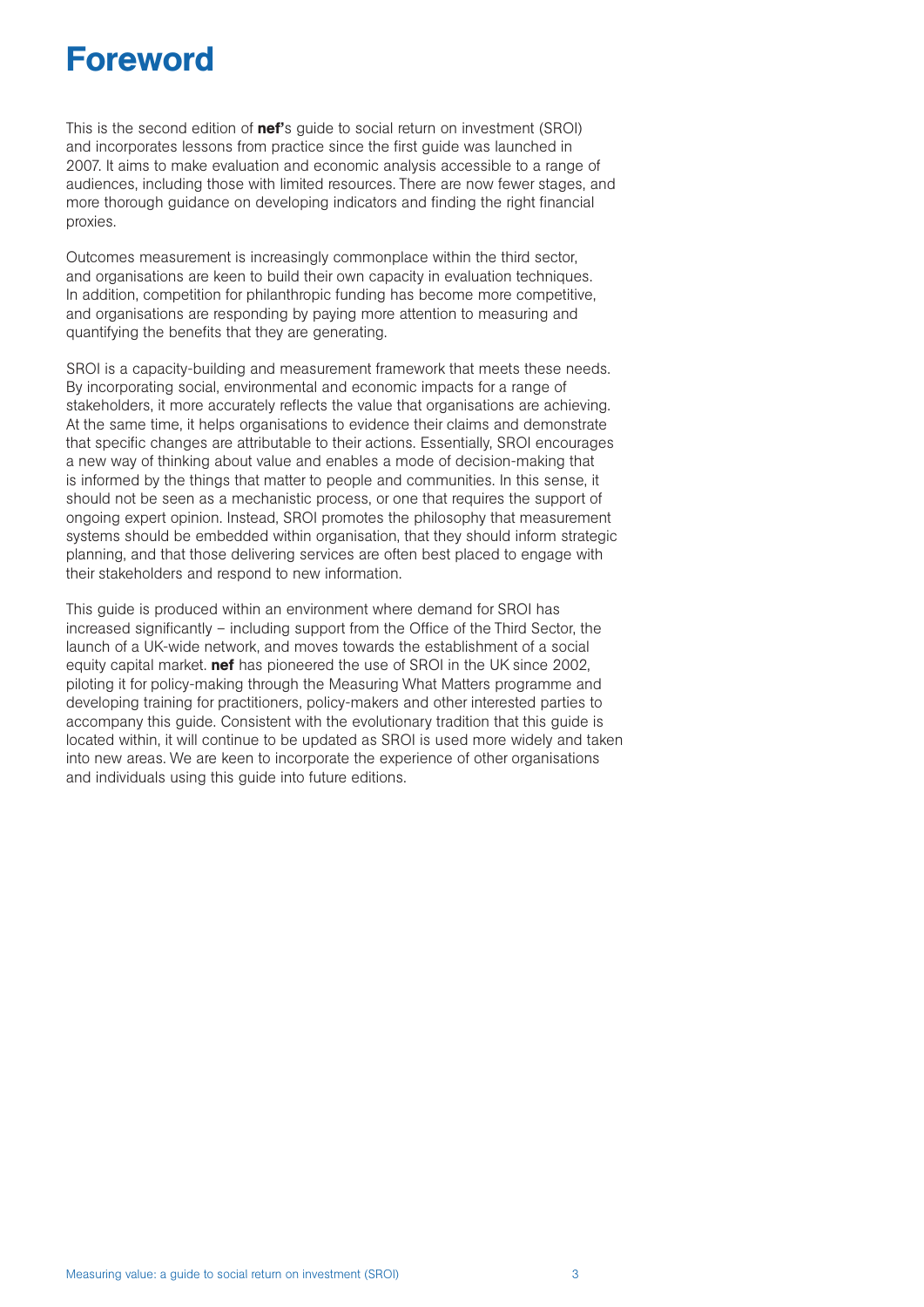## **Introduction**

## What is SROI analysis?

SROI analysis is a process of understanding, measuring and reporting on the social, environmental and economic value that is being created by an organisation. **nef's** SROI framework is an approach to measurement – developed from cost-benefit analysis, social accounting and social auditing – which captures social value by translating social objectives into financial and non-financial measures.

SROI measures the value of the benefits relative to the costs of achieving those benefits. It is a ratio of the net present value of benefits to the net present value of the investment. For example, a ratio of 3:1 indicates that an investment of £1 delivers £3 in social value.

> *[Net present value of benefits] [SROI]= [Net present value of investment]*

An SROI ratio is a comparison between the value being generated by an intervention and the investment required to achieve that impact. However, an SROI analysis should not be restricted to one number, which could be seen as a short-hand for expressing value. Rather, it presents a framework for exploring an organisation's social impact, in which monetisation plays an important, but not an exclusive, role.

While some people may not be accustomed to an approach that has a quantitative component, with practice, anyone can learn the process. Third-sector organisations have consistently told us that they found the SROI process both challenging and empowering. Ultimately, SROI is a tool that translates the social value created into data that can be understood by a range of stakeholders – from those we are trying to influence (investors and policy-makers), to those whose support we want (clients, beneficiaries, local community), to those whose support is integral to the quality of our success (staff).

## Who is SROI for? SROI can be used by…

Third-sector organisations and others that create social value, as a management tool, to track projections, improve performance, inform expenditure and highlight added-value in competitive tendering. nef worked with a Merseyside Getting Out to Work initiative to assess the social value created through their one-on-one intensive training of exoffenders. The analysis showed that every £1 invested in the programme generated £10.50 of social value.

Public sector and private organisations that procure social value, as a way to objectively assess contract criteria relating to social value. nef has used the principles of SROI to inform the development of a sustainable commissioning model with the London Borough of Camden. This has been used to award a £2 million tender for mental health services.

**Bodies that invest in the creation of social value**, as a way to assess performance and measure progress over time. nef conducted SROI analyses on behalf of the Adventure Capital Fund to assess the return on their investments in seven community enterprises.

**Organisations that develop policy**, for which recognition of social value is important. **nef** has used SROI to assess the social value of investing in higher-quality residential care for children and in a comparison of custodial and community sentences for non-violent female offenders. The research on children found that every £1 spent on higher-quality care generated an additional £4 in social value.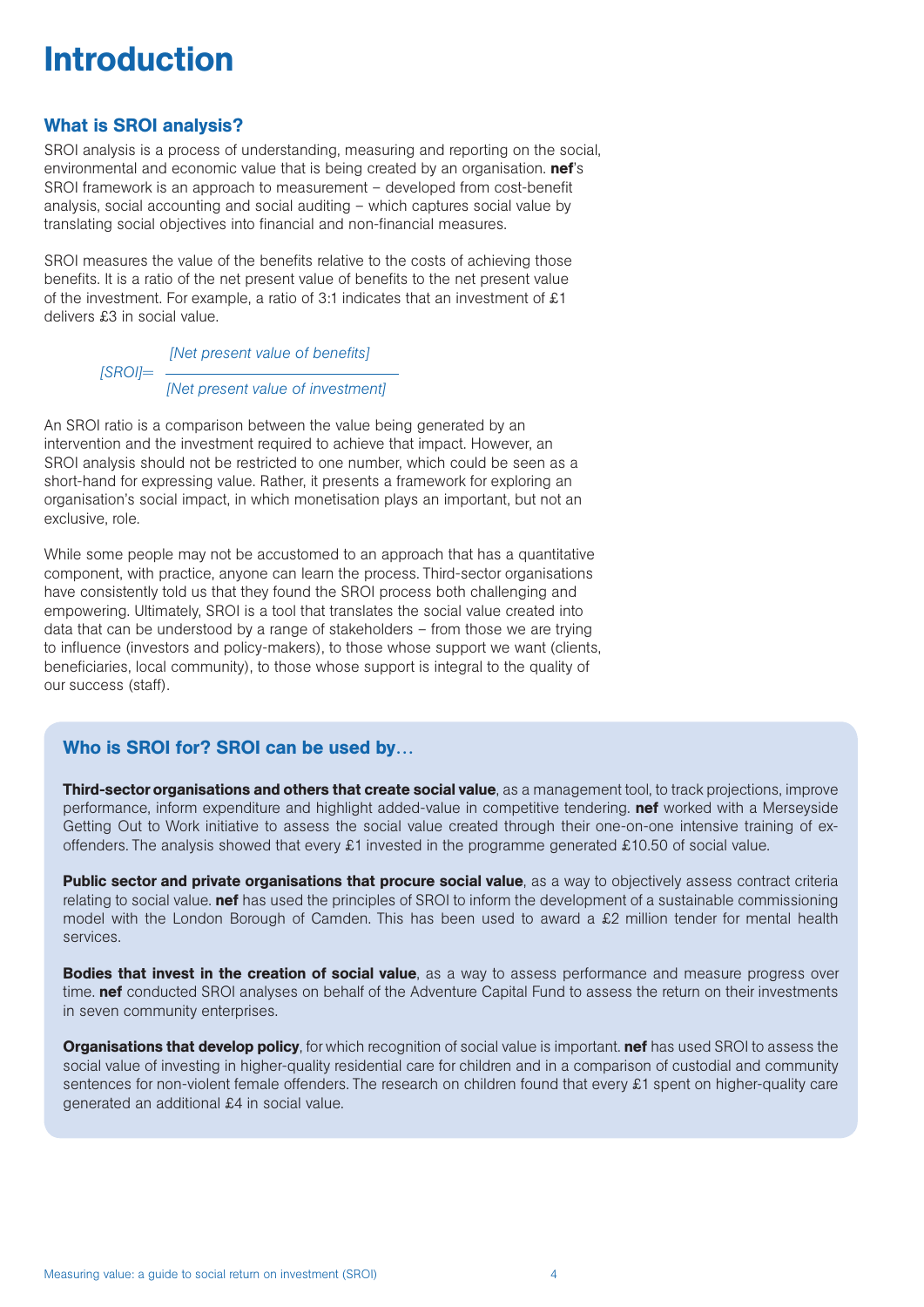Most simply put, the SROI process involves:

- Talking with stakeholders to identify what social value means to them
- Understanding how that value is created through a set of activities
- Finding appropriate indicators, or 'ways of knowing' that change has taken place
- Putting financial proxies on those indicators that do not lend themselves to monetisation
- Comparing the financial value of the social change created to the financial cost of producing these changes

#### Potential benefits of using SROI analysis

SROI is a tool for proving and improving. In terms of proving, SROI provides a powerful means of demonstrating and communicating social value. It allows organisations and investors to see how much, and where, social value is being created.

In addition, SROI enables employees to take a step back from day-to-day operations and examine the work they undertake from a new perspective. The insights this generates can shape future decision-making, thus continuously improving how a project or organisation runs.

#### Benefits include

- *Triple bottom-line* provides a comprehensive approach to value that includes the economic, environmental and social.
- *Accountability* by providing both numbers and the story to support those numbers, the SROI process makes the creation of social value transparent.
- *Change management* when used for planning purposes, information highlighted by the analysis can provide important feedback on the effectiveness of existing activities, areas of weakness, and where unanticipated but beneficial impacts have occurred.
- *Cost and time effectiveness* by focusing on critical impacts, SROI can be a time- and cost-effective way to learn about the change a project or organisation creates.
- *Ratio* the SROI ratio is a simple and clear indicator of the value an organisation creates for its stakeholders.

#### Forecasted SROI analyses

In most cases, SROI is used to assess value that has already been generated. This is called an evaluative SROI analysis. A recent development is the use of SROI to forecast how much social value a project or organisation could generate if it meets its intended objectives. The information from a forecasted SROI can be used to feed into strategic planning, helping to show how an investment can generate the most social value.

In order to validate the findings of a forecasted SROI, an evaluative analysis needs to be carried out once the project or organisation is up and running. One of the advantages of completing a forecasted SROI is that you will have identified the outcomes data that you need to collect and can put in place mechanisms for data collection from the outset.

This guide is written primarily for organisations performing an evaluative SROI.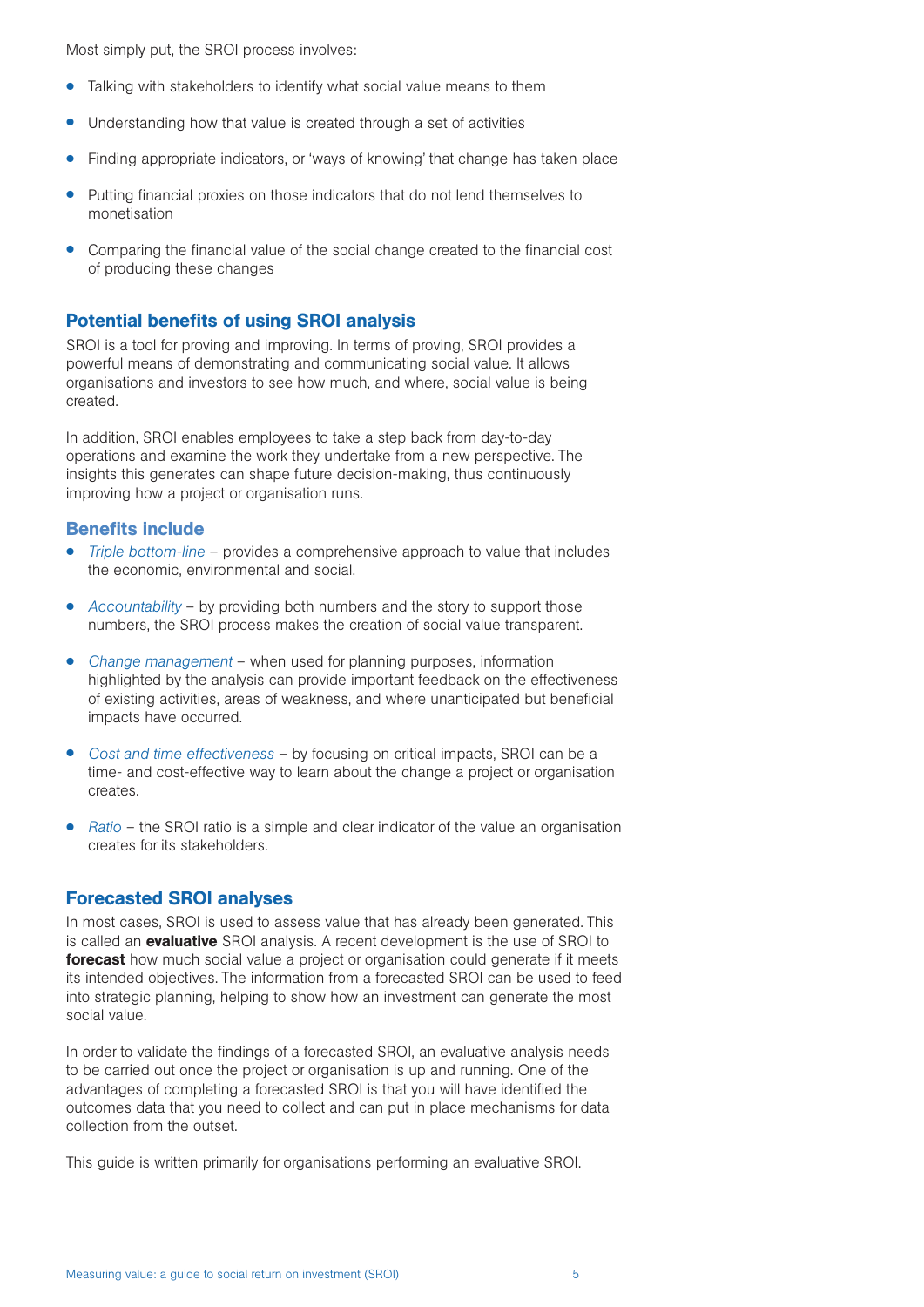However, the process is not too different if you are doing a forecasted SROI analysis. We have included a box at the end of each stage outlining what to do for a forecasted SROI. The key difference is in the data collection phase, where instead of collecting actual outcomes data you forecast (usually with help from others) what you would expect those outcomes to be.

## A brief history of SROI and nef

SROI was pioneered by the Roberts Enterprise Development Fund (REDF), a San Francisco-based venture philanthropy fund. The concept has since evolved into a widely-used, global framework, which has been supported and co-developed by nef. In 2003, with support from the Hadley Trust, nef began exploring ways in which SROI could be tested and developed in a UK context. One of the project's primary goals was to advance an approach to SROI that was as practical and easyto-use as possible. The objective was to integrate SROI with social accounting methodologies; in part because it is stakeholders who define value and in part because integration of existing approaches to impact management will make it easier for users to engage. In 2005, the International SROI Network agreed a framework for the use of SROI, and this guide is based on these standards. **nef** has continued to pioneer ways in which SROI and its principles can be used to improve service delivery and accountability to users by exploring its potential to measure the impact of public policy through the Measuring What Matters programme. The findings from this research and the implications for using SROI to measure and improve policy-making will be published in 2008.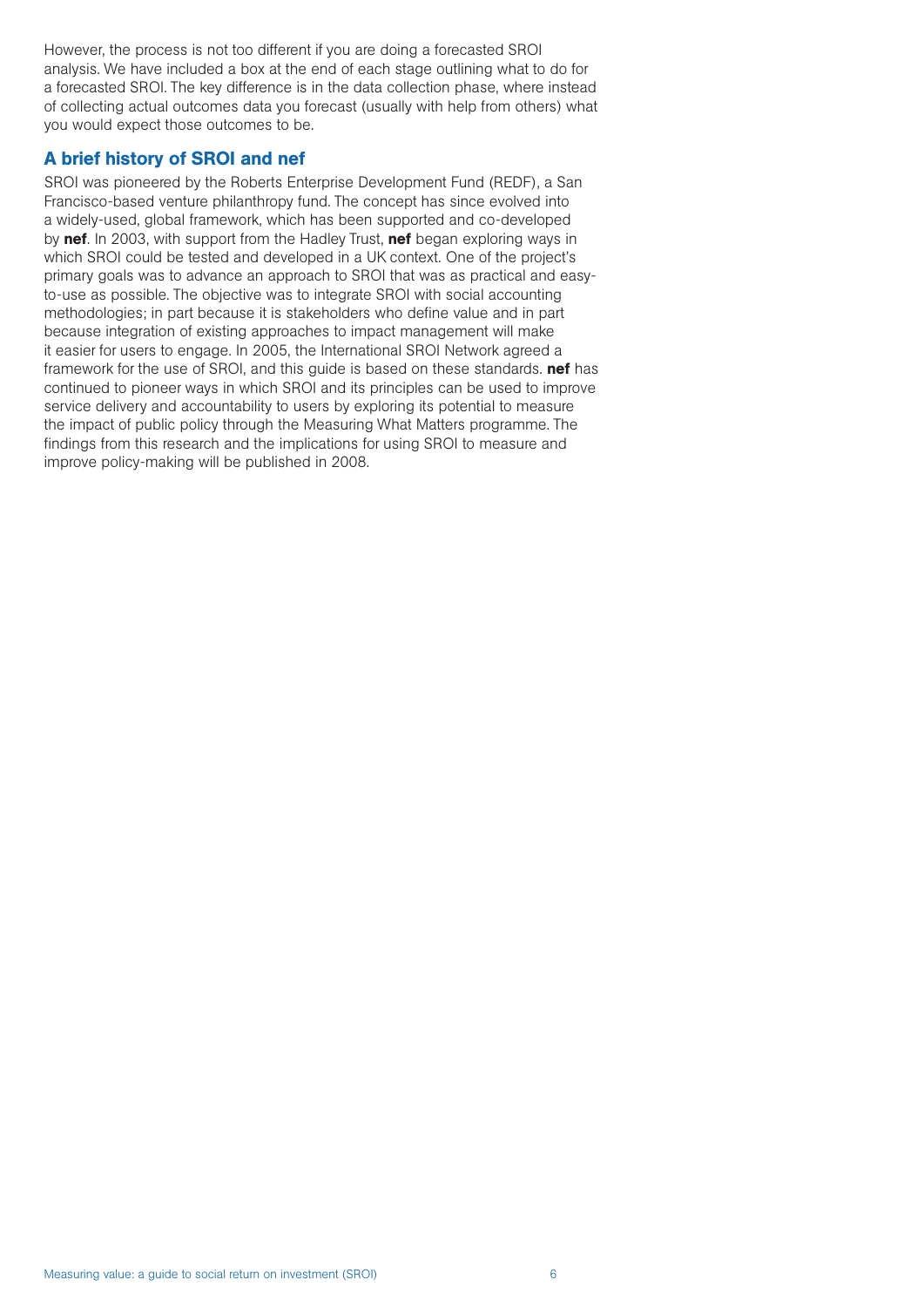# THE GUIDE

## The nef approach to SROI

nef advances seven principles of good measurement, which are set out in Appendix 1. These principles also inform our approach to SROI, with the four below being particularly relevant. These principles are also accepted as 'best practice' in the emergent global framework around SROI.

#### 1. Stakeholders are central

nef's SROI analysis focuses on the people who are important to an organisation – its stakeholders. Moreover, it is based on social and environmental accounting principles, and has a clear process for involving stakeholders, in which each identifies his/her own social objectives for the project.

## 2. Theories of change – a logical framework for creating positive outcomes

A theory of change tells the story about how an organisation makes a difference in the world – that is, how it delivers on its mission. We use the 'impact map' as a tool to develop an organisations' theory of change. This provides a framework for organisations to better understand how their actions actually create change, by analysing the cause-and-effect chain of inputs, outputs, outcomes, and impacts. By completing an impact map, organisations develop a pathway into impact measurement based on their own organisational capacity and priorities.

## 3. Materiality – focus on what is important

SROI analysis is about enabling organisations to gather better rather than more information. A 'materiality check' involving stakeholders highlights the areas that are important, or material, to an organisation. The SROI focuses on these areas, thus ensuring that organisations are gathering information on the things that matter to their stakeholders, rather than gathering lots of information that is never used.

## 4. Understanding impact – the difference made by your organisation or initiative

nef's SROI analysis provides a method for taking into consideration what would have happened anyway ('deadweight'), any unintended negative consequences, displaced benefits ('displacement'), and the extent to which outcomes are the result of your organisation as opposed to other factors ('attribution'). This ensures that the SROI is a robust and rigorous process that can tell the story of how your organisation makes a difference in the world.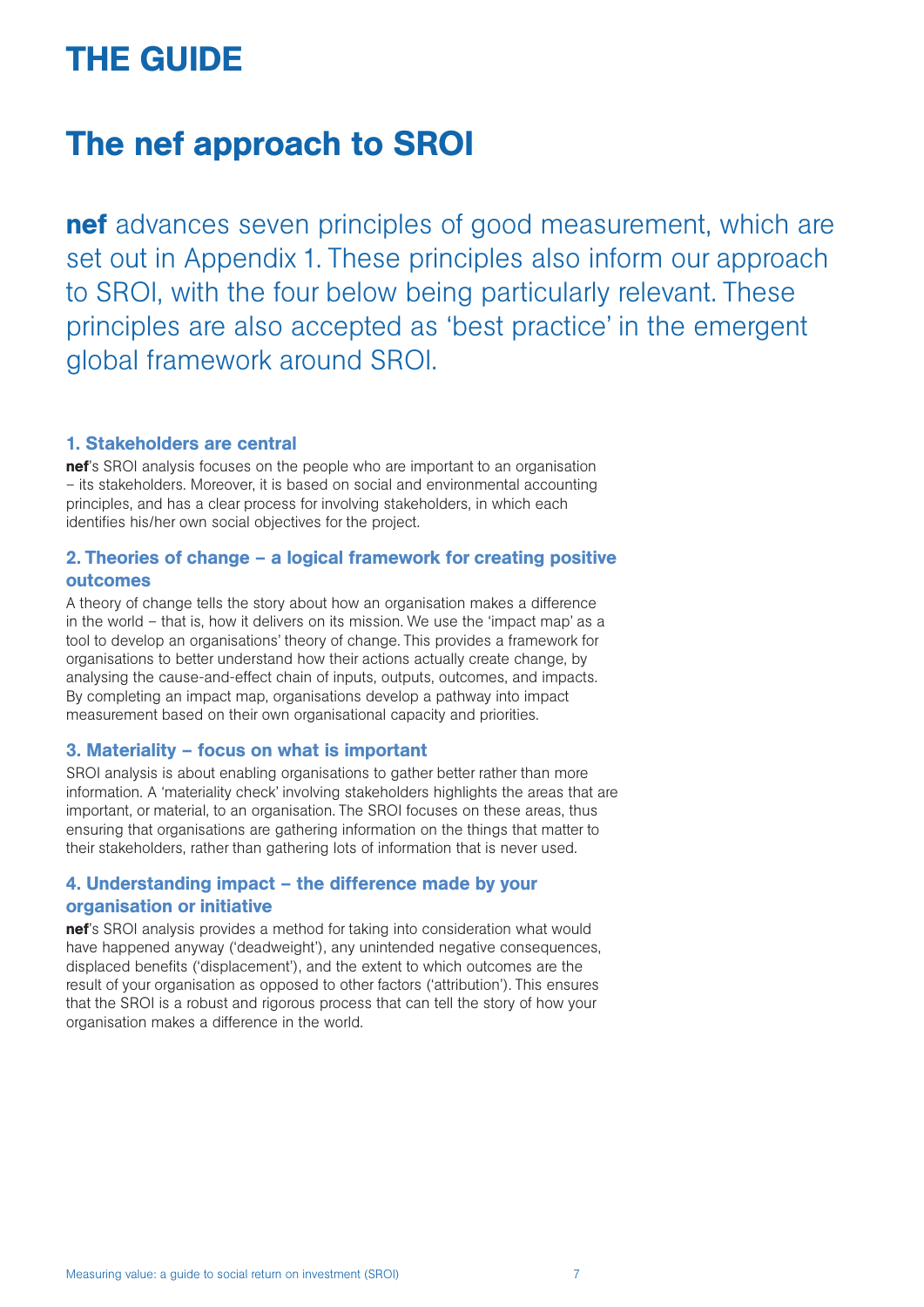| The four stages of a nef SROI analysis                   |                                                                                                                                                                                                                               |  |  |  |
|----------------------------------------------------------|-------------------------------------------------------------------------------------------------------------------------------------------------------------------------------------------------------------------------------|--|--|--|
| Stage 1 - Boundary setting and impact mapping<br>page 10 | Step 1: Establish the parameters for the SROI analysis<br>Step 2: Identify, prioritise and engage stakeholders<br>Step 3: Develop a theory of change                                                                          |  |  |  |
| Stage 2 – Collecting data<br>page 24                     | Step 1: Select indicators<br>Step 2: Identify financial values and proxies<br>Step 3: Data collection                                                                                                                         |  |  |  |
| Stage 3 - Modelling and calculating<br>page 31           | Step 1: Analyse inputs<br>Step 2: Add up the benefits<br>Step 3: Project value into the future<br>Step 4: Calculate the SROI<br>Step 5: Conduct the sensitivity analysis<br>Step 6: Value added and payback period (optional) |  |  |  |
| Stage $4$ – Reporting and embedding<br>page 42           | Step 1: Prepare the SROI report<br>Step 2: Communicate and embed                                                                                                                                                              |  |  |  |

## Using this guide

This guide has two purposes: to increase understanding about SROI generally, and to provide a step-by-step prompt for practitioners preparing an SROI analysis. While all the information required for an SROI is contained in this guide, it can be difficult to put into practice the first time. We recommend you attend a training course or consult an experienced SROI practitioner before embarking on your first SROI.

Each section contains exercises to work through, top tips to refine thinking, and case studies to serve as examples of how to complete each stage. If you are new to SROI, give the whole guide a quick read and then start over at the beginning to work through the exercises in each stage.

Keep in mind that the complexity of each SROI analysis will vary, as you can measure change in one project, a set of projects, or across an entire organisation. Similarly, the organisation under study may be small, in which case the SROI could be simpler, or it could be very large and thus require more time.

It is also worth bearing in mind that you only have to take the analysis as far as you want or is practicable for your organisation. You can derive significant benefits from the early stages even if you don't proceed to the final calculations. The first stage, for example, provides you with a framework for clarifying your organisation's mission and understanding what is important to your stakeholders. The impact map provides a framework for collecting outcomes data that can help you to assess the impact of your organisation even if you don't calculate an SROI ratio.

Above all, we encourage you to use your common sense as you work through this guide. You will have to modify some steps and techniques to suit your organisation. We encourage such creativity and are keen to hear from you if you have any refinements that you would like to share more widely.

## Helpful hints

When approaching the SROI calculations, the use of accounting-based language may be unfamiliar to some, and seem more complicated than it actually is. Please refer to the glossary at the back as you progress through the guide for help with this.

We strongly recommend that you do some 'back of the envelope' work alongside the guide, particularly during Stage 3, in order to get the hang of SROI analysis. Also, in the text, we highlight where seeking guidance from finance officers or accountants may be useful. The important thing is to have a go and build your own confidence and abilities through the process.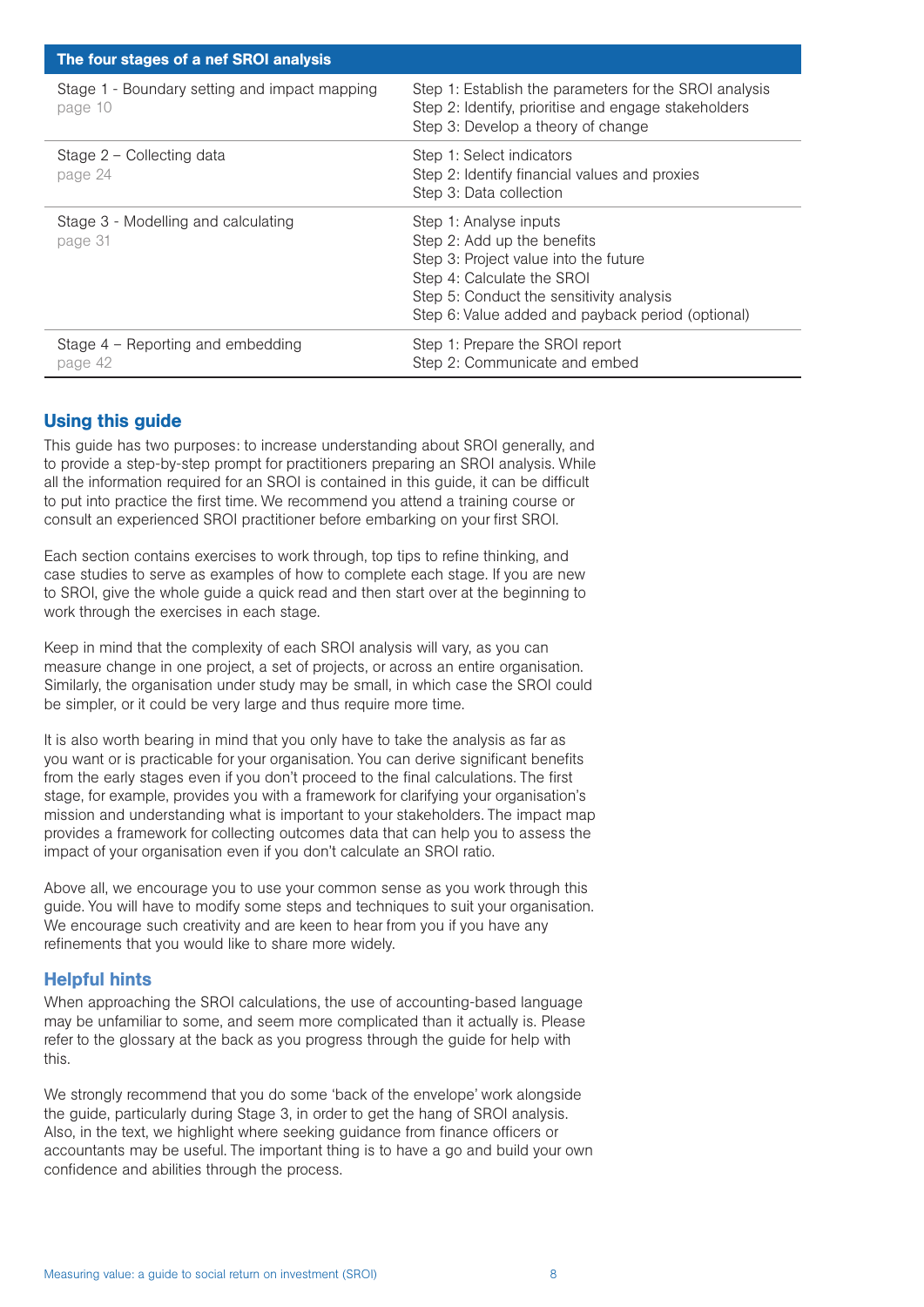## What to look for – using this guide

Each phase includes, where applicable:

- A description of the phase
- Definitions of key terms
- Reference to examples
- Top tips for completing the phase
- A checklist

#### Over to you

When this symbol appears, it means there is a learning exercise to complete.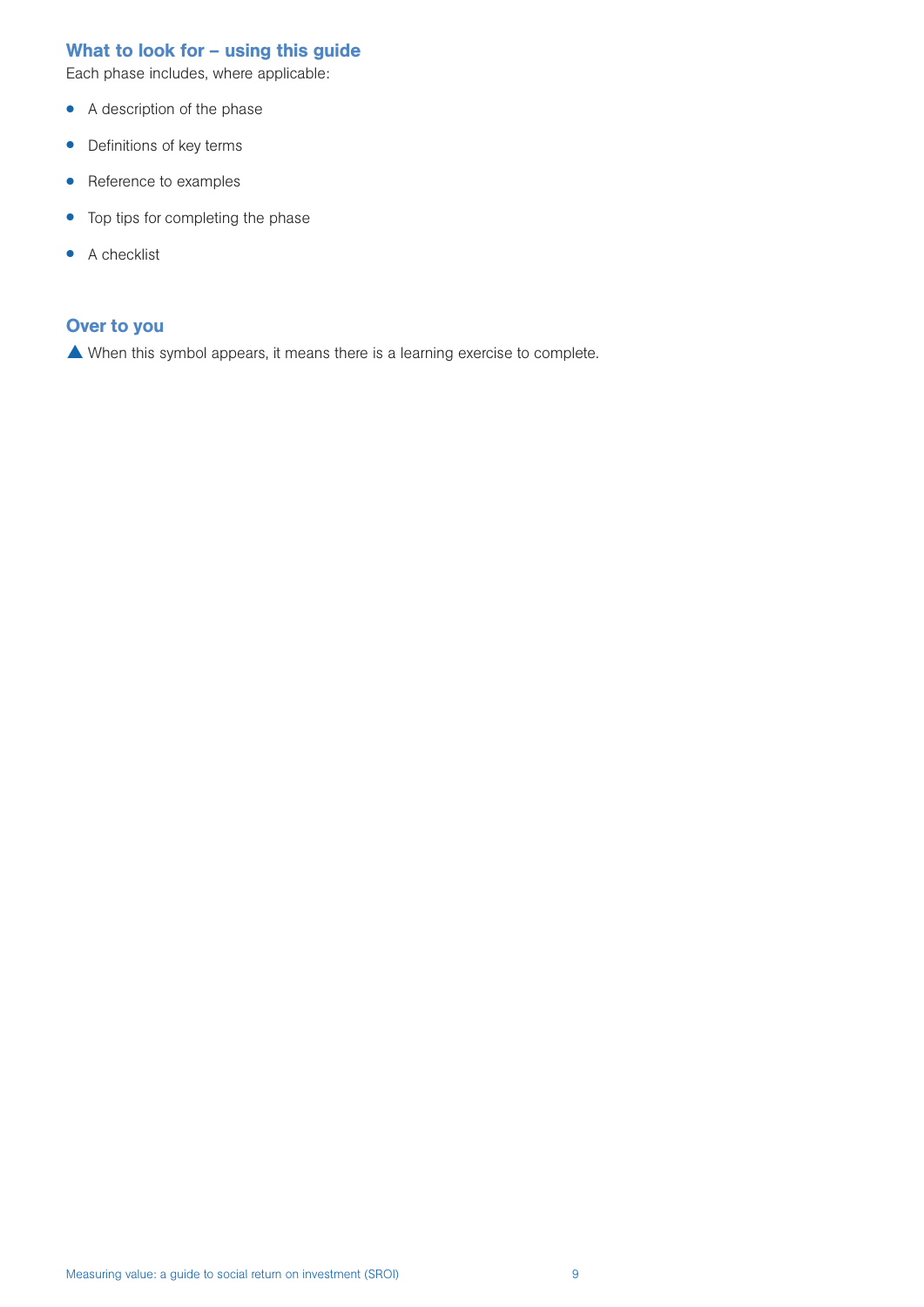## Stage 1: Boundary setting and impact mapping

## Understand what you want to measure. Engage stakeholders. Construct a theory of change.

An SROI analysis can take many different forms and fulfil a range of purposes. It can encompass the social value generated by an entire organisation, or focus on just one specific aspect of the organisation's work. It can be used as a tool for strategic planning and improving, for communicating impact and attracting investment, or for making investment decisions. Moreover, there are a number of ways to organise the 'doing' of the SROI. It can be carried out largely as an in-house exercise or, alternatively, can be led by an external researcher.

In this first phase, we prepare the framework for the SROI by clarifying what we will measure and how we will measure it. This occurs across three steps:

*Step 1 – Establish the parameters for the SROI analysis*

*Step 2 – Identify, prioritise and engage stakeholders*

*Step 3 – Develop a theory of change*

## Top Tip: Keep good records

Good record keeping is essential to successfully completing the SROI. When you get to Stage 4, you will see that the SROI report needs to contain a lot more than just the ratio. The report also needs to document the decisions and assumptions you made along the way. Keeping a record of your planning and progress from the start will make writing the report a lot easier. You might want to start a dedicated notebook or MS Word document for this purpose.

#### Step 1: Establishing the parameters for the SROI

Decisions about the scope of an SROI should be made as the outcome of strategic discussions within the organisation and through consultation with stakeholders. In the first instance, the organisation needs to be clear about why it is conducting the SROI, what resources are available, and broadly what its priorities are for measurement.

Step 1 is designed to help you think through these decisions at the organisational level before moving on to identify and consult stakeholders in the next step.

#### Top Tip: Moving between steps

We have divided the SROI into separate stages and steps to make it easier to follow. Sometimes you will find yourself working across steps or moving back and forth between stages. This is realistic and can be very productive. For example, you may already have established informal contact with stakeholders even before you embark on the organisational discussions in Step 1. Don't think you have to keep them out of these discussions until you have 'completed' Step 1. Just make sure that you move on to more formally engage a wide range of stakeholders. Similarly, you might find that your discussions with stakeholders in Step 2 lead you to revisit some of the organisational-level decisions you made in Step 1.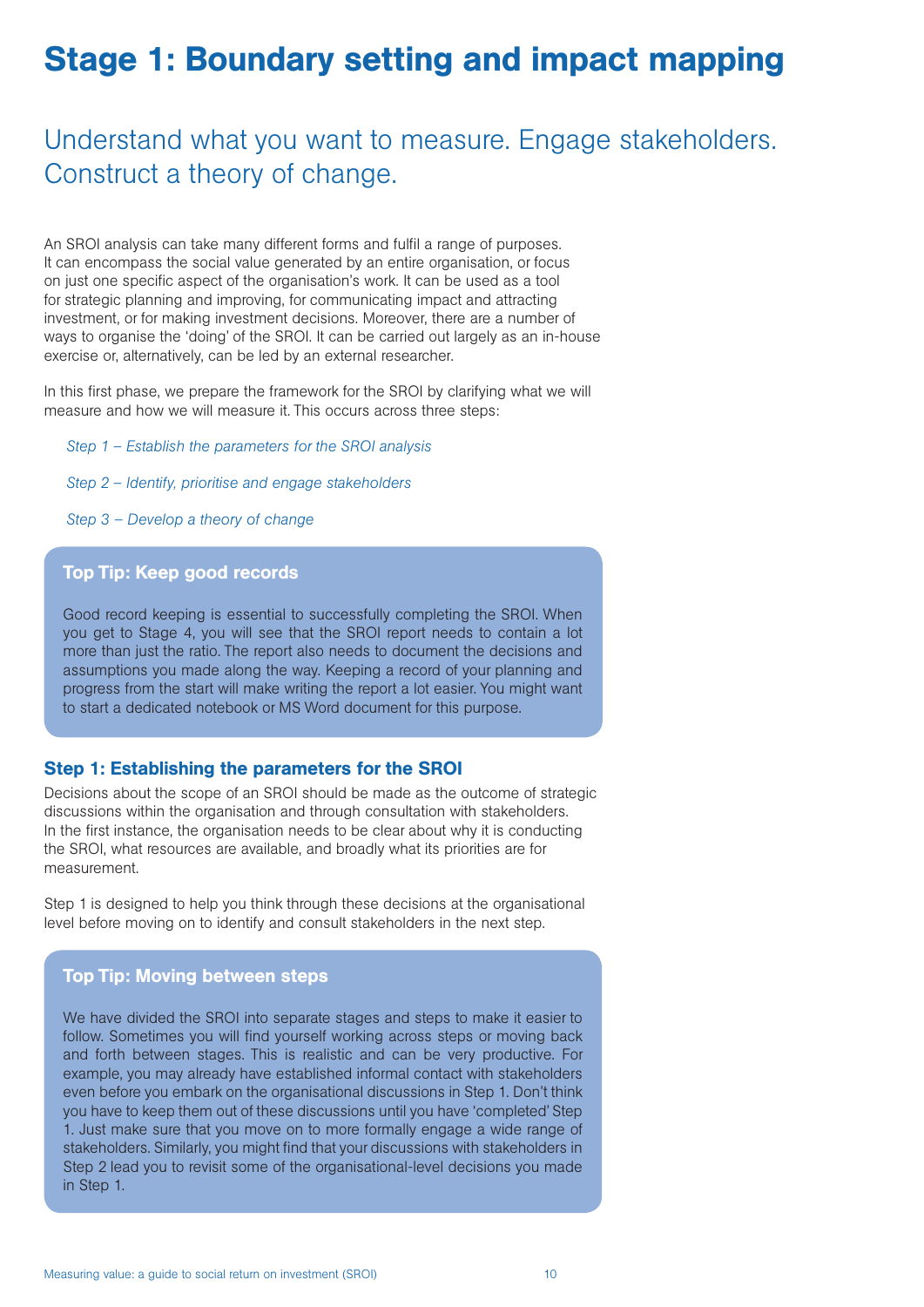#### Initial scoping

The following questions are designed to help you generate some initial thoughts about what your SROI will cover and how you will carry it out. If you have not already done so, you should consider setting up an internal SROI planning team to help think through these questions and start to make decisions about the parameters for your SROI. This team should include representatives from management to ensure that there is high-level support for the process. Being involved in the SROI planning team need not take up a lot of time. A few meetings may be sufficient as the main objective is to create collective ownership of the SROI.

## Top Tip: SROI planning team

Setting up an SROI planning team is useful even if you involve an external researcher. Winning management support at this early stage can help to make resources available for the SROI, which in turn might allow you to extend the scope of your analysis.

## ▲ Exercise 1.1: Initial scoping

Make sure you keep track of your answers as they will inform your project plan.

- **1.** What do you want to measure? *A specific project, or the impact created by the entire organisation?*
- 2. Are you an independent researcher, or do you work within the project area or organisation you wish to study? *Think through how this will affect the design of the analysis, including implications for resources and time availability.*
- **3.** Why do you want to begin this process now? *Are there specific motivations driving the work, such as strategic planning or funding requirements?*
- 4. Who is this analysis for? *Consider primary and secondary audiences.*
- **5.** What is the timeframe for the analysis? *Consider how this will impact on what you are realistically able to measure.*
- **6.** Who will be responsible for the work? *Consider both who will do the research and who will have responsibility for overseeing and managing the project. Will the SROI be carried out in-house or involve an external researcher?*
- 7. What resources will be required and are these available? *Consider time and funding.*

After completing Exercise 1.1, you should be able to make a decision about how you will set the boundaries for the SROI and who will carry it out. You need to weigh up what will be most useful against what is actually feasible for your organisation to do. Start noting any decisions you make in a draft project plan.

Example 1.1 provides an illustration of how you might go about establishing the boundaries for an SROI.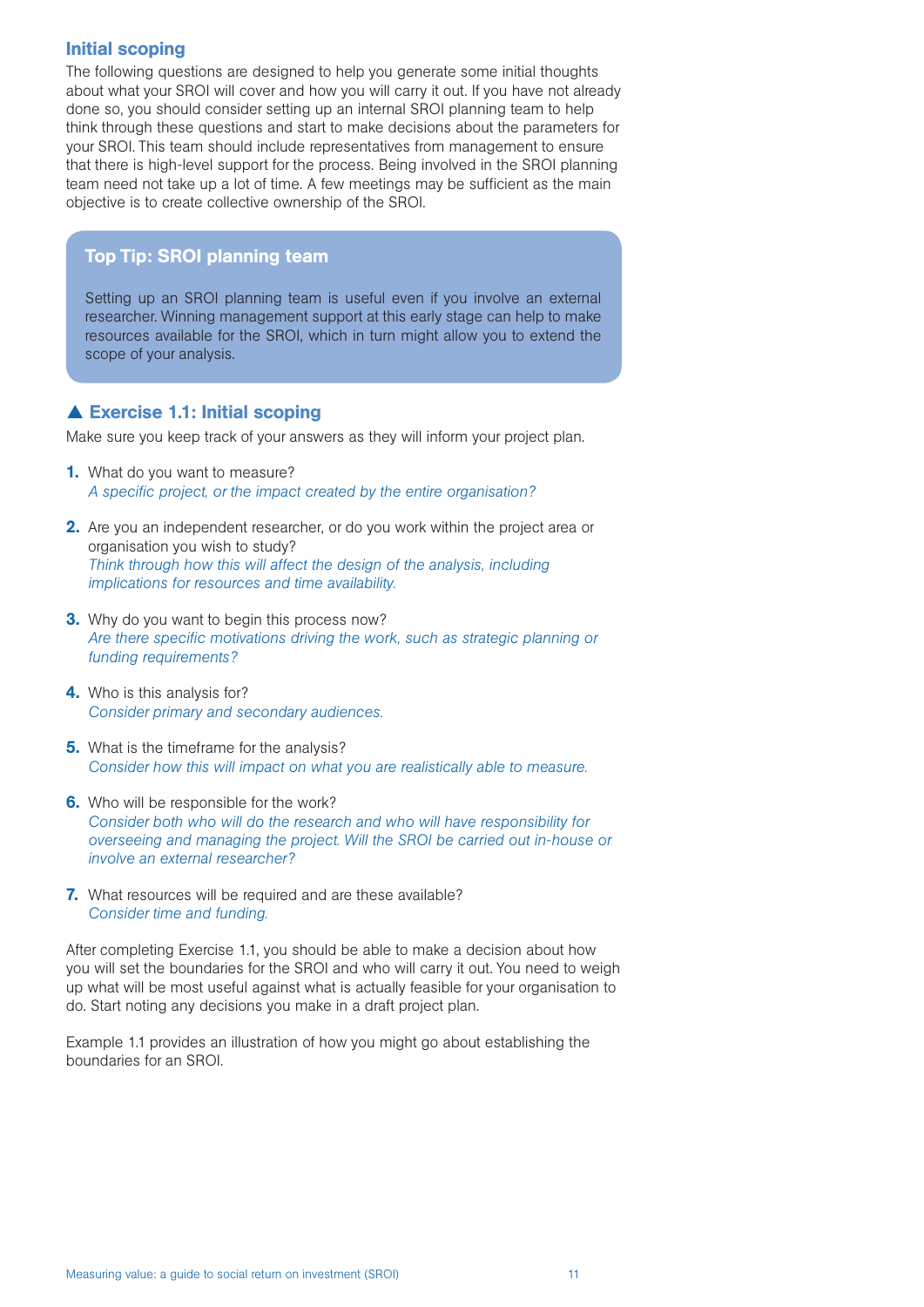#### Example 1.1: Establishing parameters

A large housing foundation approached **nef** for help in calculating its social return. The foundation has about 35 employees and is involved in a large range of activities, ranging from youth clubs to physical estate improvement projects. A staff team and a nef advisor worked together to set the parameters for the study. The primary motivation for undertaking the SROI was to better communicate impact to its primary funder, the housing group to which it belongs. There was no dedicated funding available for the SROI. As such, it was decided that the SROI would be conducted in-house and responsibility would rest with the quality manager at the foundation. The planning team, which included senior managers, would oversee the process. It was decided that it would be good to publish the results of the SROI alongside the financial accounts and so the timeframe for completion of the SROI was set to coincide with the end-ofyear reports, which was four months away. The short timeframe and the fact that it had to be completed in-house with limited resources meant that the foundation decided to focus on just one of its projects with a plan to consider other projects in subsequent years. It chose to focus first on its financial inclusion project, which gives debt advice to tenants; this project has direct relevance for the housing group, the foundation's primary funder, as one of the outcomes of the project is that tenants can pay their rent.

Once you have made these initial planning decisions, you can think in more detail about what you will measure. Exercise 1.2 contains questions to help you learn more about the activities that you will analyse. Refine your draft project plan in response to these questions.

#### ▲ Exercise 1.2: What will you measure?

- 1. What are the activities for which you want to determine an impact? *For example, if you are looking at a waste management organisation, do you want to measure the impact of a recycling programme or a computer refurbishment operation, or both? Describe the activities.*
- 2. Describe the intended participants, or target population. *For example, if you are looking at a skills training agency, do you want to track all of the participants, or a smaller segment; for example looking exclusively at subcategories, such as those recovering from mental ill health, or those who are aged between 16 and 24?*
- **3.** Over what time period will the social returns be measured? *For example, will you consider social returns created from the beginning of a project through to its conclusion, or just over one financial year? Or will you follow one intake of participants in the project? Often organisations will project returns over the life of the outcome being achieved, so for young offenders this might mean for a life of reduced contact with the criminal justice system.*

#### Top tip: Keep it simple the first time around

If this is your first attempt at an SROI analysis, it is always best to start with something simple in order to get the hang of the methodology. Measuring the impact of one project may be easier than measuring the impact of the whole organisation. As in the example above, some organisations are involved in many different areas of work. To build your confidence and skill, complete your first SROI on one project within your organisation.

#### Background information

So far, in the preceding sections, you will have determined the framework for the study and decided which areas of work to measure. Now you will add detail about the areas of work chosen. The best way to learn more about your area of work is to conduct a literature review of the activities themselves, the organisations involved, and then the broader issue or industry type. This will help you connect with stakeholders and identify an appropriate research method. It will also give an overview of what previous studies have thrown up in relation to costings, as well as provide a policy context and background for the final report.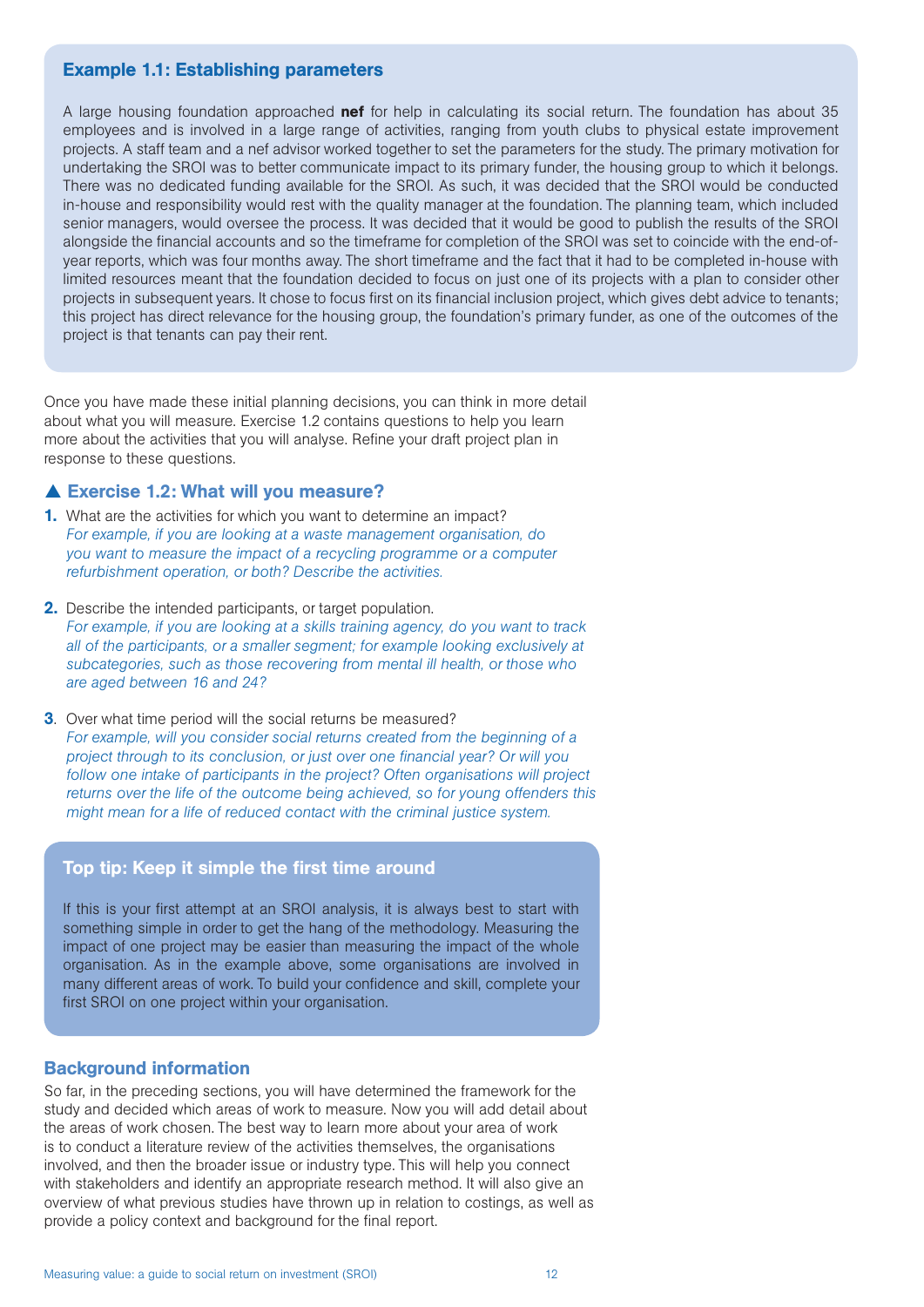## Example 1.2: Finding background information for MillRace IT

MillRace IT is an Essex-based social firm that recycles computers and, in the process, trains people recovering from mental ill health. We could look to the following sources of information to learn more:

- MillRace IT's website, annual review, reports to funders, and financial accounts.
- Information about waste management and recycling in Essex public policy documents, local recycling networks etc.
- Information about the employment challenges and needs of people recovering from mental ill health public policy documents, mental ill health advocacy organisations and, academic research.
- Information from previous studies on costs and benefits relating to employment and other outcomes.

#### Top tip: Use the Internet for the literature review

A lot of the background information will come from the documents described above. There may also be wealth of additional information that can be collected at this time through the Internet. First, read about the project or organisation on any affiliated websites. Then look for organisations with similar characteristics and for relevant policy reports on UK or international government websites. By doing some of this initial research now, you gain a broader understanding of the data already available while brainstorming ideas about what information you will need to collect from stakeholders in later stages.

#### Top tip: Start building a library

Keep a good record of any reports and information you track down – you will need these again when attaching financial values to indicators in Stage 2 and when accounting for deadweight in Stage 3.

#### Formulate and communicate a project plan

You are now ready to summarise your decisions in a project plan. You might want to use the following headings:

- Scope of the SROI *What will you measure?*
- **Workplan** *Who will carry out the SROI?*
- **Resources** *What time, money and other resources will the analysis require?*
- Timeline

This project plan will change as the SROI proceeds. It is important nonetheless because it gives you a framework for communicating with others in your organisation about the SROI. Many well-designed 'proving and improving' projects stall or do not meet expectations because of a lack of communication and clarity as to responsibilities and resources. Use the project plan as a tool to secure management support and commitment to the SROI.

Complete the checklist in Exercise 1.3. If you can answer all the questions positively, then you are ready to move on to Step 2.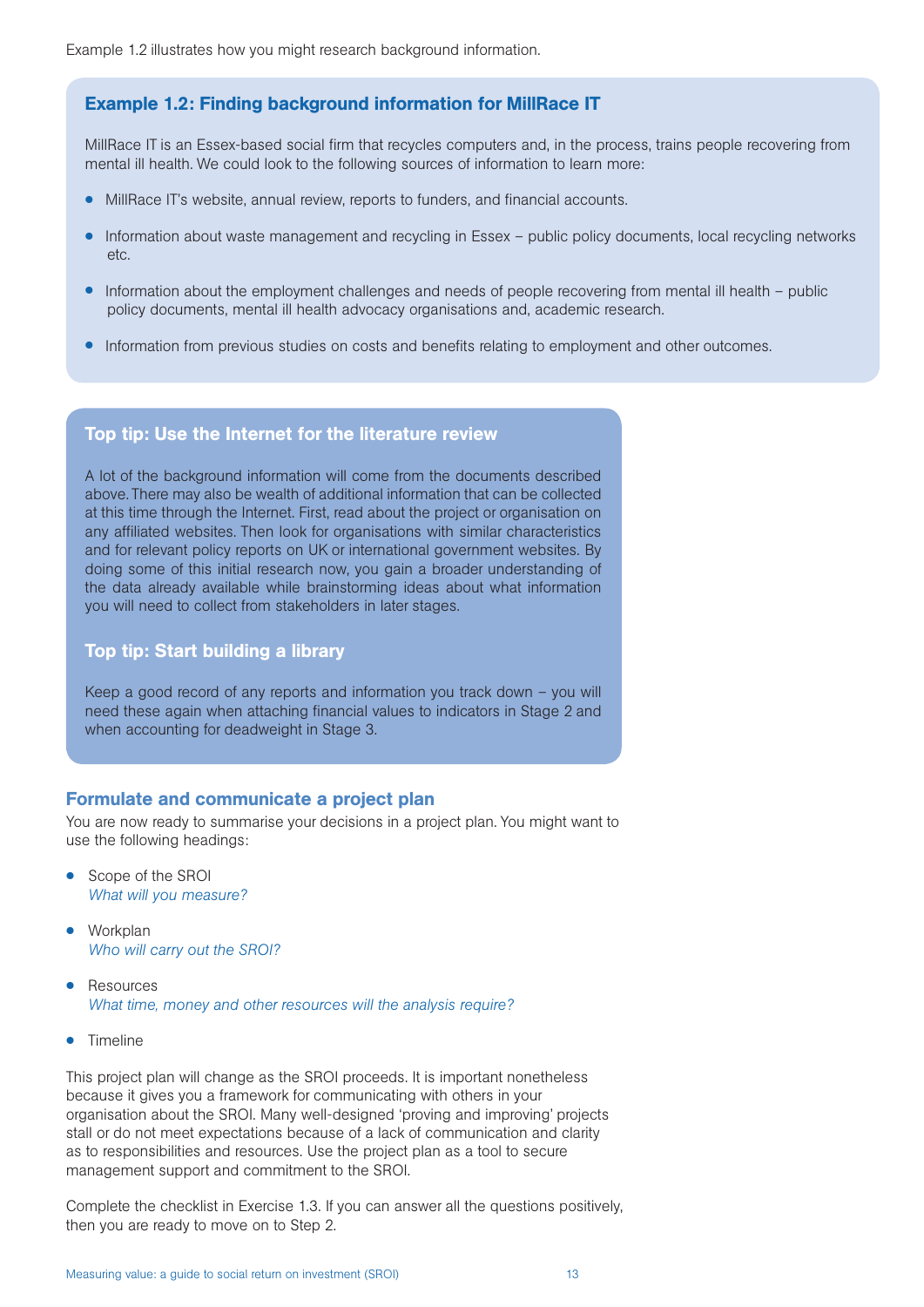## Exercise 1.3: Checklist

- Is there Board and senior management support for the SROI analysis?
- Is there agreement that internal, or external, resources will be made available?
- Have you decided which areas of work the analysis should cover?
- Has it been determined who will participate in the work and what their roles and responsibilities will be?
- Has background information been collected on the project or organisation, including an understanding of how it operates and who the key participants are?
- Were you able to answer the questions in the previous sections?

#### Step 2: Identifying, prioritising and engaging stakeholders

The best way to determine what is important to include in the SROI analysis is to ask its stakeholders. A stakeholder is any person or group of people that can affect or is affected by your activities. Examples of stakeholders include people who participate in projects, employees, customers, suppliers, members of the local community, public sector agencies and funders or investors.

In this step you will:

- 1. Construct a comprehensive list of stakeholders.
- 2. Choose which of these stakeholders are key to your SROI analysis.
- **3.** Learn how to find out about the goals and objectives of key stakeholders.
- 4. Collect information about the goals and objectives of key stakeholders.

In an SROI analysis, stakeholders may need to be engaged on two separate occasions. The first contact in this step is directed at understanding the goals and objectives of stakeholders. This is used to construct the impact map, which we will come to shortly. The second contact with stakeholders may occur in the data collection phase, where the objective is to collect information on actual outcomes.

It will not always be necessary to consult stakeholders at the data collection phase if sufficient data already exists but it should be borne in mind when thinking about the input that will be required from individuals and groups involved in the SROI.

#### Identifying stakeholders

Use Exercise 1.4 to brainstorm as many stakeholders as possible. The list you generate will be important as we move through this step, so make sure you add it to your records.

#### ▲ Exercise 1.4: Identify stakeholders

To determine which people or organisations are considered stakeholders, use the following questions as a guide for your brainstorming.

- Who are the direct beneficiaries? *For example, if it is a training programme for ex-offenders, the direct beneficiaries would be the ex-offenders.*
- Who are the indirect beneficiaries? *For example, other beneficiaries of reduced reoffending would be the families of the ex-offenders, the wider community, and the State.*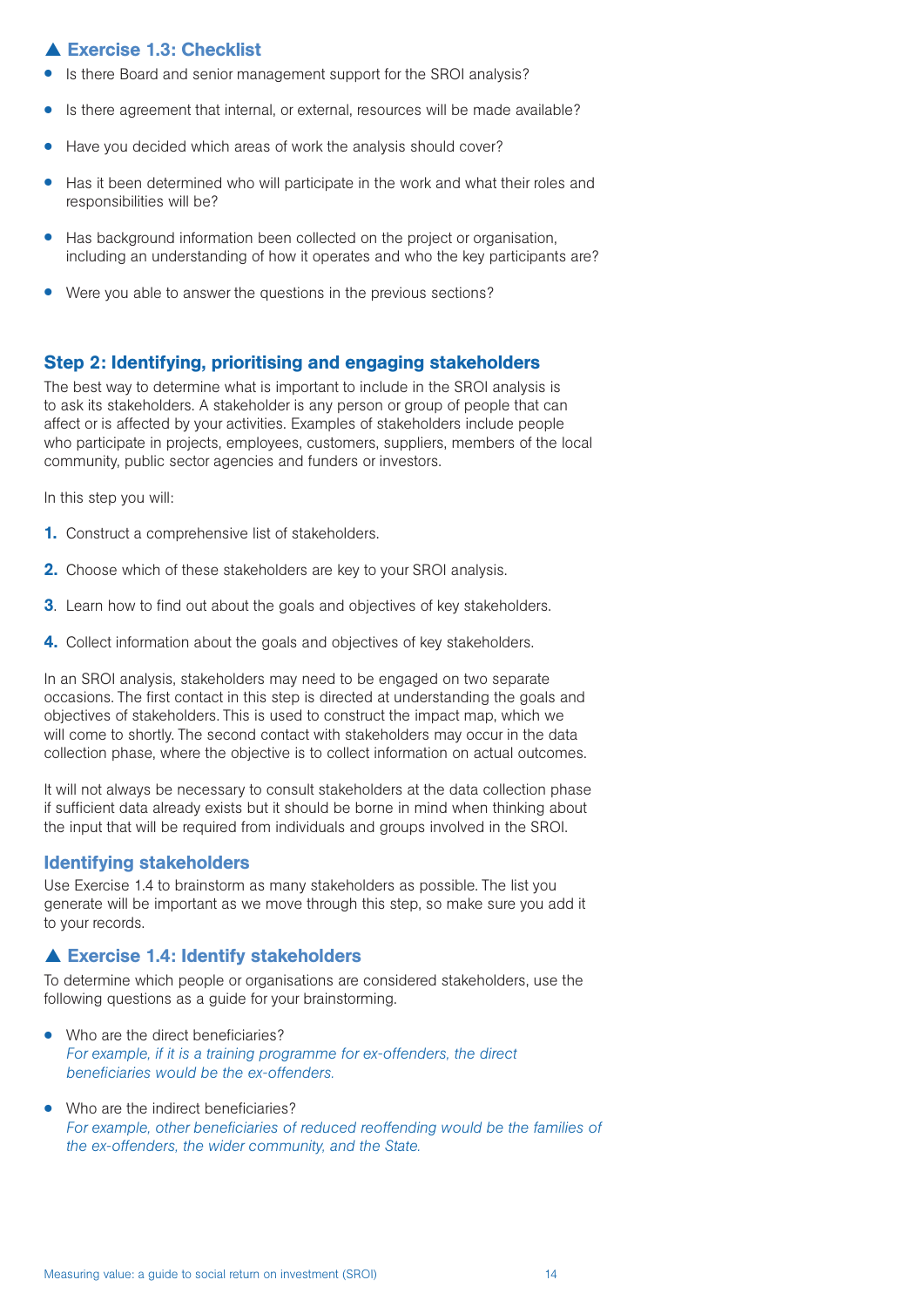- Who contributes to the project, either financially or otherwise? *For example, funders, staff, volunteers, partner agencies.*
- Who else either makes the project happen or is affected by it, even if only peripherally?

*For example, in the case of the training programme, there might also be reduced costs to the health system as ex-offenders settle into more stable lives. You could also include taxpayers as a stakeholder because they are involved in paying for criminal justice costs.* 

#### Prioritise stakeholders

Now you must prioritise your stakeholder list because it is neither possible nor relevant for you to consult all stakeholders. This again does not require a lot of time – it is mainly a 'thinking through' exercise. Key stakeholders are those who are either most affected by the impact or whose influence can most directly affect the outcome of an area of work. How you define key stakeholders is determined by what it is you seek to measure. In segmenting stakeholders, consider their differing motives and interests, as well as their respective importance to or influence on the project. When engaging with stakeholders later on, they may help you identify new ones you hadn't previously thought of. This may lead you to re-assess stakeholder interests and to possibly re-think stakeholder groups.

It is important to be transparent about why certain stakeholders are excluded from the analysis. You can do this by including a stakeholder audit trail. A stakeholder audit trail documents all the stakeholders that were included/excluded, the reasons why you made these decisions, and how you engaged with them (we will come to this shortly).

We return to the MillRace IT example to illustrate how you might go about prioritising stakeholders.

## Example 1.3: Selecting key stakeholders for MillRace IT

It was decided that the areas of impact that were most important to Millrace IT were around environmental and employment benefits. Based on a quick review, stakeholders were either identified to be included, or excluded from the analysis. In each case, a reason was given. Excluding stakeholders from the SROI analysis does not mean that they are not important, nor does it diminish their input to the organisation; in some cases it simply means that value to them is being counted elsewhere.

| <b>Key stakeholders</b>                                                 | <b>Reason for inclusion</b>                                                                                                                                                                                                       |
|-------------------------------------------------------------------------|-----------------------------------------------------------------------------------------------------------------------------------------------------------------------------------------------------------------------------------|
| <b>Employees</b>                                                        | Normally employees will be excluded because of<br>deadweight – that is, the assumption that if they weren't<br>employed here they would be employed elsewhere - but<br>in this instance they also received a share of the outcome |
| Project participants – people recovering from<br>mental ill health      | Central to the organisation's mission                                                                                                                                                                                             |
| The family members of project participants                              | Also close to outcomes being achieved                                                                                                                                                                                             |
| RDC – the commercial company that offers office<br>space to MillRace IT | MillRace IT could not exist without them                                                                                                                                                                                          |
| Local government in Essex                                               | Proxy for broader benefit to local community                                                                                                                                                                                      |
| National Health Service                                                 | Proxy for wider benefit to society                                                                                                                                                                                                |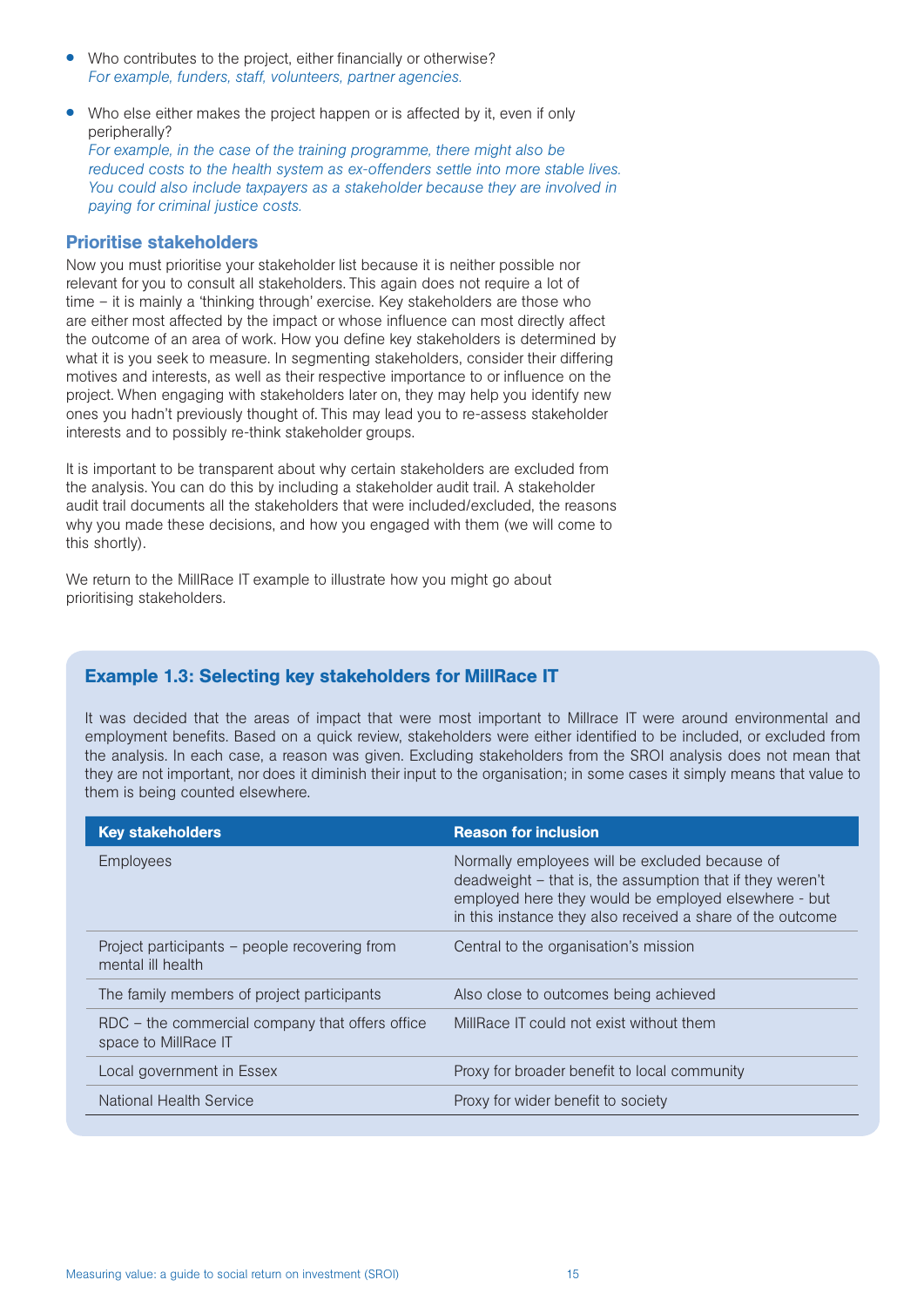| <b>Excluded stakeholders</b>                               | <b>Reason for exclusion</b>                             |
|------------------------------------------------------------|---------------------------------------------------------|
| Board members                                              | Not key beneficiaries                                   |
| Individual customers who purchase recycled IT<br>equipment | Could buy computers elsewhere (deadweight)              |
| Organisations that purchase IT services                    | Could buy services elsewhere (deadweight)               |
| Members of the local community                             | Benefit too diffuse to measure in this analysis         |
| Local mental health care system                            | Counted in savings to NHS                               |
| Social Firms UK                                            | Largely counted in motivation to work with participants |
| Other social firms                                         | Benefit too small to be worth measuring                 |
| UK taxpayers                                               | Counted in savings to State (double counting)           |

## Exercise 1.5: Prioritise stakeholders

In Exercise 2.2, review the list of stakeholders you prepared earlier and specify which stakeholders are key to your SROI analysis. You may also find it helpful to further segment stakeholder groups into subgroups where it is clear that a different type or level of value is being obtained by each of these subgroups - for example, local residents and those local residents which are economically inactive.

#### Engage with stakeholders

The next task is to think about how we can best engage our key stakeholders to find out about their goals and objectives for the organisation or project being evaluated. The information that is collected from stakeholders feeds into the **theory** of change we develop in the next step and is crucial in deciding what we will measure. We suggest you read ahead a little so that you understand more fully the aim of engaging stakeholders.

## Top Tip: Theory of change

If you are not familiar with the term 'theory of change', it refers to the story of how your organisation or project makes a difference in the world: that is, how it uses its resources to provide activities that then lead to particular outcomes for individuals, the community, and society.

In engaging stakeholders at this point, we are interested in three things.

- **1.** What are their objectives for this project or organisation?
- 2. What are their goals, beyond the scope of the project or organisation?
- **3.** As a consequence, what is it important for the SROI to capture?

We distinguish between a stakeholder's goals generally and objectives for a project in order to show how the achievement of project-level objectives can help stakeholders to reach their own individual aspirations.

The Millrace IT trainees, for example, explained that their larger goal was to one day obtain a permanent, full-time job in the IT industry. Their objective for their participation in MillRace IT was to reach a specific accreditation for IT maintenance.

There are three main ways of finding out about the objectives and goals of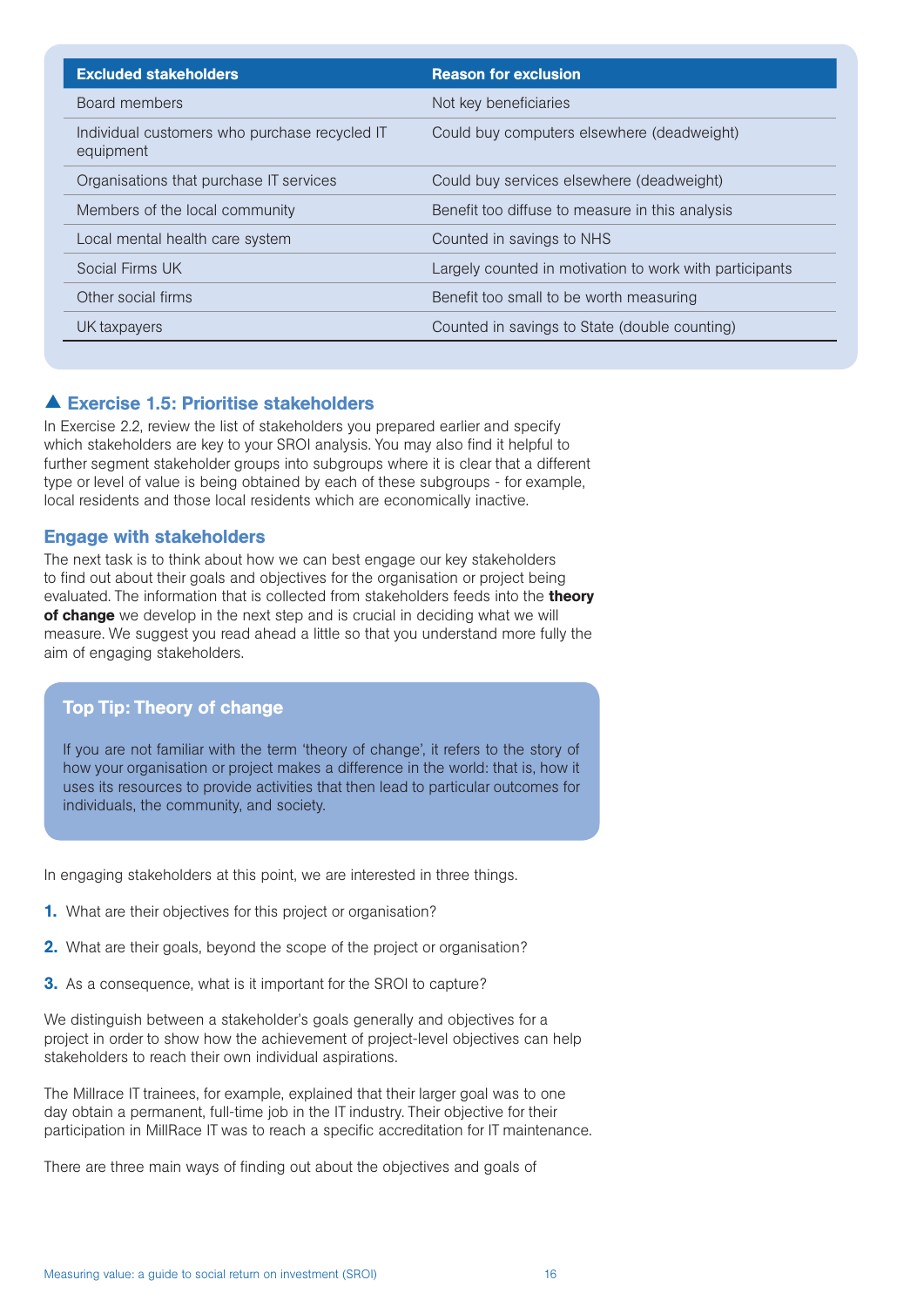#### Top tip: Be practical about engaging stakeholders

It is particularly important for external researchers to be sensitive about the amount of time and resources stakeholders can give to this process, whether they are staff, funders, or participants. It is useful, therefore, to think about their goals and objectives in advance of meetings so as to ensure that the time is used as efficiently as possible. If it is likely that you will have to come back to the same group of stakeholders to collect data, make sure that you tell them this in advance of the first meeting, so they know what to expect. Also, where you are asking people to give a significant amount of time to the process with no obvious benefit to them, consider providing incentives such as lunch, travel expenses, or vouchers to improve attendance.

stakeholders:

- **1.** Making assumptions
- **2.** Collecting the information from existing sources, where this information has already been sought
- **3.** Collecting the information directly from stakeholders

Best practice would, where possible, entail collecting the information from either existing material or from stakeholders directly. In reality, a combination of the three methods is used, depending on how expensive or difficult it is to gather information, and the amount of information that is already available.

Best practice techniques of stakeholder engagement, as set out in the AA1000 Assurance Standard developed by AccountAbility, include the following:

- Using statistically robust sampling techniques to ensure that a representative range of stakeholder groups is included in the analysis
- Ensuring the independence and objectivity of those persons (internal or external) conducting the research
- Involving stakeholders in the design of the engagement process, and encouraging feedback
- Acknowledging differences among stakeholders
- Ensuring confidentiality
- Documenting the rationale and processes of stakeholder engagement

We strongly recommend that you adhere to these best practice guidelines wherever possible.

## Top tip: Methods for engaging stakeholders

Collecting information about stakeholders' goals and objectives can be as simple as phoning someone or as complex as holding a facilitated focus-group session. The following is a list of methods:

- Get stakeholders together in one place and ask them directly.
- Try a workshop format, with informal discussions and a flipchart to record responses. You might want to use the storyboard approach detailed in Appendix 2.
- Have stakeholders complete a form during a regularly scheduled meeting for example, an Annual General Meeting of an organisation, or other set gathering.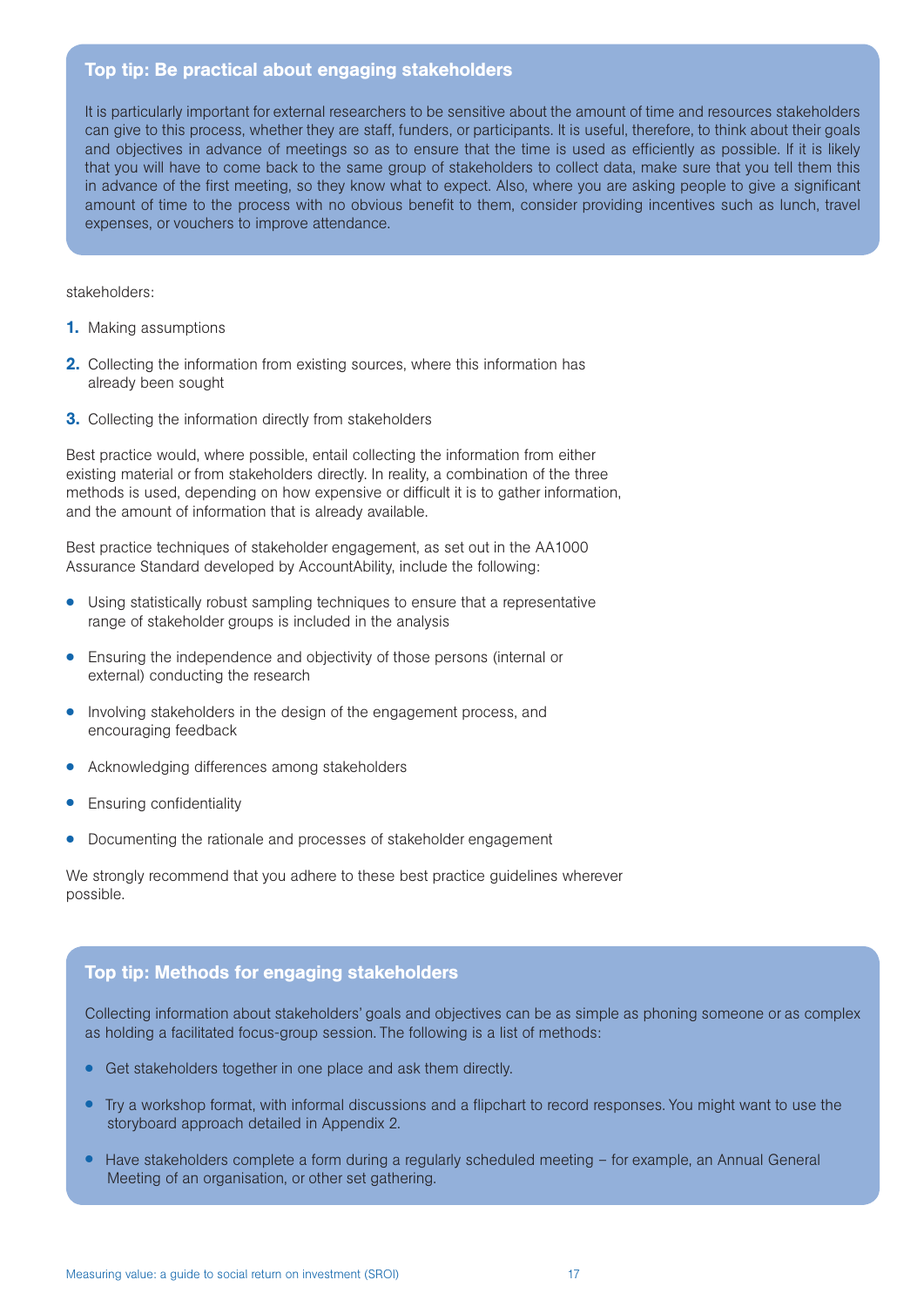- Ring representatives from key stakeholder groups and ask them.
- Email a short form around to representatives from key stakeholder groups.
- Have a social event and ask staff members to walk around and speak to stakeholders.
- Look at documents, such as annual reports or policy statements.

In general, be mindful of the needs and sensitivity of individual stakeholders when asking them for information.

When gathering information from participants, ask staff that work with them about to the best way of engaging them. For some groups, such as young people, formal group settings may not be appropriate, and one-to-one interviews might work better.

## Exercise 1.6: Stakeholder engagement plan

Now that key stakeholders have been identified, determine what approaches you will use to understand their goals and objectives. Example 1.4 shows one way of recording this information. It also forms part of your stakeholder audit trail.

#### Example 1.4: Key stakeholder engagement plan for MillRace IT

| <b>Stakeholder</b><br>groups                       | <b>Method of</b><br>engagement                                                                                    | <b>How many from</b><br>each group to<br>contact? | When to<br>complete           | <b>Who is</b><br>responsible              | <b>Goals</b>                     | <b>Project-</b><br><b>specific</b><br><b>objectives</b> |
|----------------------------------------------------|-------------------------------------------------------------------------------------------------------------------|---------------------------------------------------|-------------------------------|-------------------------------------------|----------------------------------|---------------------------------------------------------|
| <b>Participants</b>                                | Walk around<br>training site<br>and speak to<br>participants over<br>tea during break                             | Speak to at least 4<br>of the 6                   | Next week                     | <b>SROI</b><br>researcher                 | <b>State</b><br>findings<br>here | <b>State</b><br>findings<br>here                        |
| <b>Family</b><br>members of<br>participants        | Send a short<br>letter home with<br>participants, asking<br>them to answer<br>three questions                     | Send one letter<br>home with each<br>participant. | Two weeks<br>time             | <b>MillRace</b><br>IT training<br>manager | <b>State</b><br>findings<br>here | <b>State</b><br>findings<br>here                        |
| <b>National</b><br><b>Health</b><br><b>Service</b> | Look up goals<br>under mental ill<br>health policies,<br>record those and<br>assume objectives<br>for MillRace IT | N/A                                               | By the<br>end of this<br>week | <b>SROI</b><br>researcher                 | <b>State</b><br>findings<br>here | <b>State</b><br>findings<br>here                        |
| <b>RDC</b>                                         | Ring liaison at RDC                                                                                               | N/A                                               | Next week                     | <b>SROI</b><br>researcher                 | <b>State</b><br>findings<br>here | <b>State</b><br>findings<br>here                        |
| <b>InterAct</b>                                    | <b>Ring Chief</b><br>Executive of InterAct                                                                        | N/A                                               | By the<br>end of this<br>week | <b>SROI</b><br>researcher                 | <b>State</b><br>findings<br>here | <b>State</b><br>findings<br>here                        |
| Local<br>government                                | Ring main contact<br>in the Environment<br>Department                                                             | 1 person<br>per relevant<br>department            | Next week                     | <b>SROI</b><br>researcher                 | <b>State</b><br>findings<br>here | <b>State</b><br>findings<br>here                        |
| <b>Employees</b>                                   | On the same<br>day interviewing<br>participants,<br>also interview<br>employees over tea                          | Speak to at least 7<br>of the 10                  | Two weeks<br>time             | <b>SROI</b><br>researcher                 | <b>State</b><br>findings<br>here | <b>State</b><br>findings<br>here                        |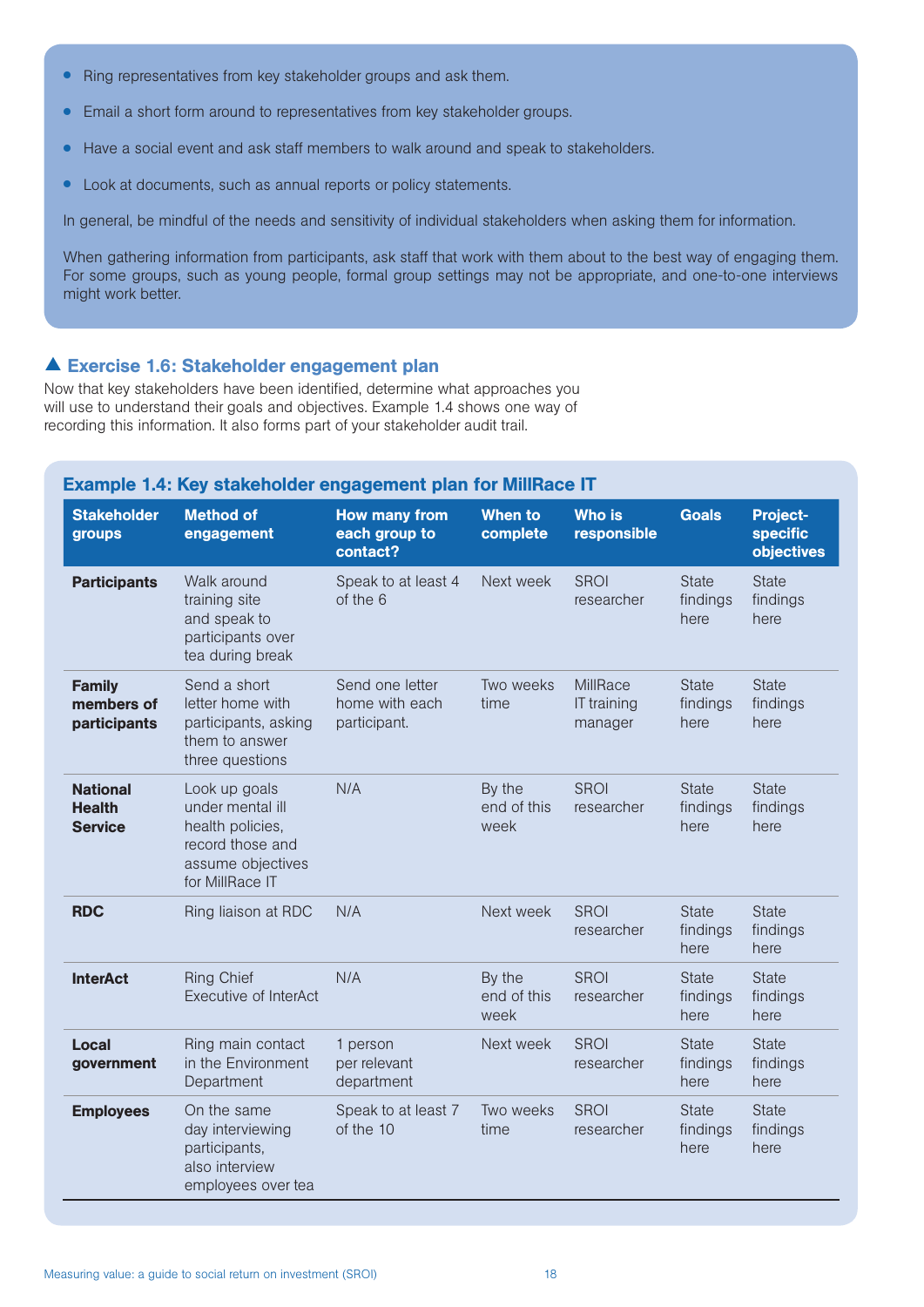#### Top Tip: Stakeholders

First, as you can see from the example above, the way you contact key stakeholders does not need to be overly complicated. It does, however, need to be explicit. Don't forget that you may be in contact with key stakeholders again later in the process to collect outcome-related data. Therefore, it is a good rule of thumb to introduce the SROI research, explain why you want their participation, and warn them that you may be in touch down the line for additional information. Also provide them with the opportunity to ask questions. This is a tried and true method for winning support.

Example 1.5 illustrates the type of table that you should now be able to generate based on the work you have completed so far in Step 3.

| <b>Stakeholder</b>                       | <b>Description</b>                                                                           | <b>Goals</b>                                                                                                                          | <b>Objectives for MillRace IT</b>                                                                                                               |
|------------------------------------------|----------------------------------------------------------------------------------------------|---------------------------------------------------------------------------------------------------------------------------------------|-------------------------------------------------------------------------------------------------------------------------------------------------|
| <b>Participants</b><br>(32)              | People recovering from<br>mental ill health, either<br>as trainees or volunteers             | • Improve quality and stability<br>of life<br>• Continue recovery from<br>mental ill health<br>• Sustainable employment               | • Increase self-confidence<br>• Learn practical skills<br>• Become more employable<br>• Continue recovery from mental<br>ill health             |
| Emplo2yees (6)                           | Staff of MillRace IT,<br>which include some<br>who are recovering from<br>mental ill health  | • Help people recovering<br>from mental ill health qualify<br>for jobs<br>• Improve the environment<br>Earn income from<br>employment | • Train participants in IT<br>maintenance<br>• Recycle old computers for<br>further use<br>• Increase MillRace IT's financial<br>sustainability |
| <b>Participants'</b><br>families         | Family members and<br>partners living with<br>participants                                   | • Participant to recover from<br>mental ill health<br>• Participant to gain<br>sustainable employment                                 | • Participant to gain marketable<br>skills<br>• Participant to increase self<br>confidence<br>• Respite from care of family<br>member           |
| <b>InterAct</b>                          | Founding organisation,<br>and charity that refers<br>clients for placement at<br>MillRace IT | • Place ILM participants into<br>further training or jobs                                                                             | • Train participants to increase<br>long-term employability<br>• Profits from MillRace IT which<br>are donated back to InterAct                 |
| <b>RDC</b>                               | Commercial computer<br>recycling partner                                                     | • Improve the environment<br>• Fulfil corporate social<br>responsibility goals                                                        | • Support those recovering from<br>mental ill health<br>• Increase recycling targets for<br>equipment that cannot be sold on                    |
| Local<br>government                      | <b>Essex County Council</b><br>and Borough Council                                           | • Improve the environment<br>• Reduce unemployment                                                                                    | • Achieve recycling targets<br>• Improve local employment<br>• Reduce waste disposal<br>expenditure                                             |
| <b>National Health</b><br><b>Service</b> | Local Health Authority<br>and Social Services                                                | • Fill gaps in provision of<br>mental health services<br>• Reduce in-patient care<br>costs                                            | • Continued recovery for<br>participants<br>• Increased employability for<br>participants<br>• Reduce care costs in the long-<br>term           |

## Example 1.5: Table of stakeholder objectives and goals for MillRace IT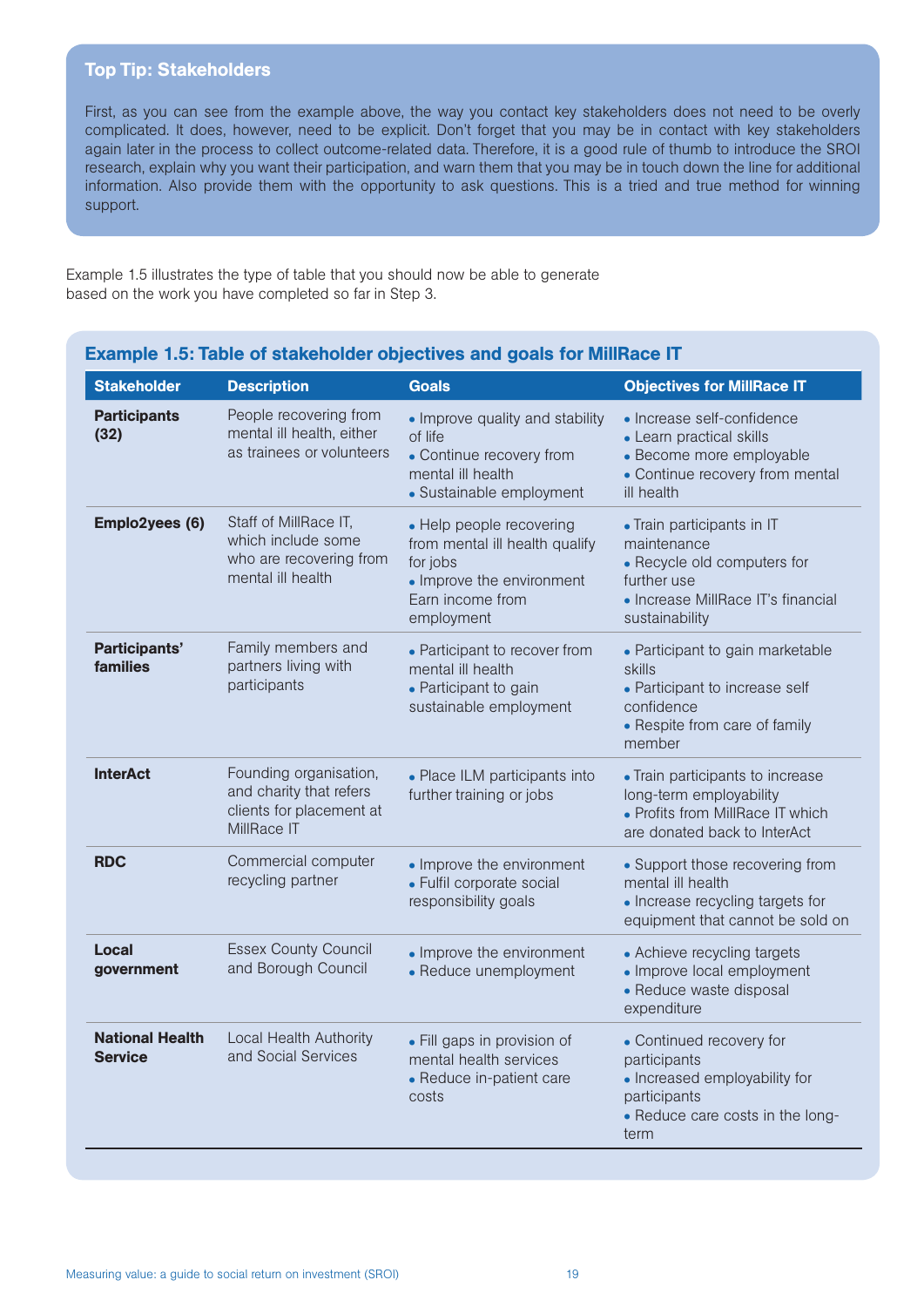## Step 3: Develop a theory of change

The theory of change is an account of how the organisation takes in resources (inputs) to do its work (activities) which leads to direct results (outputs) and longerterm or more significant results (outcomes), as well as the part of those outcomes the organisation can take credit for (impacts).

In this step, we will use an impact map to develop our theory of change. In doing so, we will:

- Identify how the project works and how it affects key stakeholders (linking this to stakeholders' objectives).
- Capture this through an analysis of inputs, outputs, outcomes, and impacts.

#### *Understanding key terms*

#### **Inputs**

Inputs are resources used to run the activities – money, people, facilities and equipment. This is the investment against which the value of the impact is compared; often most key stakeholders make some kind of investment. It is important to think through what all stakeholders bring to the mix, not just those that are providing the funding.

#### **Activities**

This is the intervention that you provide. For example, it might be a training course.

#### **Outputs**

Outputs are the direct and tangible products from the activity; for example the number of people trained, or the number of computers recycled.

#### **Outcomes**

Outcomes are changes that occur for stakeholders as a result of the activity; for example, a new job, improved quality of life or increased community cohesion. This is the result of the organisation's work and closely relates to the objectives of the stakeholder. Outcomes are the most important things to measure and can take place directly as a result of an output, or indirectly over time as the result of other outcomes being achieved.

Outcomes can be **positive** or **negative**, and it is important that your impact map details both – even if the negative outcomes are unintended consequences. Making visible any negative outcomes is important because these must be subtracted from the social value that you create. From an improving perspective, it prompts you to think about how you can work to reduce these negative outcomes.

Outcomes may also require knowledge of what happens after the stakeholder has stopped working or engaging with the organisation. This may mean that some tracking is required and if you are not yet tracking today, you may be required to estimate how long an outcome lasts. For example, some people gaining work may drop back into unemployment. There may also be additional long-term outcomes that result indirectly from gaining employment, such as improvements in mental health and well-being.

#### Impacts

Impacts refer to the difference made specifically by your organisation or project in achieving the outcomes described above. There are several factors that need to be taken into consideration.

Attribution takes account of the fact that outcomes will also be influenced by other organisations and factors, especially where the stakeholders' objectives can only be achieved through the combined efforts of more than one organisation. For example, while MillRace IT trains people recovering from mental ill health, InterAct works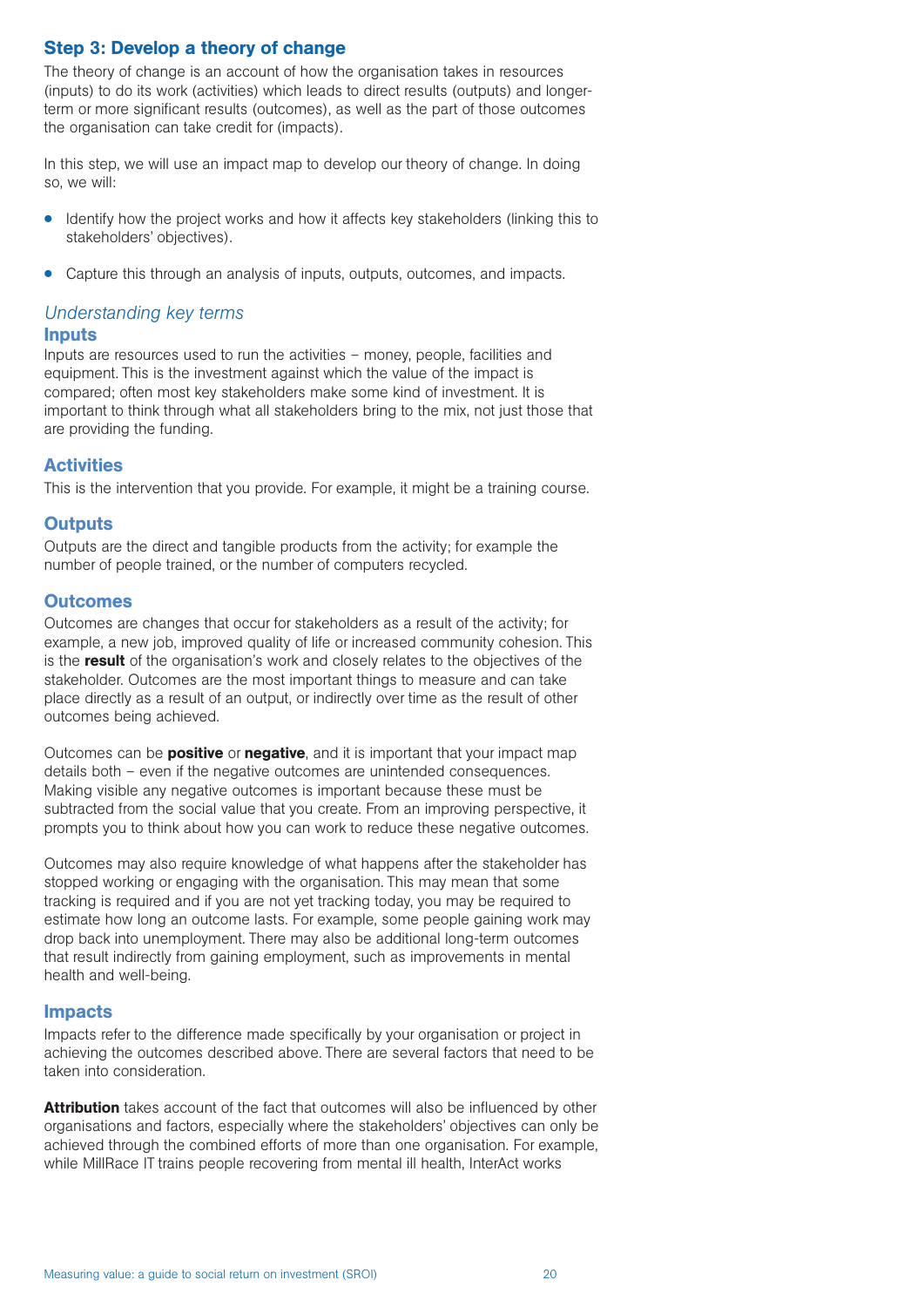with the participants before they enter the training programme, and in some cases, family members at home support the participants throughout the training period. Therefore, when a participant moves on to employment, MillRace IT cannot take all of the credit for the outcome. When we calculate the SROI, we address the extent to which an organisation can take credit for the outcome produced.

**Deadweight** is the extent to which the outcomes would have happened anyway and is estimated by using benchmarks. An example of deadweight at MillRace IT is the extent to which computer recycling would take place if MillRace IT did not exist. It turns out that there are many places local customers could go to have their computers recycled, even at the same site as customers could drop off computers with Millrace IT. Therefore, people could have recycled their computers anyway, and the deadweight for computer recycling is 100 per cent. We calculate the deadweight because it can help an organisation express the value of its work and also weights the final impact depending on how difficult it is to achieve outcomes, which can vary across beneficiaries. For example, an employment project working with young people who have been unemployed for six months would probably find that the participants would be more likely to get jobs anyway (greater deadweight) than the participants of an employment project working with young ex-offenders who have been unemployed for two years.

**Displacement** (or substitution effect) occurs when the benefits claimed by a project participant are at the expense of others outside the project. For example, if participant A gets a job following the project as a result of improved skills, but that job is at the expense of person B – who was not in the project and now loses a job (is displaced) – this leads to a net job change of nil. While displacement is difficult to measure, it is still useful to think through.

Impacts, therefore, are the outcomes adjusted to take account for the **difference** made by your organisation.

#### *[Impact] = [outcomes] – [deadweight, attribution, displacement]*

#### *Introducing the impact map*

The theory of change lays out the cause-and-effect chain that leads to social value creation. We often do this diagrammatically by way of an impact map, then sketches out how stakeholders contribute inputs to an activity, and how these lead to an output, an outcome, and eventually an impact. The best way to familiarise yourself with this methodology is to go through an example.

As we work through the example, don't worry if in your own case there are some blank boxes on the impact map. Not every stakeholder will, for example, be involved in an activity or provide an input. Some may simply have an interest in the outcome, as is the case with the National Health Service in the MillRace IT example.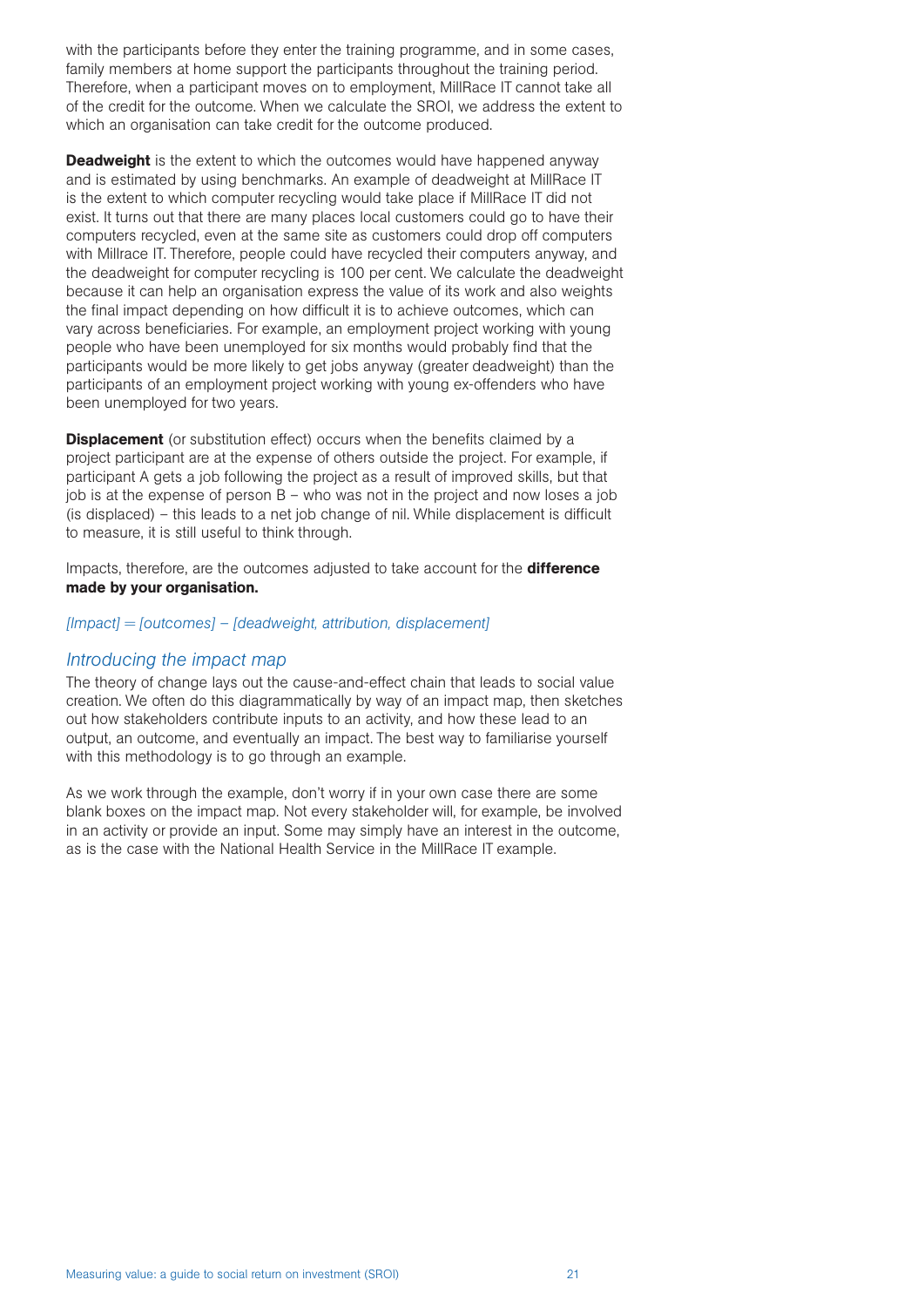| <b>Example 1.6: Impact map for MillRace IT</b>     |                                                                          |                                                                                                            |                                                                                         |                                                                                                                                           |                                                                                                                                  |
|----------------------------------------------------|--------------------------------------------------------------------------|------------------------------------------------------------------------------------------------------------|-----------------------------------------------------------------------------------------|-------------------------------------------------------------------------------------------------------------------------------------------|----------------------------------------------------------------------------------------------------------------------------------|
| <b>Stakeholder</b>                                 | <b>Input</b>                                                             | <b>Activity</b>                                                                                            | <b>Output</b>                                                                           | <b>Outcome</b>                                                                                                                            | <b>Impact</b>                                                                                                                    |
| <b>Participants</b><br>(32)                        | • Skills<br>$\bullet$ Time                                               | • Trained in<br>computer<br>recycling                                                                      | • IT skill set<br>$\bullet$ No. of<br>recycled<br>computers                             | • Increased self-<br>confidence<br>• Improved mental health<br>• Sustainable<br>employment<br>• Improved life stability                   | Explored deadweight<br>and displacement;<br>determined no<br>deadweight or<br>displacement                                       |
| <b>Employees</b><br>(6)                            | $\bullet$ Skills<br>$\bullet$ Time                                       | $\bullet$ Train<br>participants<br>in computer<br>recycling<br>• Sell computers<br>and support<br>services | • No. of trained<br>participants<br>$\bullet$ No. of<br>recycled<br>computers<br>Income | • Sustainable<br>employment<br>• Increased financial<br>sustainability for<br>organisation<br>• Improved mental<br>health of participants | Explored deadweight<br>and displacement;<br>determined no<br>deadweight or<br>displacement                                       |
| Participants'<br>families                          | $\bullet$ Time                                                           | • Encourage<br>family member                                                                               | • Continued<br>participation                                                            | • Improved mental<br>health of participants<br>• Increased income for<br>family<br>• Less time spent on<br>care for family member         | Explored deadweight<br>and displacement;<br>determined no<br>deadweight or<br>displacement                                       |
| <b>InterAct</b>                                    | $\bullet$ Funding<br>• Staff time<br>• Referrals                         | • Referrals, pre-<br>training support                                                                      | • No. of clients<br>enrolled<br>• No. of trained<br>participants                        | • Employment for<br>participants                                                                                                          | Explored deadweight<br>and displacement;<br>determined no<br>deadweight or<br>displacement                                       |
| <b>RDC</b>                                         | • Office<br>space<br>• Technical<br>support<br>• Computers<br>to recycle | • Workshop<br>management<br>• Training<br>Computer<br>recycling                                            | $\bullet$ No. of<br>computers<br>recycled<br>• No. of trained<br>participants           | • Potential employees<br>• Improved corporate<br>social responsibility<br>• Achievement of<br>environmental targets                       | Explored deadweight<br>and displacement;<br>determined 100% of<br>computer recycling is<br>deadweight because<br>of RDC presence |
| <b>Local</b><br>government                         | Not<br>applicable                                                        | Not applicable                                                                                             | $\bullet$ No. of<br>computers<br>recycled and<br>diverted from<br>landfill              | • Reduced landfill<br>expenditure<br>• Improved local<br>environment                                                                      | Explored deadweight<br>and displacement;<br>determined no<br>deadweight or<br>displacement                                       |
| <b>National</b><br><b>Health</b><br><b>Service</b> | <b>Not</b><br>applicable                                                 | Not applicable                                                                                             | • Prolonged<br>support for<br>participants,<br>improved skills<br>for participants      | • Reduction in care<br>costs<br>• Improved mental<br>health of participants                                                               | Explored deadweight<br>and displacement;<br>determined no<br>deadweight or<br>displacement                                       |

By examining the impact map above, some things become clear:

- You can see how the information collected during stakeholder engagement is critical to the impact map.
- It is not usually possible to complete the impact column until after data has been collected. However, by using existing research as a benchmark, it is possible to make an educated guess as to whether or not deadweight or displacement will be applicable for each stakeholder group. It is useful to capture some of these ideas in the impact map.

The impact map presents your **theory of change** – the story of how your organisation makes a difference in the world – in a diagrammatic form.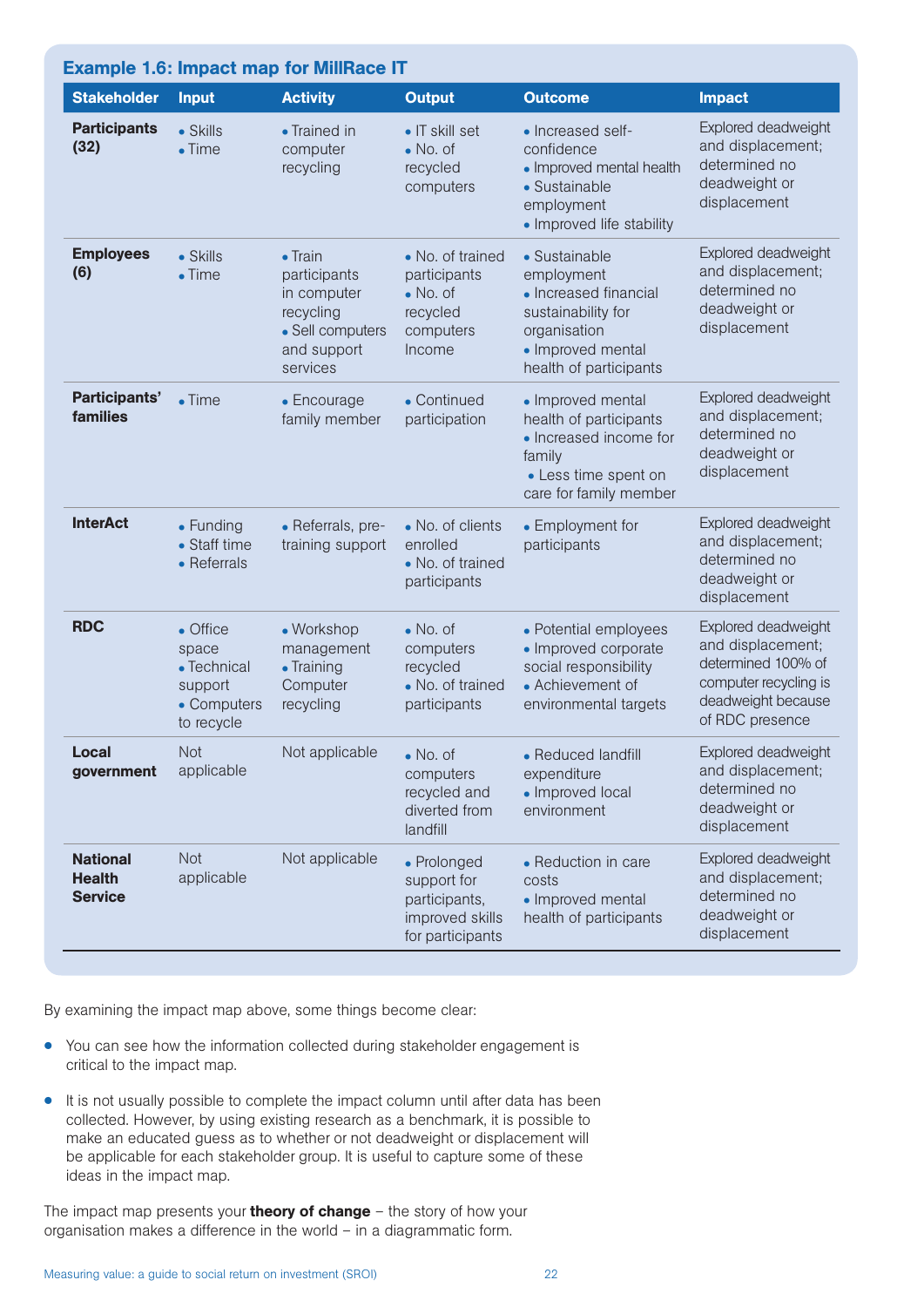#### Materiality check

After completing the impact map, it is a good idea to perform a 'materiality check'. Remember that materiality is about considering what is most important or central to the analysis. Take a moment now to look at your impact map and decide what you will include as you move forward to data collection. This is the final boundarysetting exercise and should include a consideration of the relative importance of outcomes to:

- **Stakeholders**
- The organisation
- The overall social value being created

You might at the same time also want to think about whether there are any outcomes you will have to exclude because of a lack of data availability.

Let's return to the MillRace IT example to help you think through this final boundarysetting exercise.

## Example 1.7: Materiality check for MillRace IT

At this point in the process, we review the impact map above and determine which outcomes are not appropriate for inclusion in the SROI analysis, either because they are not material or data is currently limited. The outcomes that are left out in the MillRace IT case are explained below:

- 'Improved environment' is expressed in the SROI in terms of tonnes of computers diverted from landfill, broken down by types of equipment, customer and geographical location. At this point, this is all of the information currently available to assess environmental outcomes. Wide measures around improved environment are excluded.
- RDC's outcomes are not included, as they are not deemed material when trying to understand how MillRace IT creates social value.
- 'Improved local employment' is limited in the SROI to meaning the monetised benefits realised when someone moves into full-time employment.
- 'Decreased unemployment' is not currently measured, as the data explaining how many people go from MillRace IT into employment is not readily available within MillRace IT, although if more resources allowed, we would be able to retrieve it from referring agencies, such as InterAct. We are able to express the benefits realised when one person moves from MillRace IT into employment in Year One.
- The role that charity customers purchasing IT equipment play in extending the social value created by MillRace IT is currently unknown. By tracking the distribution chain of charity customers who deliver to organisations in the developing world, however, this information could be included in an SROI in future years.
- Data on the desired outcomes for participants' families is not currently collected. However, it may be in future years.

#### ▲ Exercise 1.7: Impact map and materiality check

Now it is your turn to give it a try. Use the impact map template in Appendix 3. Perform a materiality check and make revisions to your project plan as necessary.

#### Stage 1 for forecasted SROIs

If you are carrying out a forecasted SROI, first map out what your proposed project or organisation would look like. Then follow all of the steps outlined in this stage for your proposed project or organisation, including stakeholder engagement. This means that in Step 2 you draw up a list of who the stakeholders would be if the project was already operating and then engage with those who would be key stakeholders to construct an impact map and theory of change.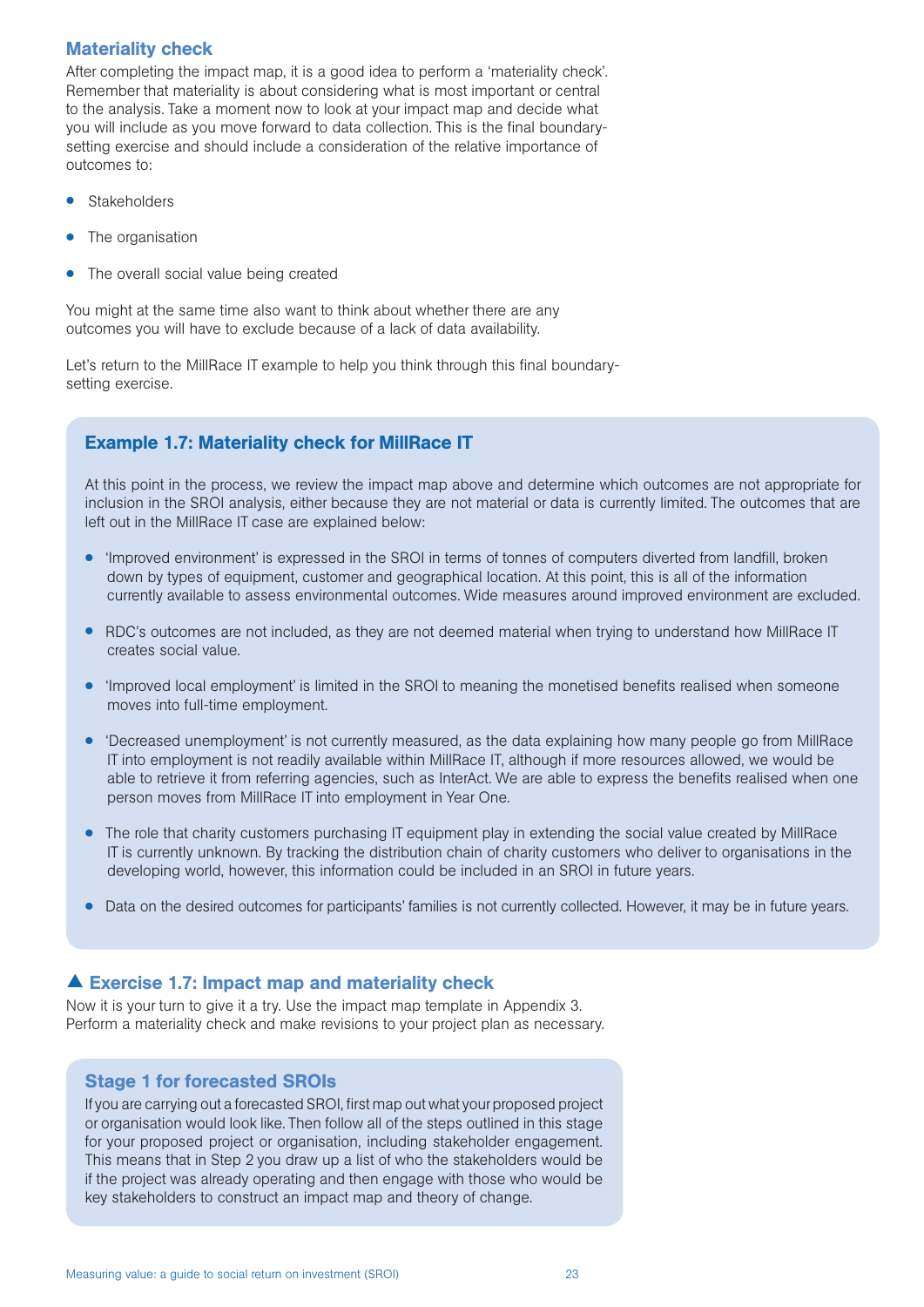## Stage 2: Data collection

## Select indicators to measure change. Identify financial values and proxies. Collect outcomes data.

Although we have called this stage 'data collection', you are not quite ready to collect outcomes data. The first step in this stage gets you to ready for data collection by helping to select indicators for each of your outcomes. In the second step, we then move on to attaching financial values or, where necessary, proxies to these indicators. Finally, in Step 3, you will collect outcomes data. In summary, the three steps in this stage are:

#### *Step 1: Select indicators*

*Step 2: Identify financial values and proxies*

*Step 3: Collect Data* 

#### Step 1: Select indicators

An **indicator** is a piece of information that helps us determine whether or not change has taken place. They are specific pieces of information, signs or signals that can be measured to determine whether a given output or outcome has occurred, or has been achieved. For example, if one of the outcomes of an IT training programme for women is increased confidence, an indicator refers to the way we will know that the confidence of a participant has increased. We could, for example, use a self-reported measure where participants are asked to rate their confidence level at the start and at the end of the training. Another way of knowing that change had occurred would be to monitor for behaviours or actions that would suggest increased confidence such as applying for more jobs, or attending interviews.

What gets measured is often what gets prioritised and resourced; finding the right set of indicators is therefore an important part of the SROI process. For this reason, SROI analysis is concerned with 'outcome indicators'. Although it is possible to set and measure indicators for outputs, measuring outputs alone tells only part of the story. In fact, it is quite often unable to tell us about the difference an activity has made to people's lives. There is also a danger that a narrow focus on outputs will create perverse incentives for staff and/or produce unintended consequences as outputs, in and of themselves, are not a measure of how lives, communities and society have changed. For example, a job creation programme can only understand its true value if it looks at the quality of the jobs as well as at the number of jobs created. This is because a 'good' job will make a much bigger difference to the life of the recipient than a low-wage, unfulfilling job. Simply measuring the number of jobs created and rewarding staff for this can, therefore, create a situation where staff place individuals in jobs irrespective of whether these jobs will make a positive difference to the life of the individual concerned.

Outcome indicators can be both qualitative and quantitative. Sometimes for complicated and hard-to-measure outcomes, it is necessary to use more than one indicator. It is always preferable, where possible, to blend subjective (or self-reported) and objective indicators that compliment each other.

#### What to consider when choosing indicators

The impact map is the starting point for developing an indicator set. Matching indicators to outcomes can sometimes be easy and sometimes more difficult. Organisations usually have more information about outputs than outcomes. Therefore, it may be necessary to reference data held by other organisations (often government departments). It is worthwhile brainstorming possible sources of this information with colleagues and undertaking some web research.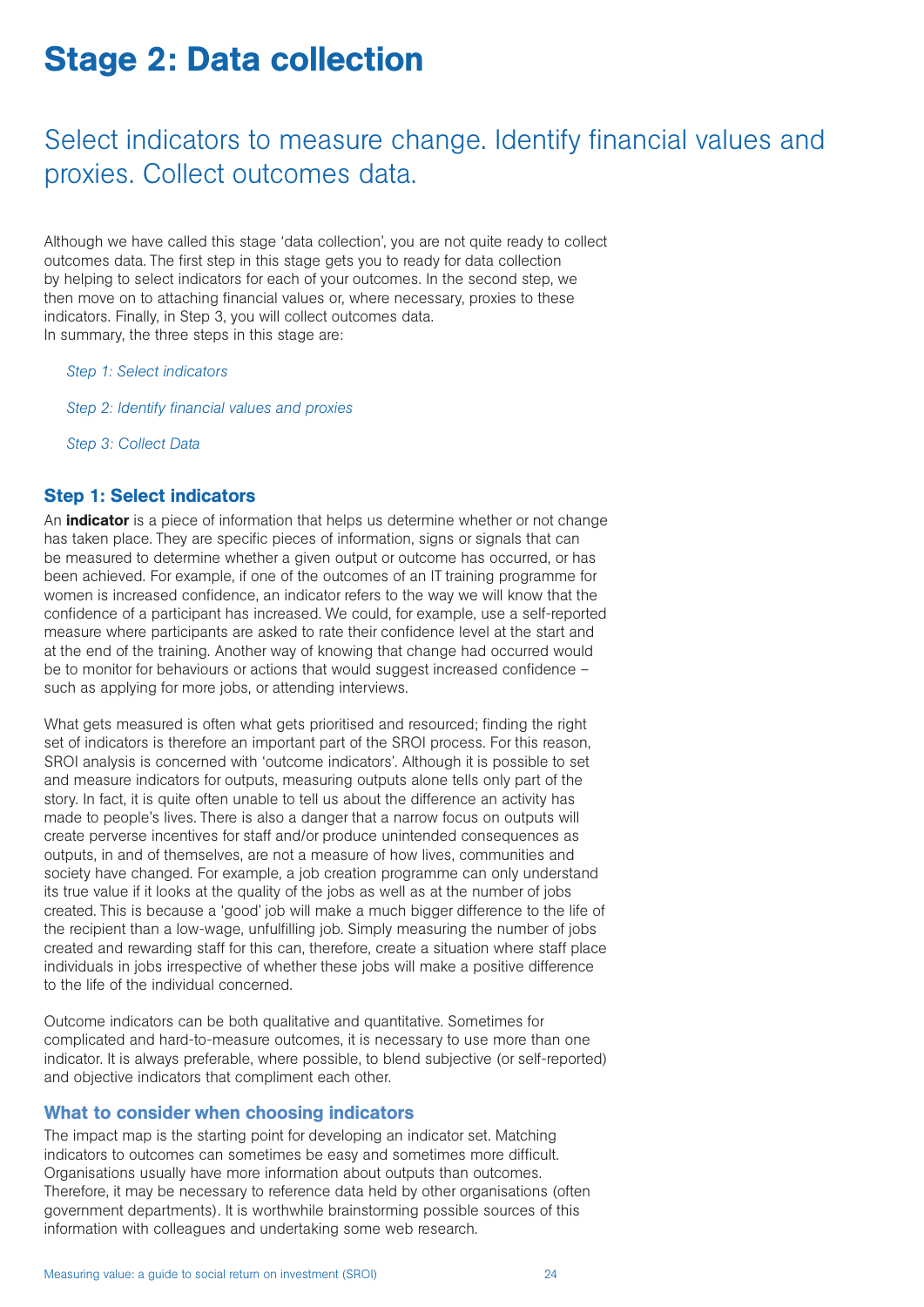Let's go through some examples for a mental health day service. It is important to remember that these are just examples; organisations and stakeholders should develop the right indicators for their particular circumstances, requirements and budget.

| <b>Example 2.1: From outcomes to indicators</b>                                                                                                                                                                                                                                                                                |                                                                                                                                                                                                                                                                 |  |
|--------------------------------------------------------------------------------------------------------------------------------------------------------------------------------------------------------------------------------------------------------------------------------------------------------------------------------|-----------------------------------------------------------------------------------------------------------------------------------------------------------------------------------------------------------------------------------------------------------------|--|
| <b>Outcome</b><br><b>Indicator</b>                                                                                                                                                                                                                                                                                             |                                                                                                                                                                                                                                                                 |  |
| Reduced social<br>• Participants are trying new things and socialising more<br>isolation<br>• Participants report increase in self-confidence and social skills<br>• Participants join clubs, and/or develop new social networks<br>• Participants are accessing relevant public services, for example, using public transport |                                                                                                                                                                                                                                                                 |  |
| Decreased<br>stigmatisation of<br>people with mental<br>health problems                                                                                                                                                                                                                                                        | • Participants are involved in activities outside of the mental health services<br>• Participants report fewer incidents of discrimination<br>• Involvement of local community in organisation's activities<br>• Change in attitudes within the local community |  |

You will see that some of the outcome indicators do not refer strictly to endpoints but capture the 'distance travelled' by a beneficiary. This is a really important point, especially where benefits may take a while to be seen. For instance, a training programme that works with long-term unemployed might, by the end of its first year, have placed some of its clients in full-time employment. Other clients, however, will not have reached this endpoint but will have travelled some of the way towards this goal. They might, for example, be in volunteering positions or doing part-time work. These sorts of outcomes also need to be captured and so you need to think about ways of devising indicators that are able to collect data on distance travelled.

A tool called the Outcomes Star has been developed to assist homelessness charities capture the distance travelled by their clients. This is a very good example of how you can measure progress towards an outcome objective. If you are looking for ideas on how to capture distance travelled for your programme, you can find more information about the Outcomes Star here: http://www.homelessoutcomes.org.uk/resources/

## Exercise 2.1: Selecting indicators

Return to your impact map. Identify an indicator for each outcome that you have chosen to include your SROI analysis. Should you require more information on selecting indicators, see www.proveandimprove.org

## Step 2: Identify financial values and proxies

The next step is to find ways of expressing the indicators in financial terms. This process is sometimes referred to as monetisation and it is the step that people tend to struggle with most. The good news is that this section is not as difficult as it may seem from the outset, and gets easier each time it is completed. In addition, as SROI becomes more widespread, monetisation will improve and there will be scope for pooling good financial proxies.

Sometimes monetisation is a straightforward process; for example, where it relates to savings to the State which are publicly available. This might be the case where the outcome you are interested in is an improvement in physical health and the indicator you have chosen is a reduction in GP visits. Data on the cost of GP visits is available from the NHS and you could use this as your monetised value.

For other indicators, monetisation requires a bit more creativity and digging around. In selecting financial values there is a trade-off between cost, data availability and accuracy. When data is unavailable or difficult to obtain, you may choose to use proxies. A proxy is a value that is deemed to be close to the desired indicator, for which exact data is unavailable. Proxies are very useful because they enable you to include outcomes for which there is no direct monetary value. In your report, however, it is important to be clear which assumptions have been made in selecting proxies so that others can track the rigour of your analysis.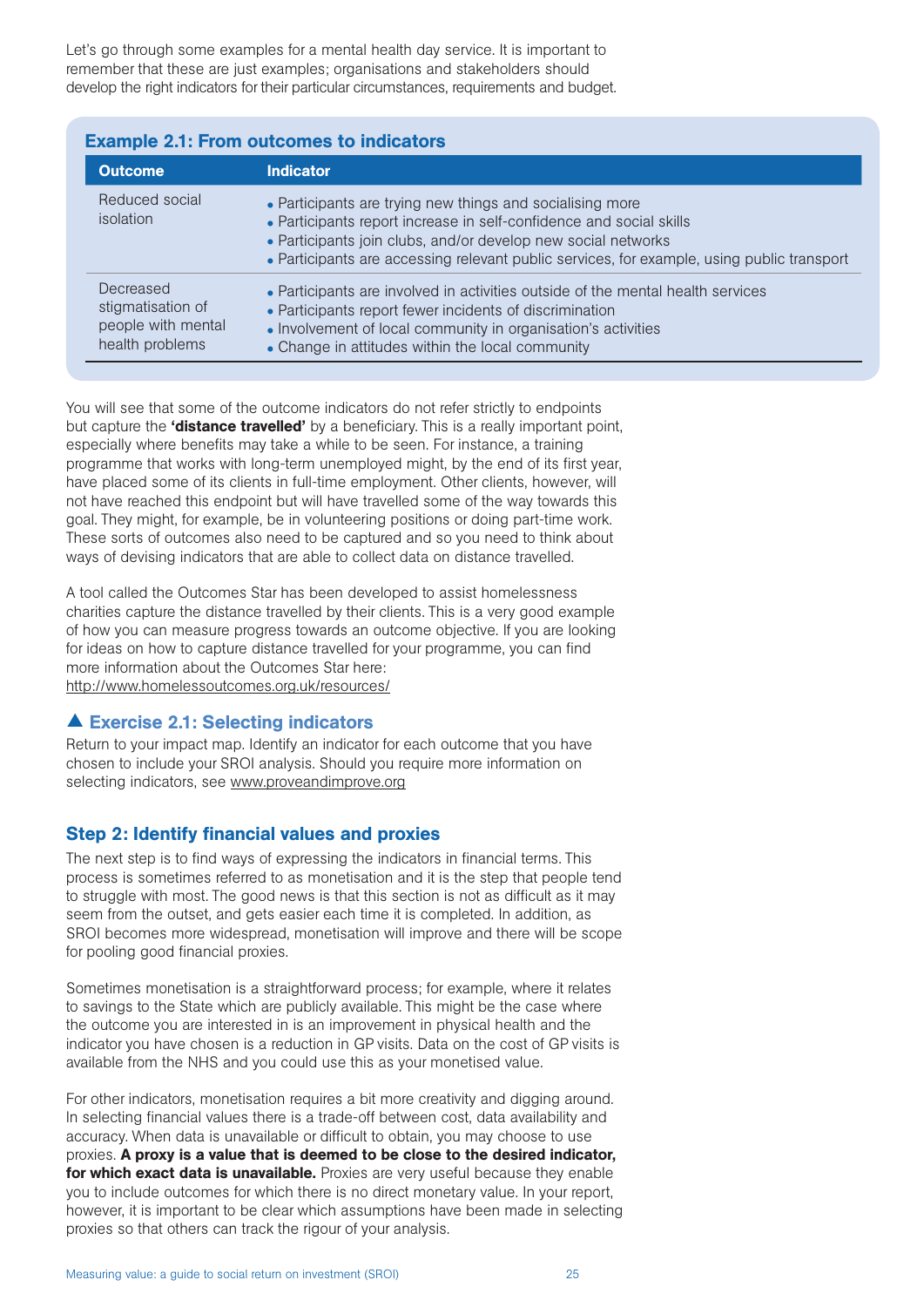Proxies should not be seen as conveying a hard-and-fast value on a particular outcome but as a way of expressing it in financial terms that ensures it can be included in the analysis. Clearly this is a subjective process and for this reason we carry out sensitivity analyses to test different assumptions (Stage 3). Moreover, while every effort should be made to derive the most accurate and reasonable proxies possible, they can and should be changed as and when new or better information becomes available. It should be remembered that proxies are representations of the outcomes in monetary terms, and are not intended to convey a sense of 'worth' in the traditional sense of the word. The principle of inclusion is therefore more important than the value placed on the indicator.

Example 2.2 lists the kinds of proxies that you might consider using. As with indicators, organisations and their stakeholders are best placed to choose the right values and it is possible to experiment with different values until you find the right ones for your circumstances. In some situations, you may have to resort to using a value that differs from its market value: for example, it is often suggested that the price of carbon emissions is grossly undervalued within emission trading schemes. As such you could use a proxy that more accurately reflects the scarcity of environmental resources and the increased impacts of carbon emissions on climate change.

| <b>Stakeholder</b>                               | <b>Outcome</b>                                        | Indicator(s)                                                                                                                              | <b>Possible Proxies</b>                                                                                                                              |
|--------------------------------------------------|-------------------------------------------------------|-------------------------------------------------------------------------------------------------------------------------------------------|------------------------------------------------------------------------------------------------------------------------------------------------------|
| <b>Person with</b><br>mental health<br>problem   | Improvement in mental<br>health                       | • Increase in time spent<br>socialising<br>• Participants engage in new<br>activities<br>• Reduced need for<br>psychotherapeutic services | • Cost of membership of a social<br>club/network<br>• Percentage of income normally<br>spent on leisure activities<br>• Value of counseling sessions |
| Local<br>community                               | Improved access to local<br>services                  | • Take-up of those services                                                                                                               | • Savings in time and travel costs<br>of being able to access services<br>locally                                                                    |
| <b>Person with</b><br>physical health<br>problem | Improved physical health                              | • Reduced visit to GP surgery<br>• Participant reports<br>improvements in health<br>• Increase in exercise                                | • Cost of visiting private GP clinic<br>• Cost of health insurance<br>• Cost of gym membership                                                       |
| <b>Care-giver</b>                                | Improved well-being                                   | • No. of hours respite/spent<br>in leisure activities                                                                                     | • Value of hours spent engaged<br>in these activities (e.g. minimum<br>wage)                                                                         |
| <b>The</b><br>environment                        | Less waste                                            | • Increase in recycling<br>• Decrease in waste going to<br>landfill<br>• Reduced carbon emissions                                         | • Cost of landfill charges<br>• Value of carbon                                                                                                      |
| <b>Prisoners</b>                                 | Improved relationships<br>with family and social ties | • Number of family visits<br>• Satisfaction with family visits                                                                            | • Cost and time spent on travel                                                                                                                      |
| <b>Young people</b>                              | Decrease in drug use                                  | • Reduction in drug use                                                                                                                   | • Amount spent on drugs by<br>problematic drug user                                                                                                  |
| <b>Offenders</b>                                 | Reduced reoffending                                   | • Reduction in frequency and<br>severity of crimes                                                                                        | • Foregone wages due to time<br>spent in prison                                                                                                      |
| <b>Care leaver</b>                               | <b>Reduced homelessness</b>                           | • Access to housing upon<br>leaving care<br>• Satisfaction with<br>appropriateness of housing                                             | $\bullet$ Rent                                                                                                                                       |
| Local<br>community                               | Improved perception of<br>the local area              | • Residents report<br>improvements in local area                                                                                          | Property prices                                                                                                                                      |

## Example 2.2: Financial proxies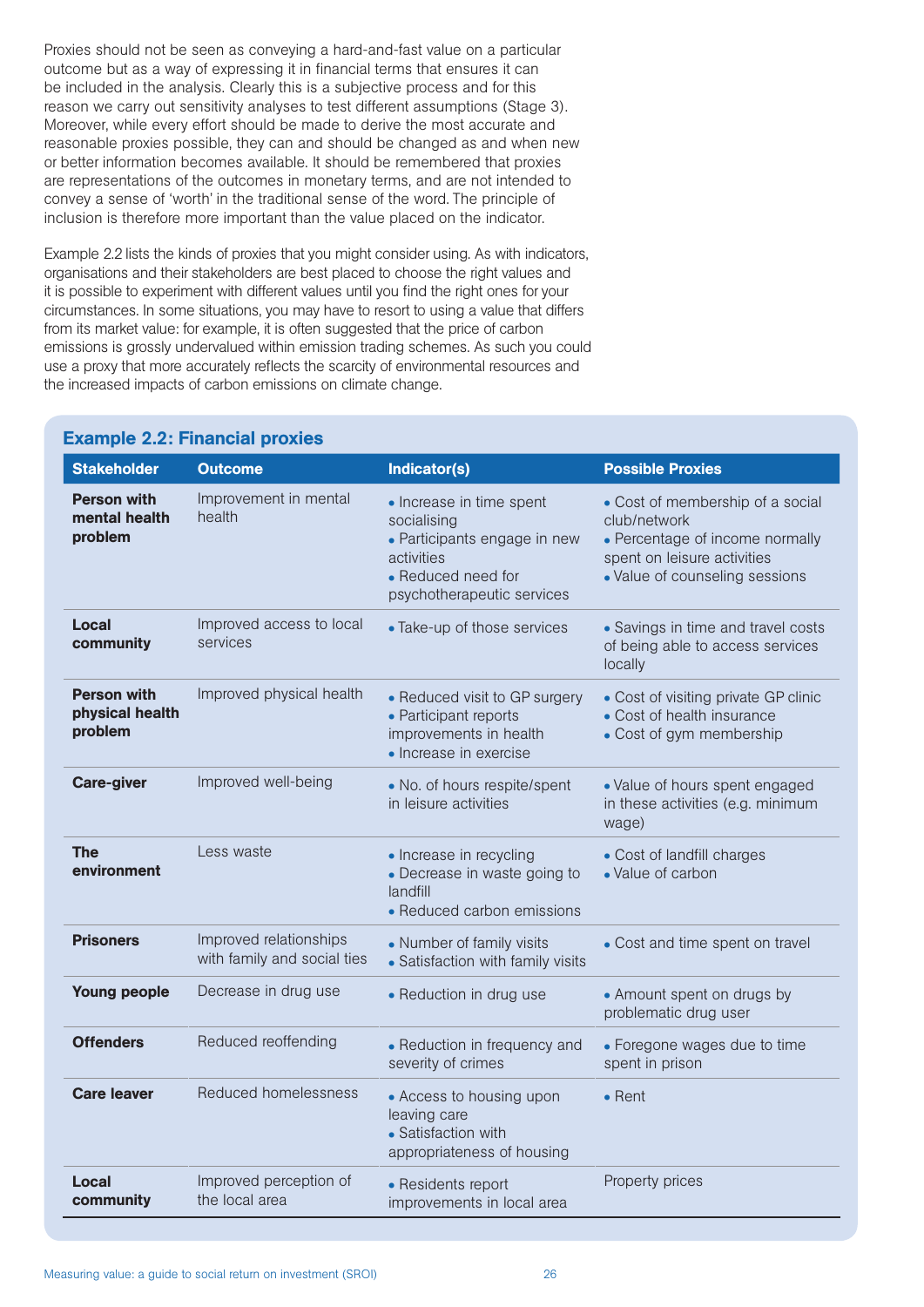#### Top tip:

#### Be imaginative in deriving financial values and proxies

Deriving appropriate proxies can be challenging and often two heads will be better than one at this stage. Here are some pointers to get you started:

- Think about what is close to the indicator that is already traded in the marketplace, which indicates a willingness to pay on the part of participants.
- Who can you involve to help you? Often those closest to the initiative are the best at selecting good proxies. Brainstorm with colleagues, or ask participants as part of the data collection phase to help you think this through.
- Reflect back to your literature review. Did you come across studies that might contain costings that you could use?
- Have you researched this online? The Internet can be a good source of data and spark new ideas.
- Do not be too concerned with the fact that money might not actually have changed hands (for example, costs of NHS counselling); these are not actual financial values. The aim is to include those things that were hitherto undervalued in decision-making.
- Think about what has changed in the person's life as a result of the intervention; are they spending money in a different way? Remember that the way people spend their income is an indication (albeit limited one) of the things they value.

#### Exercise 2.2 Financial values and proxies

Create a table like the one below and begin filling in what you can under each heading. Read through the rest of the material in this stage and then go back and see if you can improve upon the indicators you put down or if you have now thought of new indicators for boxes previously left blank.

There may be indicators which you choose not to monetise. You can still include these in the report in other ways - for example by reporting on it qualitatively.

Outcome Indicators Monetisable y/n Proxy?

#### Step 3: Data collection

The next step is collecting data for each of your indicators. Do make use of existing data where it is available, but in many cases you will also need to go out and collect new information. It is useful to review the data the organisation already collects as well as what is available from other sources because primary data collection can be costly and time consuming. If you are carrying out a retrospective SROI, it can be difficult to gather data about an impact after the event. Existing data and selfreported change will have to suffice or, if you are really struggling, you may have to start by putting in place data collection mechanisms and carrying out a forecasted SROI (see explanation on Page 5) to be revisited at a later date.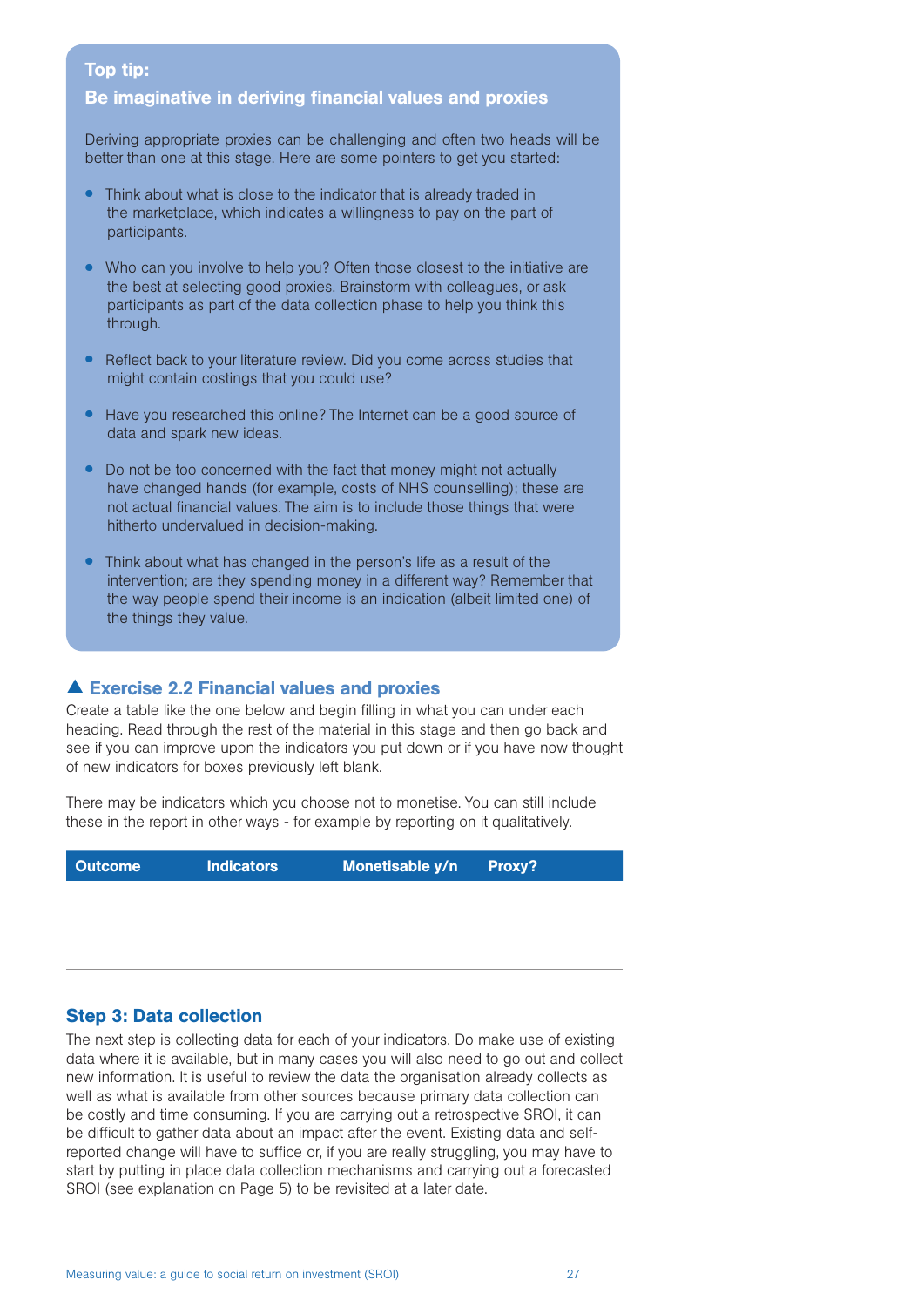The data we collect will come from the following sources:

• *Primary stakeholders* 

People directly involved in the creation of social value – for example, project participants or employees

• *Organisations* 

Membership organisations, government departments, market research firms, consulting companies and partner organisations

• *Published research*  Universities, government departments and research organisations

In Stage 1 we explored ways of engaging with stakeholders. To remind ourselves, this included:

- One-to-one interviews
- Focus groups
- Workshops and seminars
- Questionnaires (face-to-face, over the phone, in the post, on the Internet)

Although similar techniques and methods are used for data collection, the two phases are distinct and have different purposes: stakeholder engagement is about ensuring you are measuring the right things, whereas data collection is about gathering evidence that change has taken place.

Data collection can prove to be the most taxing stage of the process. Even after refining your list of indicators, finding relevant data may be challenging. It will sometimes be necessary to use the best available information, or make assumptions or estimates in the absence of better data. If your organisation does not already have anyone with research skills on staff you may want to invest in some additional training.

## Top tip: Data collection

Prioritising data collection by level of difficulty will help you to focus limited resources and determine whether you need to narrow the scope of your analysis. Do not worry about not being able to collect every piece of data. You may even conclude, given current organisational priorities, that it is necessary to go back to Stage 1 and redefine your boundaries. Nevertheless, you can always expand your scope later, when more resources are available and organisational priorities permit. Be sure to keep track of all your data sources, however, as well as a list of indicators for which you will collect data in the future.

As you start to collect data, you may find you have to substitute a proxy for a specific indicator that you had initially hoped to use. For example, if your desired indicator was 'change in number of people who are economically inactive' but data is unavailable, then 'change in number of people claiming benefits' may have to suffice.

#### Collecting data to measure impact

The SROI approach encourages discussion around impact, which requires you to take into consideration:

- Attribution the extent to which outcomes can be attributed to the organisation being evaluated.
- Deadweight what would have happened anyway whether an intervention– took place or not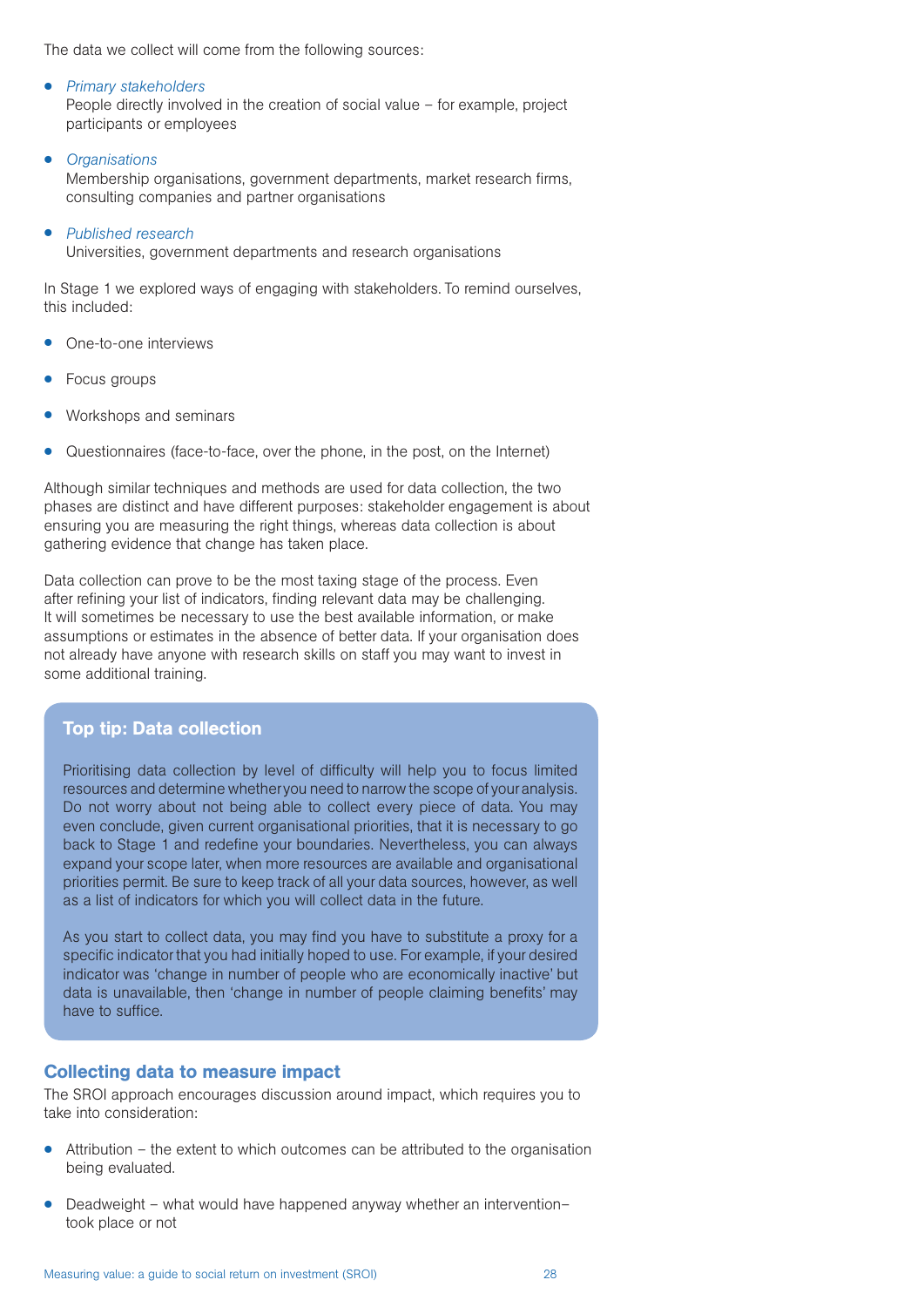• Unintended consequences – unintentional negative impacts that your organisation might be having. This includes 'displacement', which is the extent to which benefits are being displaced from elsewhere, rather than creating additional value. In most cases, this is less of an issue (and more difficult to measure) than attribution and deadweight.

Measuring impact can prove to be challenging and may require the use of **benchmarks**. Benchmarks are data on outcomes for similar stakeholders that were not involved in the specific project or organisation under study. For example, it may be information about a wider or neighbouring area, or data from an earlier time-period that is used to see if a trend has changed. For example, say you are interested in whether your project has led to a reduction in crime: you might want to compare the reduction in crime in your programme area to a similar area that did not have this intervention. You may find that crime had also decreased in the comparison area. In this case, the 'impact' of your organisation would be any difference between the crime reductions in these areas.

If it is not possible to measure attribution accurately, it might be useful to get together with other organisations that are contributing to the outcome and discuss what might be an acceptable estimate. Even if you do not have the resources to carry out research into this, you should use your best estimate as attribution is an important issue for an organisation to grapple with when assessing its impact.

It is important to be honest about any negative impacts that your activities might be having. Identifying them will help you minimise them in the future. A fully transparent SROI will put a value on negative impacts and include them in the analysis, so you will need to find proxies to measure them. A typical negative impact (or 'externality' as it called by economists) is environmental damage. An organisation may be creating great social value in taking children on trips abroad but have a large carbon footprint. The SROI framework helps negotiate the tradeoffs between these positive and negative impacts.

## *Issues to consider when collecting data*

## Time constraints

When seeking data that is not available internally, be realistic in your estimate of the time that will be required to collect it. Your requests may be met with slower-thanexpected response times as well as a lower-than-expected data quality, both of which may require you to undertake further analysis before incorporating them into your model.

## Double-counting

When including valuations of indicators that relate to more than one stakeholder, care should be taken to avoid double-counting. Double-counting occurs when the same value is counted twice to **the same stakeholder**. For example, if a disabled person gets a job, benefits might accrue to them (expressed through income); to their carer (respite time); and to the Government (tax and benefits). Counting the value to all three stakeholders is not considered double-counting. However, if the income gained through employment was intended to represent the improved wellbeing that employment brings about, then valuing the well-being benefit separately would constitute double-counting.

## **Expectations**

In our experience, it is easy to spend a lot of time seeking data that you think 'should' be available but in the end isn't. Setting limits on how long you will spend finding data is important. Try to stick to the budget you have set. If you can't find the data you want, use a proxy and move on.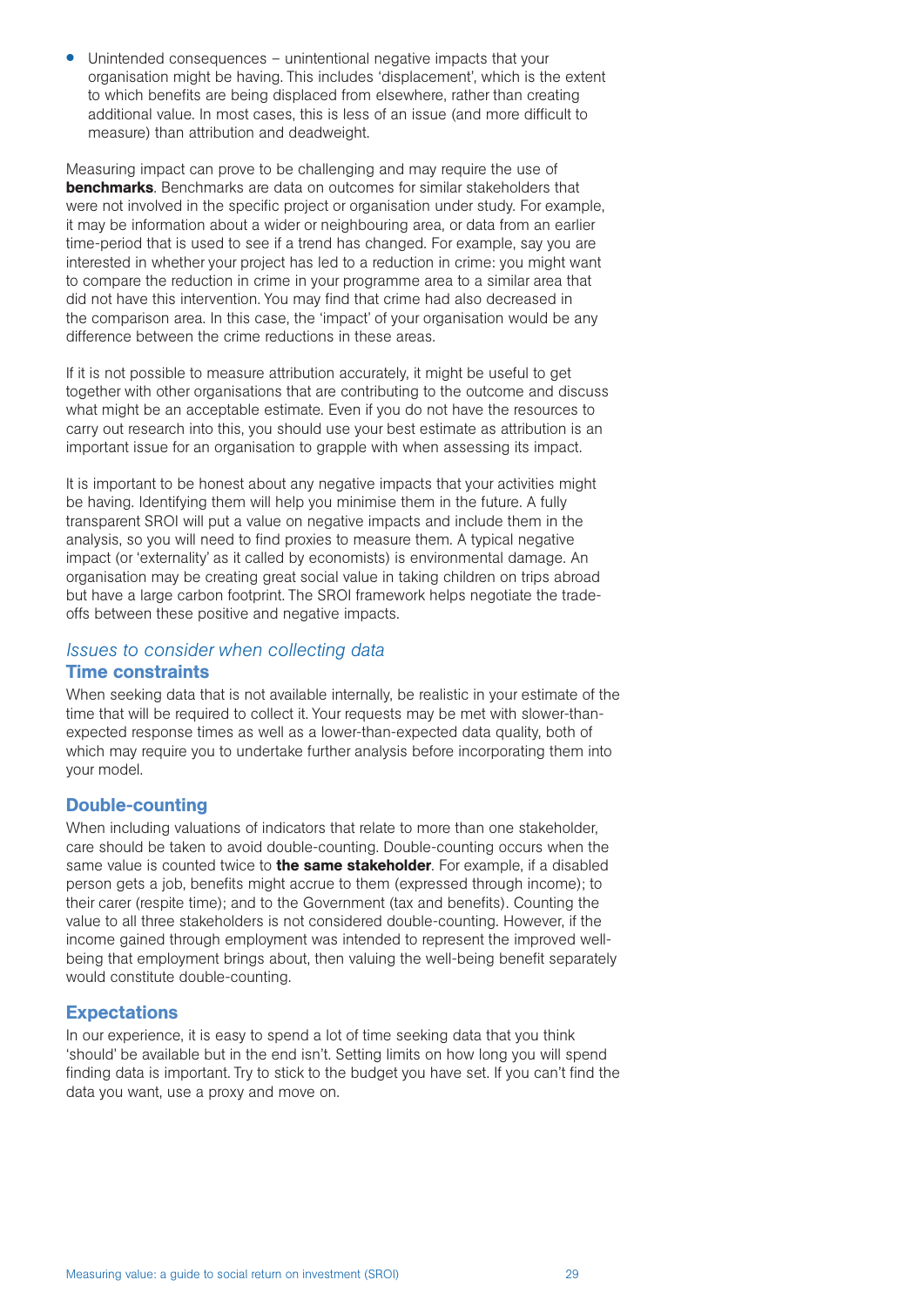|                 | <b>Example 2.3 Data Table for MillRace IT</b>                                                    |                |                                                                                                                                                                                                                                          |
|-----------------|--------------------------------------------------------------------------------------------------|----------------|------------------------------------------------------------------------------------------------------------------------------------------------------------------------------------------------------------------------------------------|
|                 | <b>Indicator</b>                                                                                 | <b>Data</b>    | <b>Source / description</b>                                                                                                                                                                                                              |
| <b>Inputs</b>   | Grant                                                                                            | £10,325        | MillRace IT                                                                                                                                                                                                                              |
| <b>Outputs</b>  | No. of participants (trainees<br>and volunteers)                                                 | 20             | MillRace IT                                                                                                                                                                                                                              |
|                 | No. of tonnes of computers<br>recycled per annum                                                 | 50             | MillRace IT                                                                                                                                                                                                                              |
| <b>Outcomes</b> | Increased employability<br>measured by number of<br>participants that move on to<br>employment   | 3              | <b>InterAct</b>                                                                                                                                                                                                                          |
|                 | Full time salary for<br>participants once they<br>move on from MillRace IT                       | £13,500        | Based on an average of participants' starting salaries<br>who have gained employment, InterAct                                                                                                                                           |
|                 | Tax payment                                                                                      | £1,600         | Income tax for full time salary, based on statutory<br>rates                                                                                                                                                                             |
|                 | Benefit reduction                                                                                | £6,900         | DWP statutory rates for Incapacity benefit, Income<br>Support and Job seekers allowance                                                                                                                                                  |
|                 | Cost to National Health<br>Service for in-patient care                                           | £20,500        | Department of Health                                                                                                                                                                                                                     |
|                 | Increased self confidence                                                                        | Qualitative    | Determined by stakeholder interviews, conducted<br><b>June 2005</b>                                                                                                                                                                      |
|                 | Reduction in use of care<br>services - number of<br>people no longer requiring<br>requiring care | $\overline{4}$ | Assumed 4 of 32 participants no longer uses in-<br>patient care, Conservative assumption based on<br>information collected from stakeholder interviews,<br>conducted June 2005                                                           |
|                 | Cost to send to landfill one<br>tonne of waste in Essex                                          | £39            | Office of the Deputy Prime Minister, data current from<br><b>June 2005</b>                                                                                                                                                               |
| Impact          | Dead-weight: Amount of<br>computers that would be<br>recycled anyway                             | 100%           | RDC (another recycling operation) is located on the<br>same site and can recycle the computers, as well as<br>several other organisations operating in the region                                                                        |
|                 | Dead-weight: Alternative<br>work placement<br>opportunities                                      | $\overline{0}$ | If MillRace IT closed, participants would not have<br>a comparable place to go to, there is no other IT<br>training Social Firm that offers the same high level<br>hands-on training in the locality                                     |
|                 | Displacement                                                                                     | 0              | Based on nature of client population                                                                                                                                                                                                     |
|                 | Millrace-IT share of<br>outcome (attribution)                                                    | 75%            | Based on stakeholder interviews, participants<br>expressed that it was MillRace IT above all other<br>organisations that helped them, yet InterAct, family<br>members, and the health system also play a<br>significant role in recovery |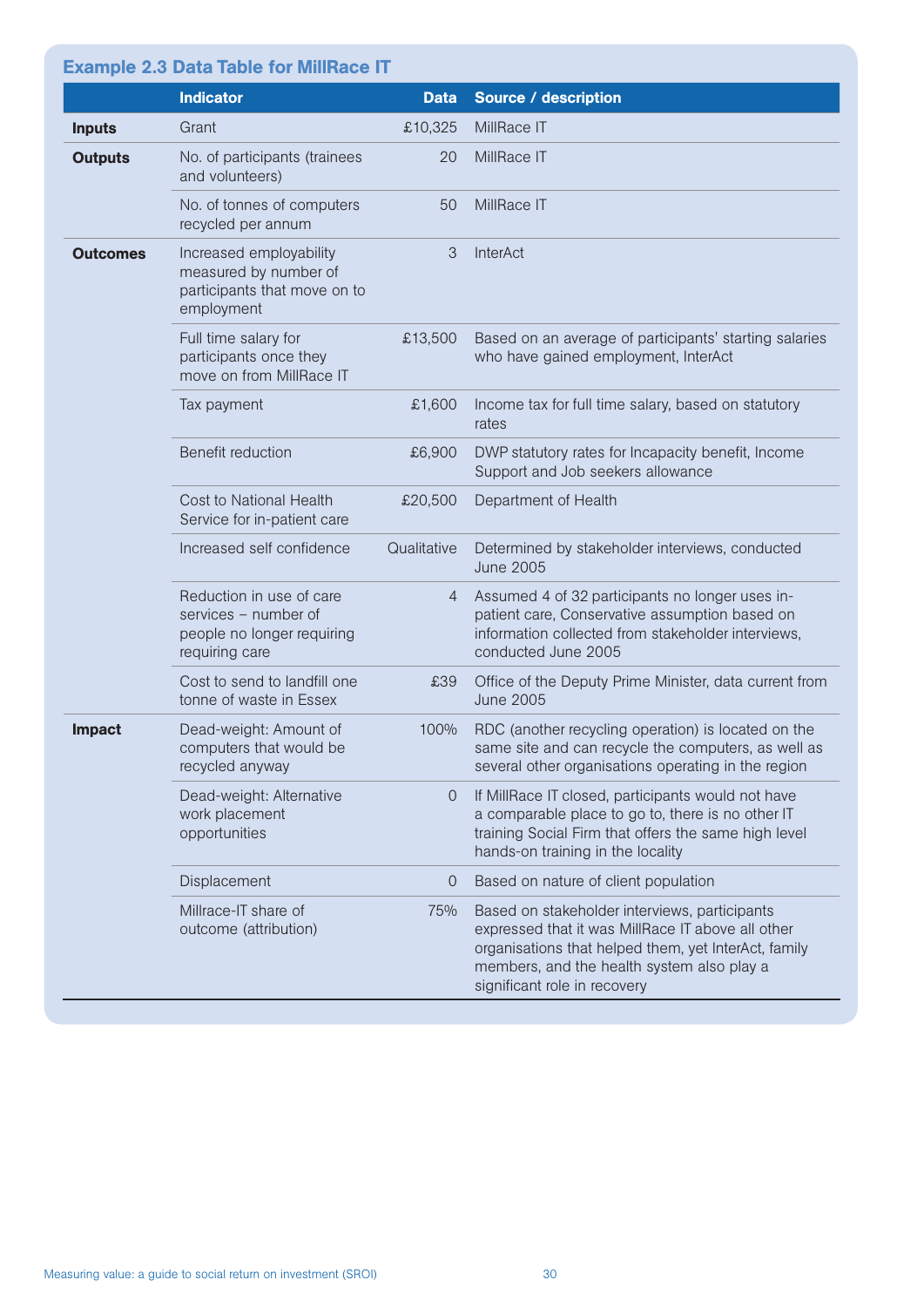## **A Exercise 2.3: Data collection**

Complete your own data table based on the one above, outlining sources and assumptions, then complete the following checklist:

- Have you considered attribution of outcomes between different organisations?
- Have you started to consider how you will factor in deadweight and displacement for each of the outcomes?
- To what extent have you matched indicators to each outcome?
- Will all of the indicators translate into a financial value?
- Are you clear about what assumptions you will be making?
- Are you happy with the proxies that you are using?
- Have you tested their appropriateness with stakeholders/colleagues?
- Have you been clear about what data you will not pursue at this time?
- Have you been clear about how that may affect your results?
- Have you allowed sufficient time for data collection from external resources?
- Have you been clear about what benchmark data you are using?
- Have you been clear about how it differs from your participant population?
- Have you been able to collect the data required?
- If not, have you been able to find alternatives?

#### Stage 2 for forecasted SROIs

Follow Steps 1 and 2 to identify indicators and financial values for your impact map. The main difference is in Step 3. Instead of collecting actual outcomes data, you need to forecast what the outcomes would be. For example, if you are planning to set up a job creation agency, you need to provide a forecast of how many jobs that agency will create. Forecasting is best done as a group and by using previous research on similar programmes. Make sure you keep a record of the assumptions on which you base your forecasting and test these in the sensitivity analysis in Stage 3.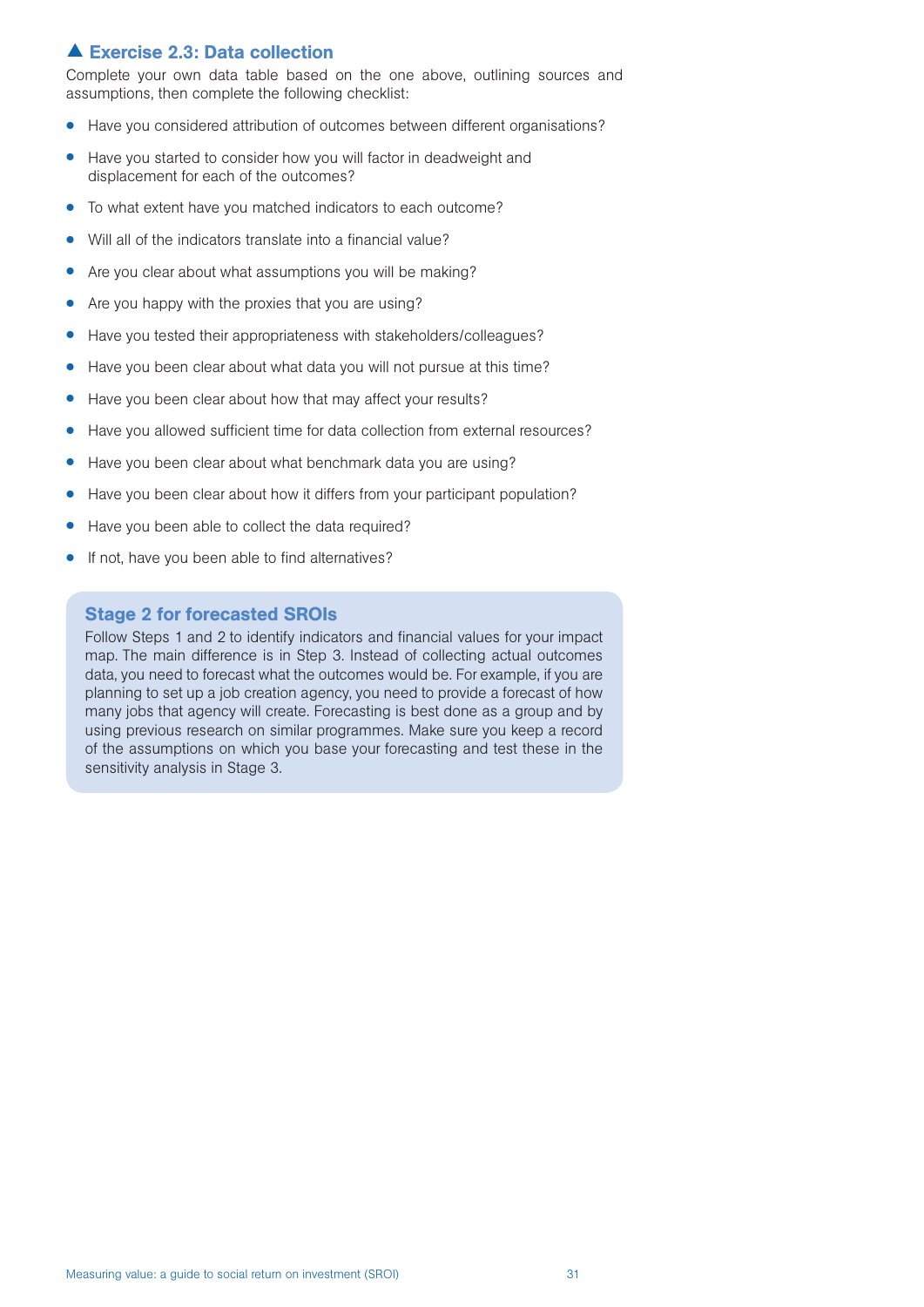# Stage 3: Modelling and calculating the SROI

## Calculate the present value of benefits, value added, SROI ratio and payback period. Perform a sensitivity analysis.

Creating SROI calculations is about more than slotting figures into an equation. It is about thinking through inputs, activities, outputs, outcomes and impacts, and then making judgements about how each key stakeholder group is affected by this process.

Stage 3 assumes some familiarity with the use of Excel spreadsheets. The calculations are not complicated – even if you have no experience with these kinds of projections, give it a go. The finance-director or accountant can also serve as a good on-site guide. The more you practice the calculations, the easier they are to complete. An online version is being developed at the time of writing that will help with many of the tricky bits.

This section has five steps of which Steps 1–5 are the most important.

| Step 1: Analyse inputs                                          |
|-----------------------------------------------------------------|
| Step 2: Add-up the benefits                                     |
| Step 3: Project value into the future                           |
| Step 4: Calculate the social return on investment               |
| Step 5: Conduct the sensitivity analysis                        |
| Step 6: Calculate the value-added and payback period (optional) |

Only embark on Step 6 if you are feeling confident and if you think it would be of use to your organisation.

## Step 1: Analyse inputs

So far we have looked at the sources of value that will become the 'return'. We also need to look at the investment that was required to generate that return. In order to be clear about the investment, it will be necessary to analyse and understand the organisation's financial accounts. You should also bear other non-financial inputs in mind, such as volunteer time, and, where possible, monetise these for inclusion on the investment side of the calculation.

#### Examining financial accounts for relevant information

When reviewing the financial accounts, we are looking for the relationship between the expenditure and social impact.

Some organisations will use standard methods of reporting financial information and many of us are used to seeing this material. Often, this information is expressed according to amount of funds brought in and the amount spent on specific categories, or line items.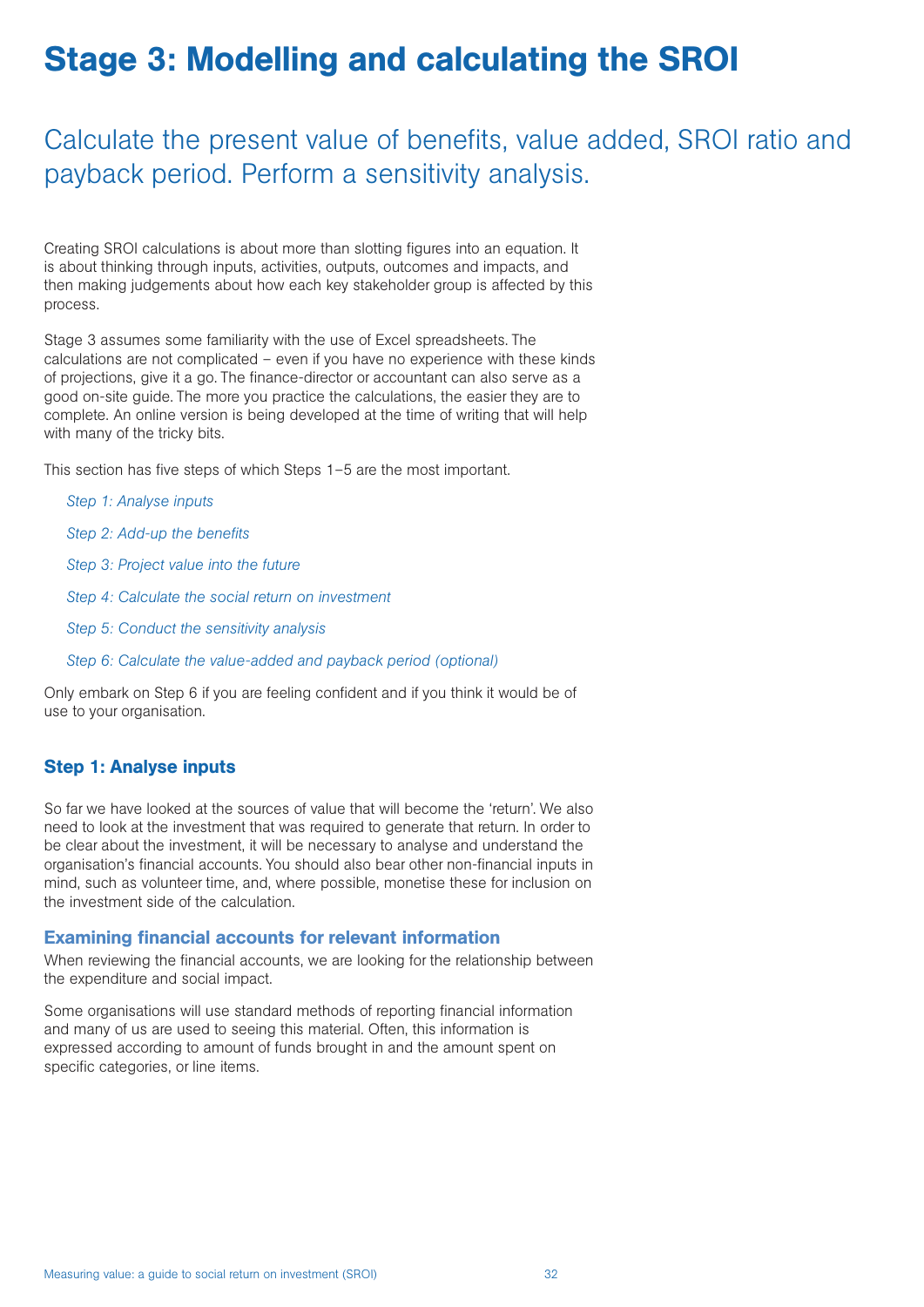Some of the standard headings are:

| <b>Sources of revenue</b>      | Uses of revenue     |
|--------------------------------|---------------------|
| • Government contract          | $\bullet$ Rent      |
| • Grant from Trust or Regional | • Utilities         |
| Development Agency             | $\bullet$ Salaries  |
| $\bullet$ Sales                | $\bullet$ Insurance |
| • Donations                    | • Equipment         |

However, some organisations have become increasingly sophisticated in the way they report the resources they bring in and how these resources are put to use. An example may be found in an organisation that runs youth activities, employment training, and a door-to-door recycling programme: the organisation may report on the resources used by breaking them down into the amount spent on running the youth activities, as distinct from running the employment training. A more detailed example is given in the table below:

| <b>Sources of revenue</b>                                                                                       | <b>Uses of revenue</b>                                                 | <b>Detailed use of revenue</b> |  |
|-----------------------------------------------------------------------------------------------------------------|------------------------------------------------------------------------|--------------------------------|--|
| • Government contract<br>• Grant from Trust or Regional<br>Development Agency<br>$\bullet$ Sales<br>• Donations | Social:<br>• After school club                                         | • Salaries<br>• Expenses       |  |
|                                                                                                                 | Economic:<br>• Work placement<br>scheme                                | • Salaries<br>• Expenses       |  |
|                                                                                                                 | <b>Environmental:</b><br>$\bullet$ Door to door<br>recycling programme | • Salaries<br>• Expenses       |  |

Although this may be an oversimplification of what the financial accounts actually look like, thinking about your financial accounts in this way can help you to see where and how funding relates to activities that create social, environmental or economic value.

## Exercise 3.1: Analysing input

Construct a table to record the main financial information. You can use the following headings as a guide, but don't be alarmed if you have to include fewer or more.

*Sources:*

- Sales income
- Donations
- Grant income
- Contract income
- Subscriptions
- Private investment
- Loan funding
- An estimate of the value of volunteer time

*Uses:* 

- Rent
- Insurance
- Equipment
- Utilities
- Salaries
- Programme-related expenses

*Record any additional relevant information if the financial accounts make explicit links to social impact.*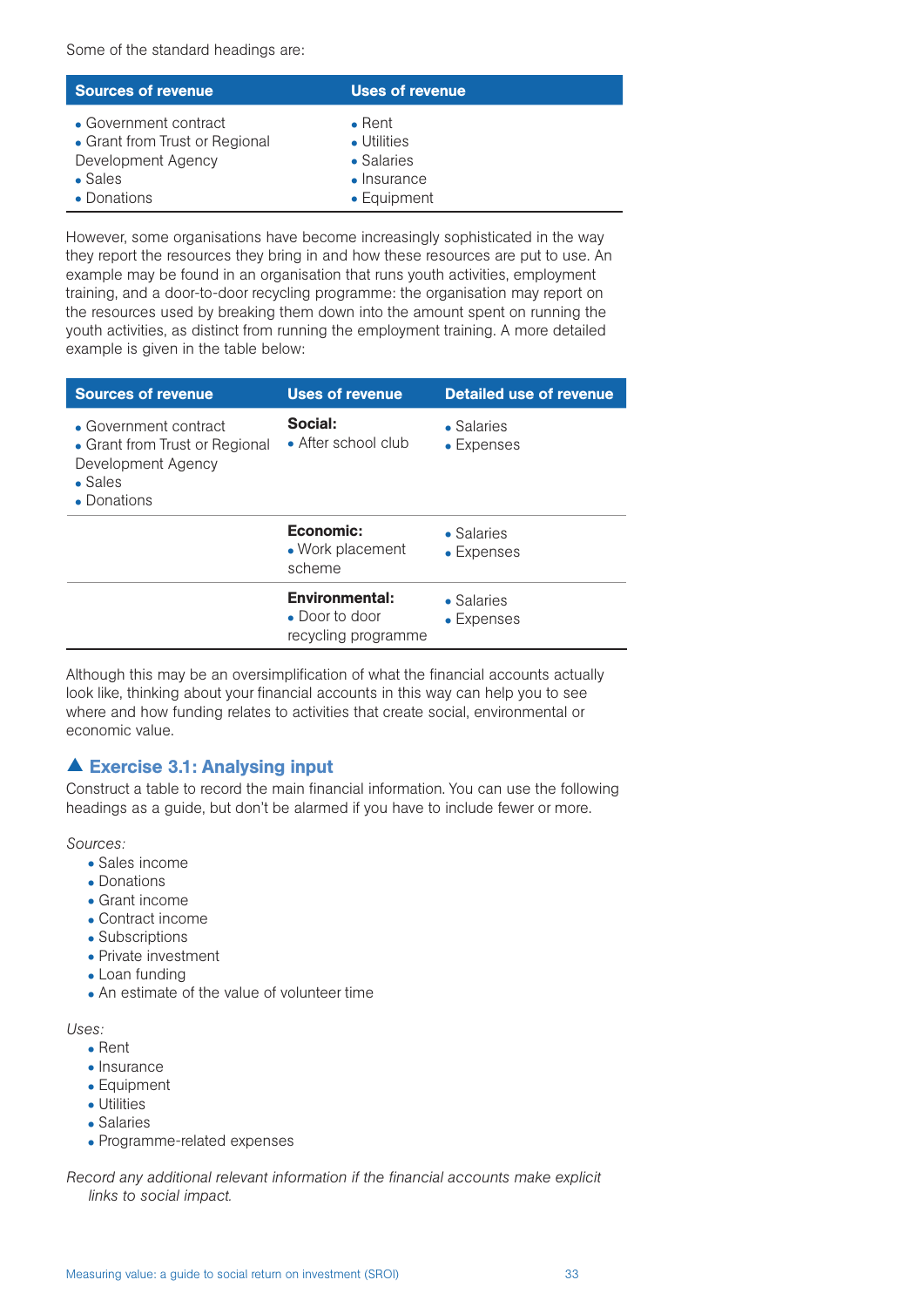#### Revenue or capital

Now that you have an overview of income and expenditure, we need to distinguish between revenue and capital expenditure. This sounds a lot more complicated than it actually is, but if you are still struggling after the explanation here then speak to one of your accountants who should be able to help you with this step.

Accountants treat revenue differently from capital. The main difference between them is the time period in which the money is spent, and the purpose behind the spending. Simply put, the term revenue describes money that comes into an organisation, which is then used for day-to-day operations over the financial year. By extension, the way that same money flows out of the organisation  $-$  i.e. how it is used up – is referred to as revenue expenditure.

In order to assess how healthy an organisation's finances are, accountants separate out money that comes into the organisation to purchase something out of the ordinary that will last more than one year. This money inflow is referred to as capital and the way this money is used up is described as capital expenditure.

You will need to consider whether you are exploring the social return on:

- A single year's grant revenue expenditure
- An investment in the business where the benefit will occur over several years capital expenditure

We do this in order to determine whether or not we need to project our SROI over a period of more than one year. In doing this, we ask whether or not the costs incurred are one-off or purchase items that last a long time, such as buildings, machinery, computer systems.

#### Identifying relevant costs and investments

So far we have looked at the financial accounts as a whole. If, however, our SROI only seeks to examine the value of a specific project or part of an organisation, then we need to make sure that we separate out the costs which relate to delivering that project.

Some of the relevant costs will be easy to identify from our analysis in Exercise 3.1. For other costs it will be necessary to split these between activities. For example, take the fictional case of a social enterprise that provides training and debt-advice services. The SROI is only interested in calculating the return on the training services. One of the costs we need to consider is rent for the building occupied by the social enterprise. To accurately calculate the rent associated with the training service, we need to split the total rent between the training and debt-advice arms. We could do this either in terms of the time the building is used for each activity, or in terms of the space used by each activity.

The way you allocate costs between activities may vary and needs to be clearly documented in your report. For example, a manager's time could be split on the basis of time spent on each activity, whereas the heating bill could be split according to the amount of space being used. You may want to get help from your organisation's accountant when you are splitting costs.

At this point it is also important to consider non-financial inputs, such as volunteer time. Monetise these wherever possible so that they can be taken into consideration when calculating the size of the investment.

#### Totalling up the costs and investments

Having identified all the relevant costs and monetised as many non-financial inputs as possible, you can now add these up to determine the total investment that was required to generate the benefits you are interested in for your SROI.

#### Exercise 3.2: Adding up the investment

Return to your table of inputs. Identify the relevant costs, monetise non-financial inputs and sum these to determine the total investment.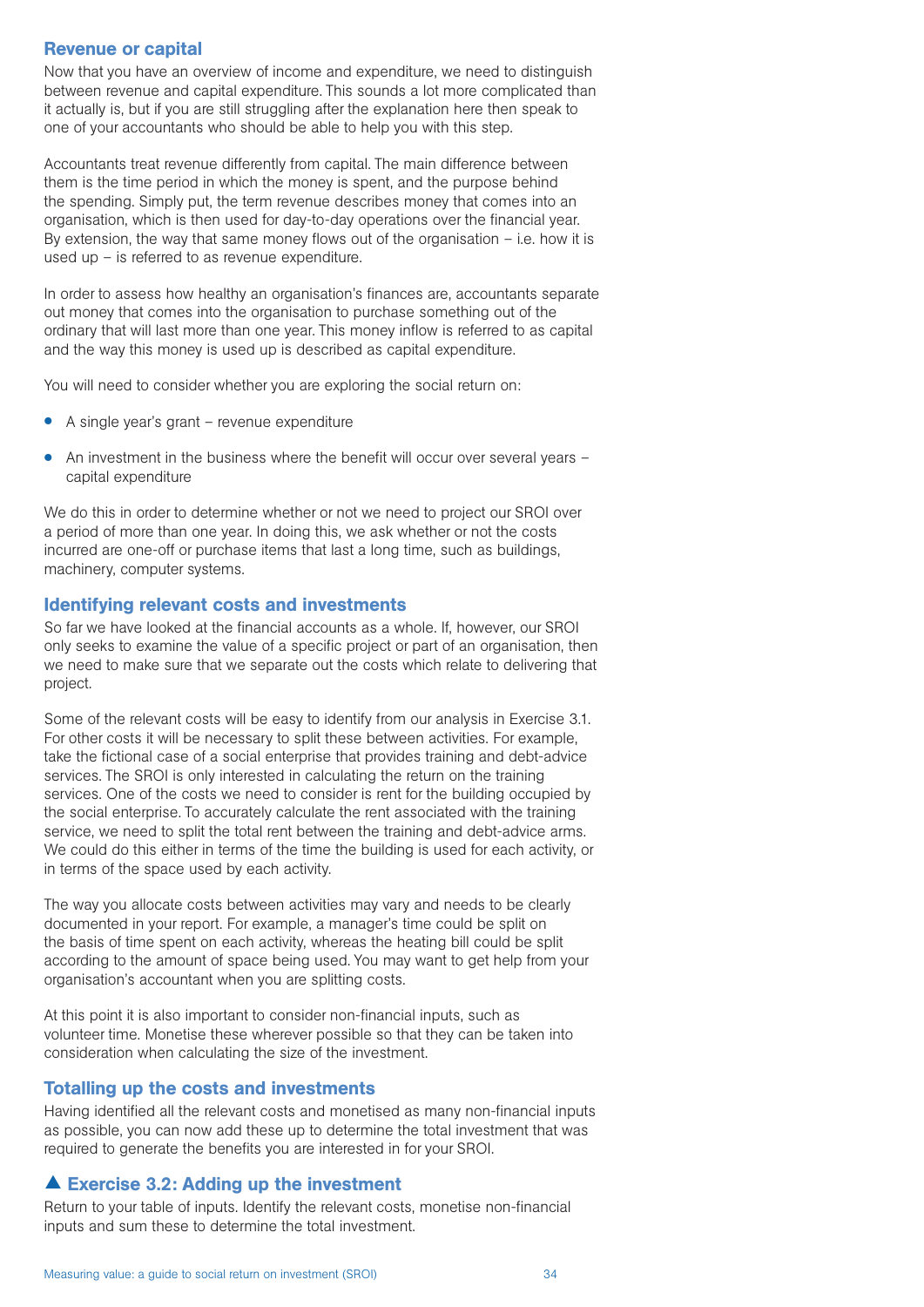## Step 2: Add up the benefits

The next step in constructing the SROI model is to add up all the monetised benefits. The starting point for this is the indicator set and financial values developed earlier. We will first describe the process for adding up benefits and then give an example which will help to illustrate the process.

If you do not have access to the online software being made available to members of the UK SROI network, open up a new Excel workbook. On one sheet list all of your proxies and assumptions. Then open a new sheet for each of your stakeholders. For each stakeholder, list the indicators of change in the first column and the number of participants it refers to in the second, being sure that the participant population is the same. For example, you may select participants who entered a programme on a specific date or over a fixed time period. Then multiply the number of participants by the financial value to get a total unit value for that outcome. If you have encountered and valued any negative impacts you will need to subtract these from the value of the benefits. You will need to construct a final spreadsheet at the front of the document that summarises the calculations; this should list all of the stakeholders and the total benefits that accrue to them each year.

The case study below provides an example of a forecast of annual benefits to the participant and to the State in the MillRace IT case. For this example, we have kept it simple. It will become more complex as you build in more outcomes, stakeholders and values.

| <b>Indicator</b>                                                         | Value $(\hat{x})$ |
|--------------------------------------------------------------------------|-------------------|
| <b>Benefits to participants</b>                                          |                   |
| Employee wages (for some participants)                                   | 13,500            |
| Less welfare benefits lost (weighted average)                            | $-6,900$          |
| Less increase in tax contribution                                        | $-1600$           |
| Less increase in National Insurance                                      | $-500$            |
| Net benefit per participant that moves on to full-time employment        | 4,500             |
| Number of participants that move on to full time employment per annum    | 3                 |
| Total benefits to participants (=3x£4,500)                               | 13,500            |
| <b>Benefits to local government</b>                                      |                   |
| Cost to send one tonne of waste to landfill                              | 39                |
| Number of tonnes recycled per annum                                      | 50                |
| Net savings to local government (=£39x50)                                | 1,950             |
| Benefits to national government (per employee)                           |                   |
| Welfare benefits saved (weighted average)                                | 6,900             |
| Number of participants that no longer require welfare benefits per annum | 3                 |
| Net savings in welfare benefit expenditure (=3x£6,900)                   | 20,700            |
| Savings in the cost of mental health provision                           | 20,500            |
| Number of participants who do not require intensive care                 | $\overline{4}$    |
| Total health care savings (=4x£20,500)                                   | 82,000            |
| Net benefit to national government                                       | 102,700           |
| <b>Combined benefits (across all stakeholders)</b>                       | 118,150           |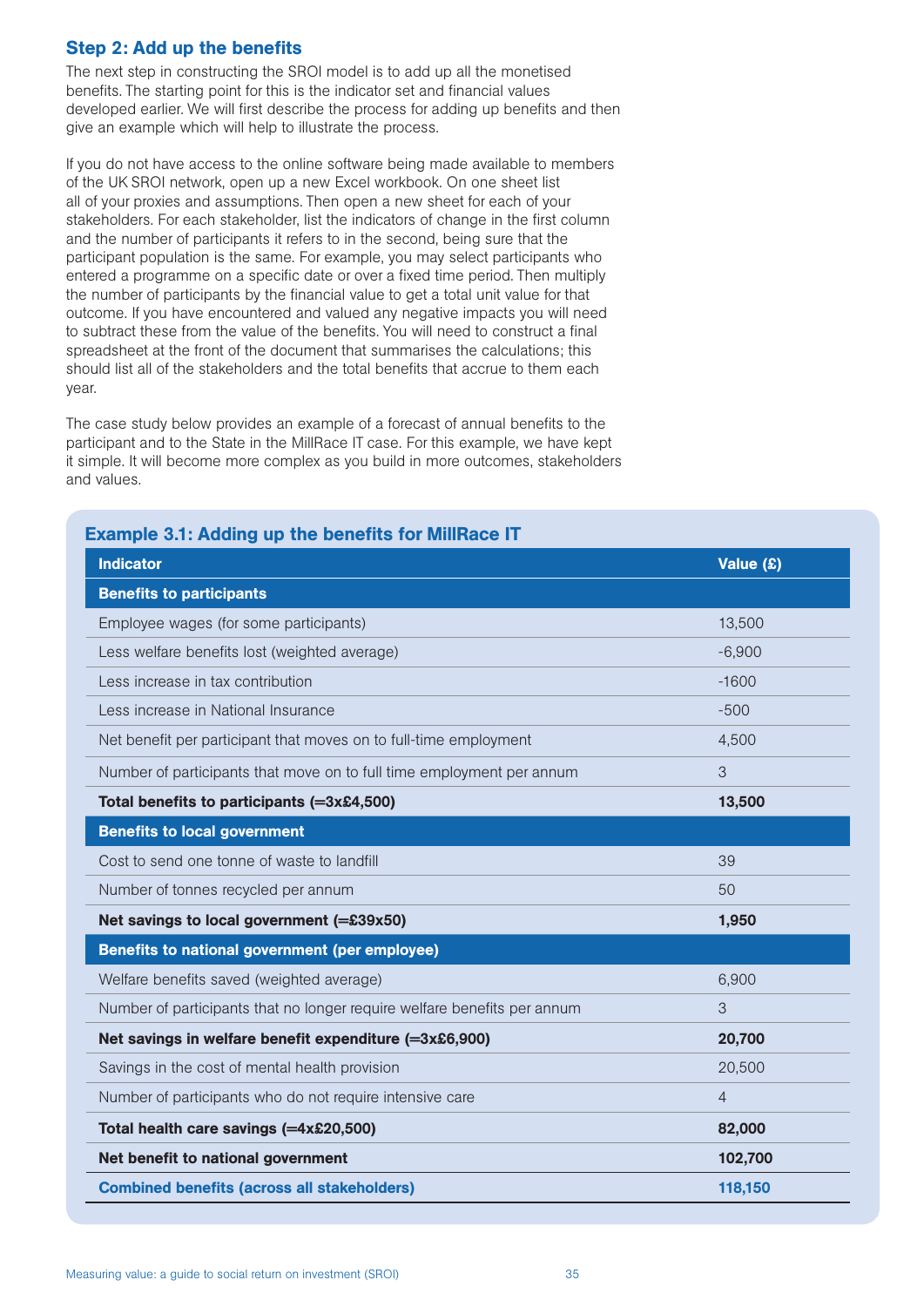Now that you have added up the benefits, we need to factor in deadweight, attribution and any unintended negative consequences. It may also be useful to create a pie chart of the benefits by stakeholder so that you can look at how value is shared out and see if it reflects the organisation's mission. If you can't follow Example 3.1 and 3.2 the first time, read the more detailed description below the table.

## Example 3.2: Accounting for deadweight and attribution for MillRace IT

| <b>Combined benefits</b>                               |         |
|--------------------------------------------------------|---------|
| Aggregate annual benefits                              | 118.150 |
| Less deadweight from computer recycling (118,150-1950) | 116,200 |
| Less attribution                                       | 75%     |
| MillRace IT's share of outcome                         | 87.150  |

## MillRace IT's SROI model explained

The following explains how to calculate the benefits for those participants that move on to full-time employment after they complete their training at MillRace IT. First, our assumption is that each person who moves on to full-time employment will earn £13,500; this is based on how much participants who have moved on have earned.

Now that some of the group have gained employment, however, there are costs to the benefits they receive. In earning the wage of £13,500, they now have to pay taxes and national insurance. This leaves them with a net benefit of £4,500. Furthermore, while 20 people may participate in the skills training in a given year, we assume that only 3 will actually progress to full-time employment. Therefore, the individual employment benefit of £4,500 is multiplied by the 3 participants, which equals a total employment benefit for participants of £13,500 each year.

Next, we look at the benefits created for local government from the savings in waste management costs. Here, it cost the County Council £39 to process one tonne of landfill waste. MillRace IT recycled 50 tonnes in 2004, which leads to a benefit of £1950 per year.

The stakeholder with the greatest financial benefit is the Government through the savings in benefit expenditure and the decreased cost of medical care. Note that in the MillRace IT model above, we calculate the loss of benefits for the same three people that now gain full-time employment, but we only calculate this under the benefit savings for Government so as to avoid double-counting outcomes. The Government saves £6900 in benefits per person, for a total of £20,700 for all three participants. It is interesting to compare the £4500 the participant gains through employment to the £6900 the participant loses in benefits. If we only examined the financial gain in one year, then it would appear that the participants actually have a negative impact of £2400. However, participants can increase their salary once they return to full- time employment, whereas they are not able to increase their benefit in subsequent years. The Government saves £20,700 in benefit costs each year that three people move into full-time employment.

In calculating the benefit to Government of reduced healthcare expenditure, the State is found to save £20,561 for each person who no longer requires in-patient medical care. The assumption here is that of the 20 participants per year, 4 of them will prolong their recovery through their participation in the training programme at MillRace IT, and, as such, will not relapse into needing in-patient care. The assumptions here are based on participation, as opposed to moving on from the programme. Therefore, four participants sustaining their recovery who previously required in-patient care will lead to a Government savings of £82,224. It is worth noting that the use of the statistic on in-patient care is in fact a proxy to stand in for the total amount Government spends on mental health care provision per person in one year. Presently, the closest data available is the amount Government spends on treatment in the form of hospitalisation per person per year, although it is our hope that in future years this information will become more accurate.

All of the benefits are totalled, and so we now consider the deadweight from the recycling and the attribution rate. Deadweight refers to what would have happened anyway, and because MillRace IT is located on the premises of a large-scale private sector computer recycling facility, the deadweight in this case is as high as it can get – 100%. Attribution refers to how much of the benefit MillRace IT is responsible for. In this case, we assume the attribution rate to be 75% – which is an estimate based on conversations with the participants and other stakeholders. What we assume here is that MillRace IT is largely responsible for the benefits achieved – the employment benefit and the savings to government. However, InterAct contributes to the process through working with clients to get them ready for their work experience, as do family members and the health system that supports them. These other factors account for 25% of the outcome.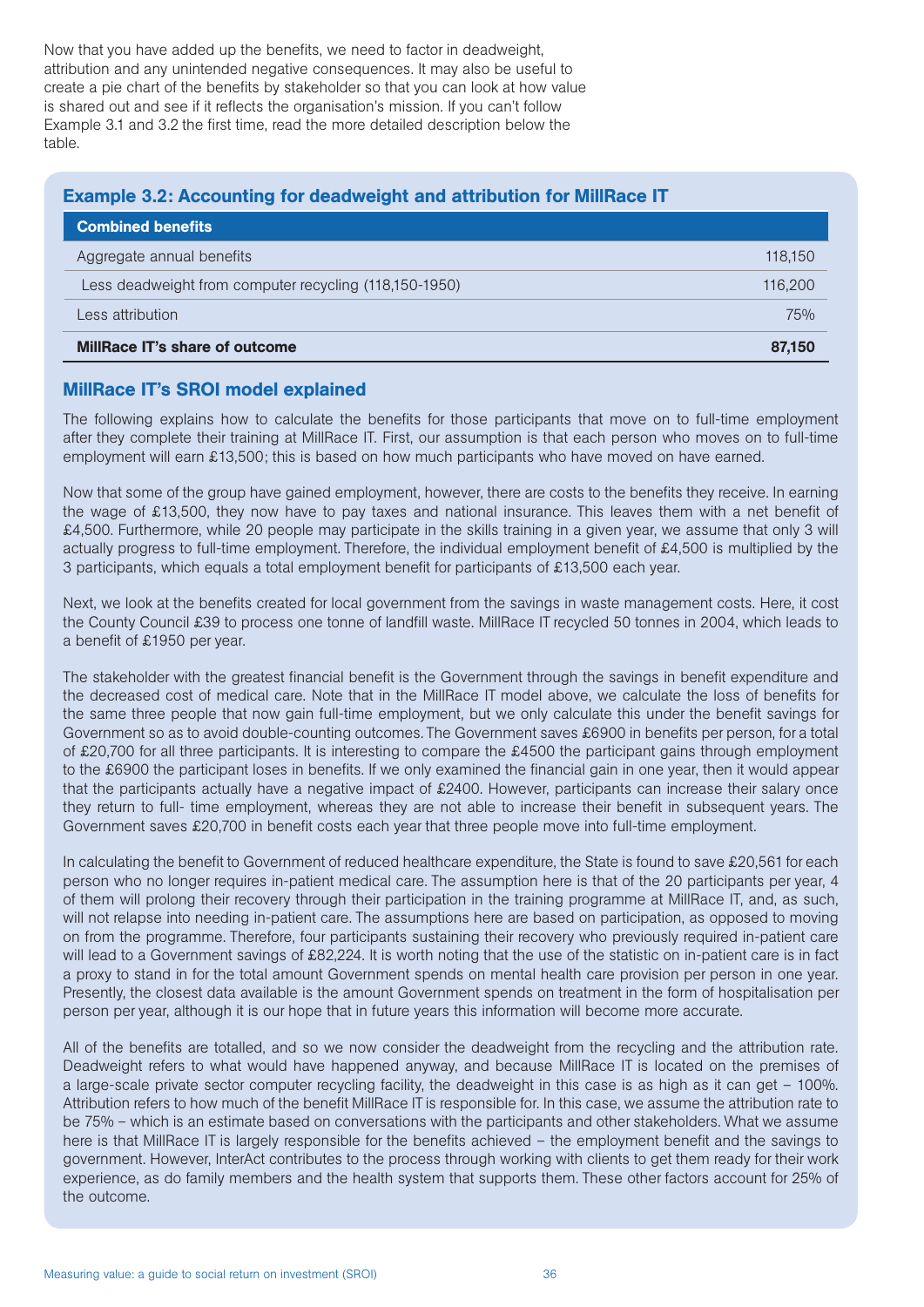## Step 3: Projecting value into the future

Outcomes can have longevity even if the organisations supporting them are no longer involved. For this reason, we often project value into the future. In doing so, there are three things that need to be taken into consideration:

- 1. Discount rate
- 2. Benefit period
- 3. Drop off

Let's start with discount rate. To calculate the SROI ratio, we need to compare the present value of benefits to the present value of the investment made to generate those benefits. Before we can do this, we need to understand a concept called 'time value of money'. The time value of money means that in general, £1 now is worth more than £1 will be worth in a year's time. This is something most of us are familiar with and as such, we hope our employers will adjust our salaries each year by inflation to compensate for how the value of money changes over time. The discount rate you use should reflect the uncertainty (or risk) of achieving the estimated benefits, as well as the uncertainty of your assumptions. **nef** normally uses the HM Treasury recommended rate as set out in the Green Book, which was 3.5 per cent in May 2008. Other organisations, especially those in the United States, often use a government bond rate, such as the London Inter-Bank Offered Rate (LIBOR), which can be found in financial newspapers, plus a risk premium.

How does this apply to SROI? If the benefits we aim to achieve in a project take two years to occur, and we want to know how an investment of £10,000 given to us now will compare with the benefits achieved over that two-year time period, we need to 'discount' the future value of those benefits. In doing this, we are able to see what the value of the benefits created over two years would be worth now, and then compare this amount to the investment. For some benefits, such as environmental benefits, discounting may not be appropriate as the value of the outcome is not likely to decrease in the future.

We also need to decide on the 'benefit period'. Be as realistic as possible about assuming a time period over which your model will account for accrued benefits. The period should be long enough to comprise most of the benefits your activities will generate, but not so long as to overestimate your impacts. The longer the period, the more likely other interventions will contribute to the impacts, such as another training course that leads to a promotion.

The final consideration when projecting into the future relates to drop-off. The concept of drop-off recognises that the benefits will not endure for all stakeholders over the entire benefit period. For example, a training programme with ex-offenders may help 30 per cent of participants to get a job by the end of the first year. Some of these participants will remain in their jobs and so the benefit of the intervention continues over future years. However, some will also fall back out of work. Drop-off adjusts the projected future benefits to take into consideration these cases where the benefit does not endure.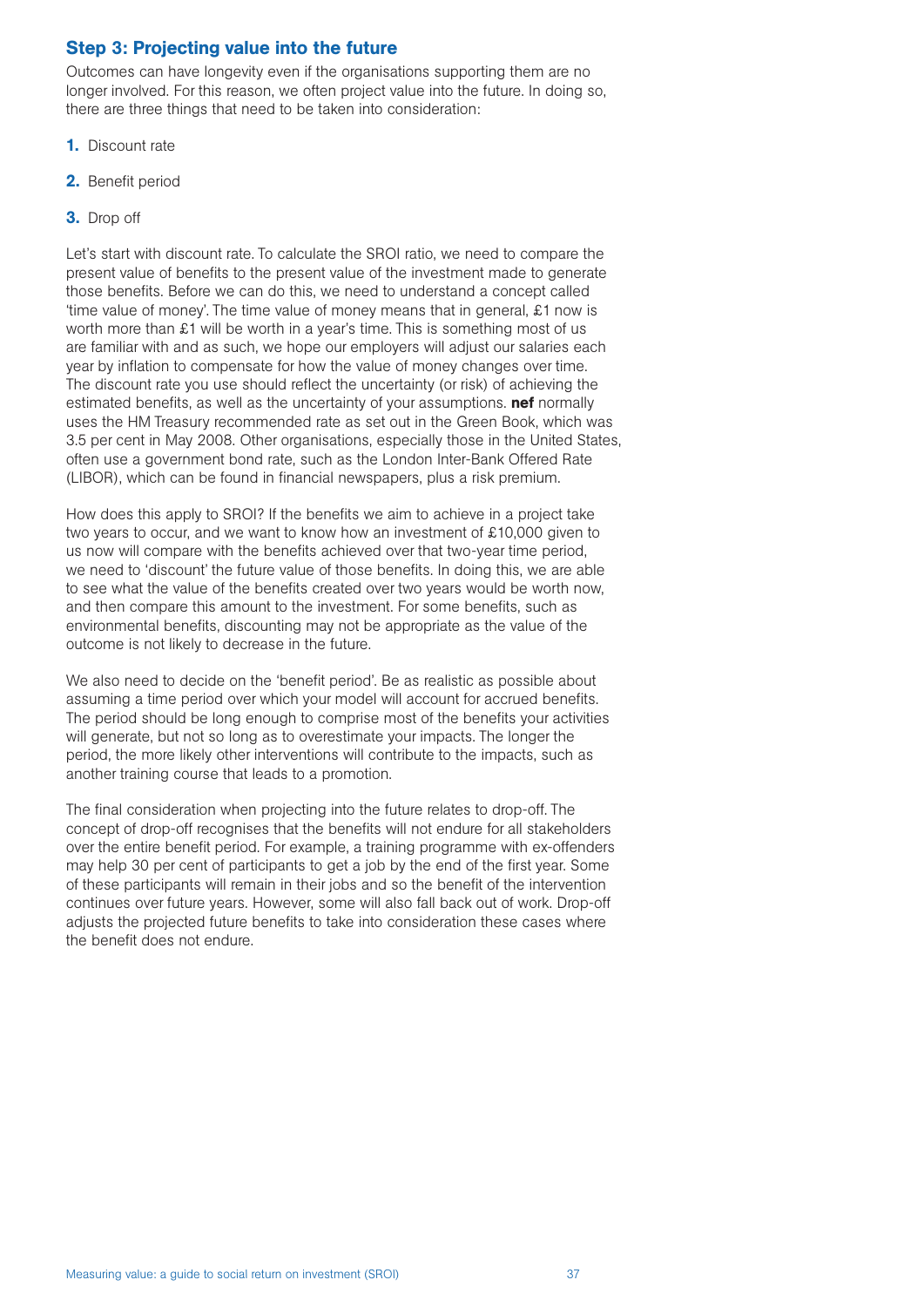## Example 3.3: Projecting returns over multiple years for YouthWork

To help you get used to the SROI model, this is a second example to consider. **nef** forecasted the social benefits generated through YouthWork, a fictional social enterprise based on a real example. Key assumptions are listed below. The figures have been changed for purposes of simplicity in presentation. Drop-off relates to those people who fall back out of work.

|                                          | Year <sub>1</sub> | Year <sub>2</sub> | Year <sub>3</sub> | Year 4   | Year 5   |
|------------------------------------------|-------------------|-------------------|-------------------|----------|----------|
| Average benefits to each participant     |                   |                   |                   |          |          |
| Participant wages                        | £9500             | £9785             | £10,610           | £10,925  | £11,250  |
| Less welfare lost                        | (6800)            | (£6800)           | (6800)            | (E6800)  | (6800)   |
| Less increase in tax contribution        | (E950)            | (E979)            | £1061)            | £1093)   | (E1125)  |
| Net benefit per participant              | £1750             | £2007             | £2749             | £3033    | £3325    |
| <b>Benefits to State per participant</b> |                   |                   |                   |          |          |
| Welfare payments saved                   | £6800             | £6800             | £6800             | £6800    | £6800    |
| Increase in tax contribution             | £1425             | £1545             | £1592             | £1640    | £1690    |
| Net benefit to the State                 | £8225             | £8345             | £8392             | £8440    | £8490    |
| <b>Combined net benefit</b>              | £9975             | £10,352           | £11,141           | £11,473  | £11,815  |
| Total participants in job                | 50                | 50                | 50                | 50       | 50       |
| Less deadweight                          | 45                | 45                | 45                | 45       | 45       |
| Less deadweight and drop-off             | 45                | 40                | 35                | 31       | 27       |
| Total annual benefits (benefits x jobs)  | £498,750          | £517,575          | £557,050          | £573,625 | £590,750 |
| Less deadweight                          | £448,875          | £465,818          | £501,345          | £516,263 | £531,675 |
| Less deadweight and drop-off             | £448,875          | £414.060          | £389,935          | £355.648 | £319,005 |

## **Assumptions**

Average starting salary in Year 1 for all participants is £9500

Average annual growth in salary is 3% from year 1

Welfare payments =  $£6800$  per year (£130 per week)

Income  $tax = 10%$  of salary plus 5% for employer contribution

Deadweight = 10% (e.g., 50 x 0.9 = 45). That is, we can only claim benefit for 90% of the benefits, because 10% of the participants probably would have found a job without the intervention.

Displacement is assumed to be zero

Drop-off  $= 12\%$  annually (e.g.,  $45 \times 0.88 = 40$ ). That is, each year 12% of the prior year's employed participants lose their job.

Time period to accrue benefits  $= 5$  years

Discount rate  $= 3.5\%$ 

Investment: public funding (New Deal) paid in year  $0 = £500,000$  to fund one-year pilot project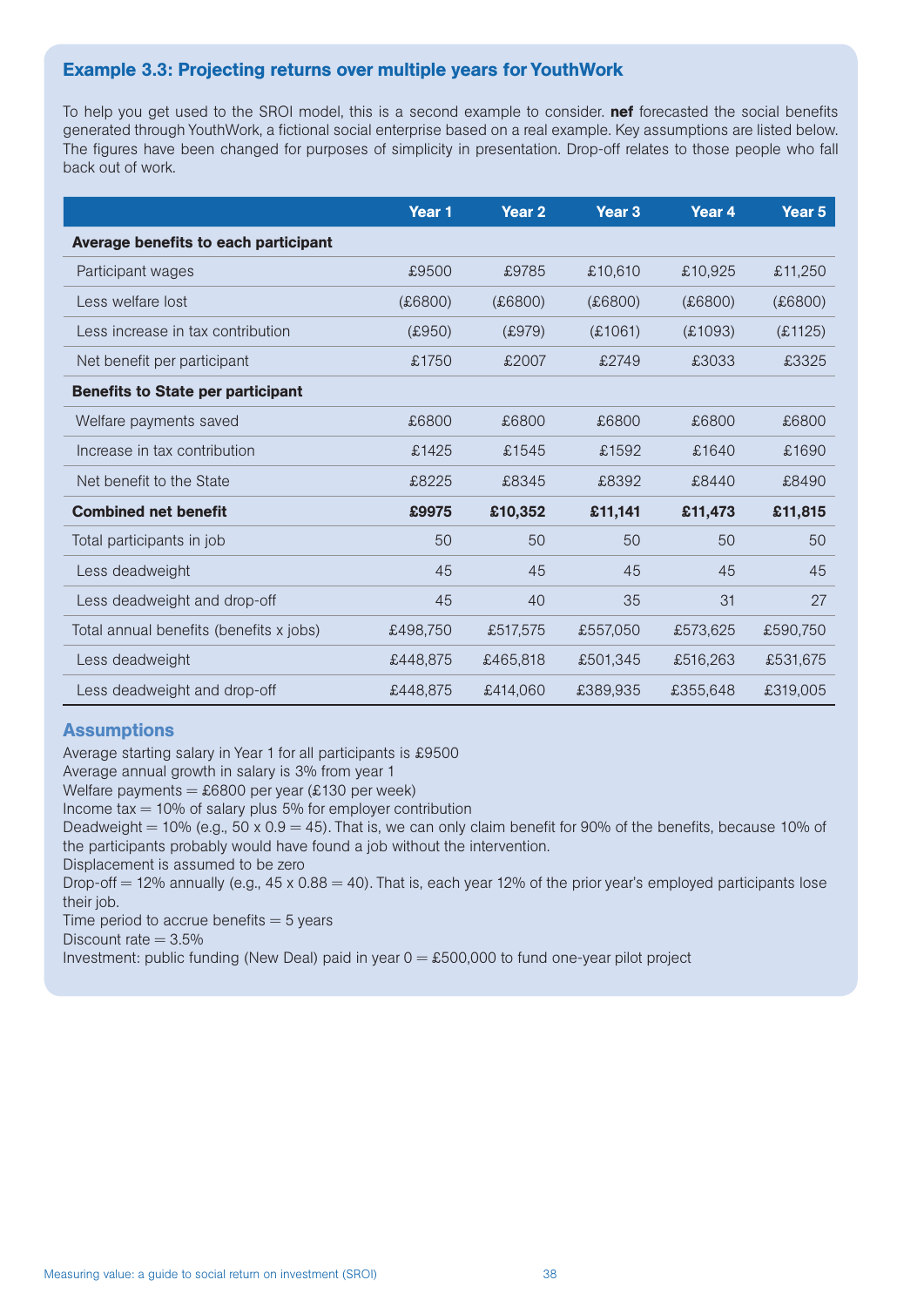#### YouthWork example: Present value of benefits

Below are the present value calculations for the social benefits created by YouthWork. We also provide calculations that include assumptions for deadweight and drop-off to illustrate the potential impact of these factors

| <b>PV of benefits</b>                       |          |                    |                    |                    |                    |  |
|---------------------------------------------|----------|--------------------|--------------------|--------------------|--------------------|--|
|                                             | £498.750 | £517,575           | £557,050           | £573,625           | £590.750           |  |
| £2.464.750                                  | 1.035    | 1.035 <sup>2</sup> | 1.035 <sup>3</sup> | 1.0354             | 1.0355             |  |
| <b>PV of benefits less deadweight</b>       |          |                    |                    |                    |                    |  |
|                                             | £448,875 | £465.818           | £501.345           | £516,263           | £531.675           |  |
|                                             | 1.035    | 1.035 <sup>2</sup> | 1.035 <sup>3</sup> | 1.035 <sup>4</sup> | 1.035 <sup>5</sup> |  |
| PV of benefits less deadweight and drop-off |          |                    |                    |                    |                    |  |
|                                             | £448.875 | £414.060           | £389,935           | £355,648           | £319,005           |  |
| £1.750.444 $=$                              | 1.035    | $1.035^{2}$        | 1.035 <sup>3</sup> | 1.035 <sup>4</sup> | $1.035^{5}$        |  |

Grant funding obtained at the start of a programme does not need to be discounted, since it is received 'today'. However, some funding is distributed over several years during a programme's lifetime. Any funds received in future years under such a scheme would need to be discounted along with any forecasted benefits.

## Step 4: Calculate the SROI

SROI measures the value of the benefits relative to the costs of achieving those benefits. It is the ratio of the net present value of the benefits to the net present value of the investment. For example, a ratio of 3:1 indicates that an investment of £1 delivers £3 in social value. You can calculate this simply in Excel by adding all of the projected net benefits (less deadweight, attribution etc.) and dividing them by the investment.

*[SROI] = [Value of Benefits] [Value of Investment]*

## Example 3.4: SROI for MillRace IT

The returns are calculated annually due to the nature of Social Firms, in that their 'output' is the ongoing training and support for disabled people. This means that no benefits are projected forward. The calculations that we do in this instance for SROI are simply:

 $SROI =$ Net benefits Net investment

In our example, this can be expressed as follows:

 $SROI = \frac{\pounds 76,825}{4}$ £10,325

| <b>SROI generated by MillRace IT</b> |                               |                             |            |             |                             |
|--------------------------------------|-------------------------------|-----------------------------|------------|-------------|-----------------------------|
|                                      | <b>Total value</b><br>created | <b>MillRace IT</b><br>share | Investment | <b>SROI</b> | <b>MillRace IT</b><br>share |
| Aggregate benefits                   | £107.825                      | £78.288                     | £10.325    | 10.44       | 7.58                        |
| Less deadweight                      | £105.875                      | £76.825                     | £10.325    | 10.25       | 7.44                        |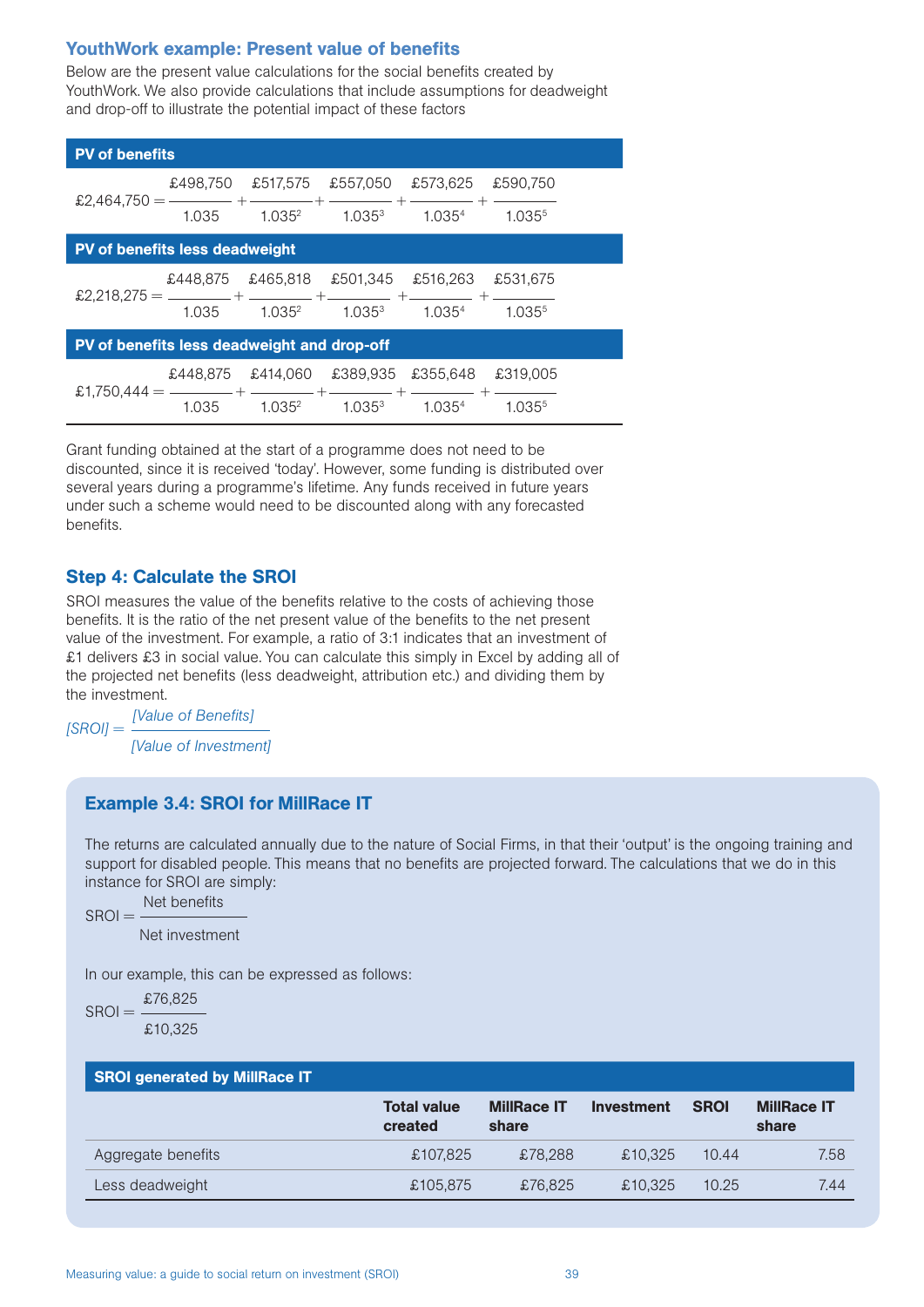## Step 5: Conduct the sensitivity analysis

After calculating an SROI ratio, it is important to assess the extent to which your results would change if your assumptions changed. This is referred to as a 'sensitivity analysis'. The aim of such an analysis is to show which assumptions have the greatest impact on your model. For example, in MillRace IT, if we assumed that no people moved on to full-time employment, but 80 per cent of participants no longer required NHS care, how would our SROI ratio change?

Within a sensitivity analysis, we create a table and then change one assumption at a time, re-calculating the SROI at every step. When we are done, we can see clearly which assumptions cause the greatest change in the SROI figure.

## Example 3.5: Sensitivity analysis for MillRace IT

To help you get used to the SROI model, this is a second example to consider. nef forecasted the social benefits generated through YouthWork, a fictional social enterprise based on a real example. Key assumptions are listed below. The figures have been changed for purposes of simplicity in presentation. Drop-off relates to those people who fall back out of work.

| <b>MillRace IT sensitivity analysis</b>        |                               |                          |                |
|------------------------------------------------|-------------------------------|--------------------------|----------------|
| <b>Indicator</b>                               | <b>Baseline</b><br>assumption | <b>New</b><br>assumption | <b>SROI</b>    |
| Grant income (£)                               | 10,325                        | 5,000                    | 15             |
|                                                |                               | 20,000                   | $\overline{4}$ |
| Number of participants<br>that enter full time |                               |                          |                |
| employment                                     | 3                             | 5                        | 9.6            |
|                                                |                               | $\Omega$                 | 4.1            |
| Share of outcome                               |                               |                          |                |
| (attribution)                                  | 75%                           | 90%                      | 9.2            |
|                                                |                               | 60%                      | 6.2            |
| Cost per client to NHS $(E)$                   | 20,561                        | 30,000                   | 11             |
|                                                |                               | 10,000                   | 3.3            |
| Number of participants<br>that no longer need  |                               |                          |                |
| intensive health treatment                     | 5                             | 10                       | 15.4           |
|                                                |                               | $\Omega$                 | $-0.5$         |

## Understanding the sensitivity analysis

Since our calculations depend largely on assumptions, it is prudent to test the sensitivity of those assumptions. We change five areas in the MillRace IT case:

- **1.** Amount of grant income (or investment).
- 2. Number of participants that move into full-time employment.
- **3.** MillRace IT's share of outcome (or attribution rate).
- 4. Care cost per client to the National Health Service.
- **5.** Number of participants that no longer need intensive treatment.

These categories were chosen because they are the ones that are most important in framing the SROI model for MillRace IT. The key finding of the sensitivity analysis is that the SROI ratio remains well above 1:1 for all assumption adjustments, except if the number of people no longer receiving in-patient care, or a similarly priced Governmentfunded health service, drops to zero. Again, it is important to stress that the use of in-patient hospital care is a proxy to stand in for the total amount the Government spends on treating those with mental ill health (which for the time being is unavailable data).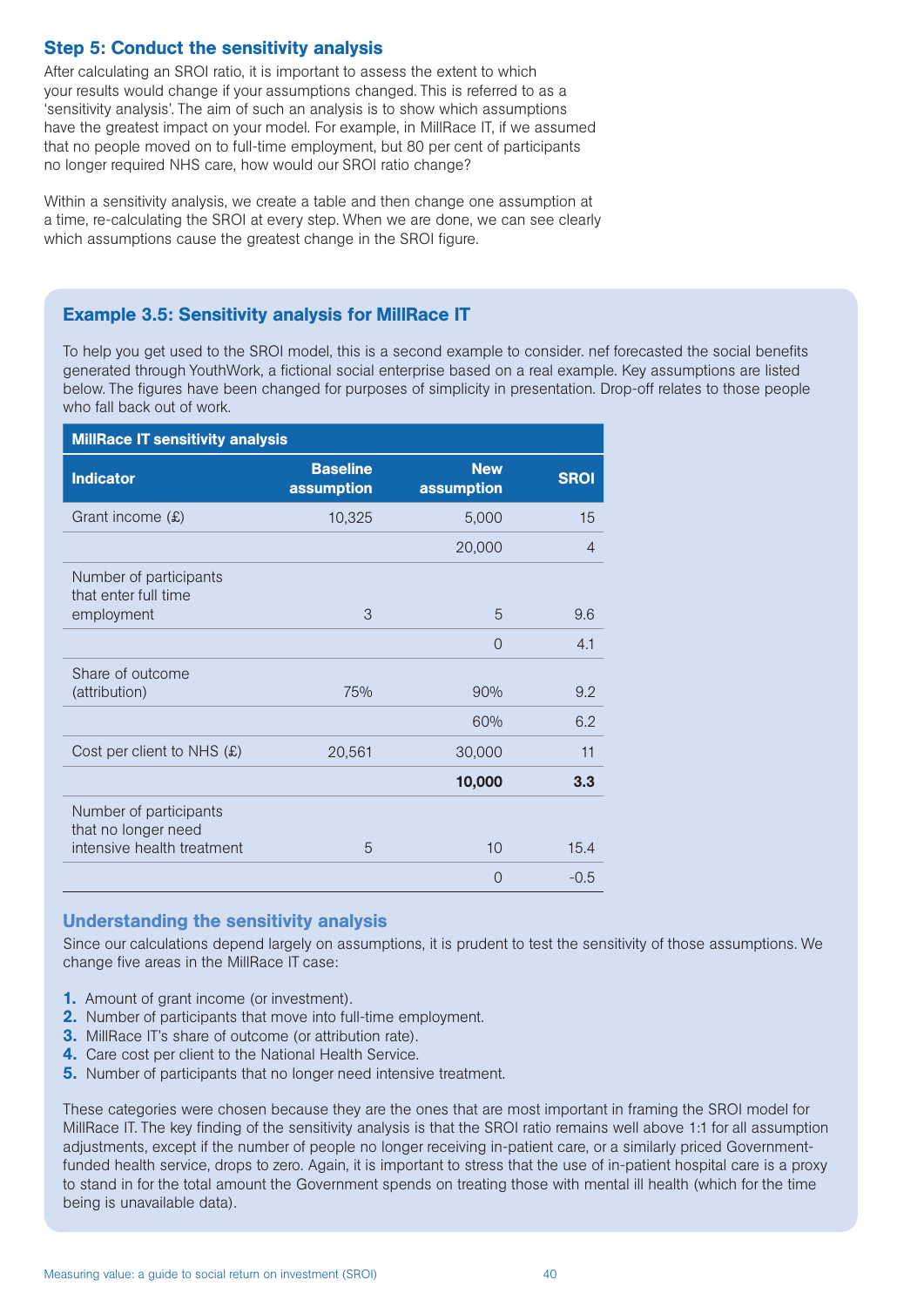## Exercise 3.3: Calculate the social return on investment

Calculate the SROI and sensitivity analysis for your organisation.

#### *Checklist*

- Have you included all data in your model, referencing all sources?
- Have you been clear about what assumptions you are making?
- Have you performed a sensitivity analysis on the assumptions in your model?

#### Step 6: Value added and payback period (optional)

By now you have calculated your SROI ratio and performed your key tests of rigour. This is considered a complete SROI analysis and you can stop here. If, however, you remain keen and have an appetite for more sums, you can also calculate the value added and payback period.

Value added is the difference between the present value of net benefits and the present value of net investment.

*[Value Added] = [Present Value of Net Benefits] – [Present Value of Net Investment]*

The value added is often related back to the number of participants. For example, in the MillRace IT example we end up with a figure for 'value added per participant'.

#### Example 3.6: MillRace IT and Value Added

In the table below, we determine the value added by MillRace IT. To arrive at these figures, we take the total benefits created per year, or the 'aggregate benefits'. Next, we multiply the new figure of £118,150 by the attribution rate of 75% to determine MillRace IT's share, arriving at £88,613. From there we subtract the investment amount from the MillRace IT share of value created to determine the MillRace IT's share of 'value added', or £78,288.

|                              | <b>Total value</b><br>created | <b>MillRace</b><br><b>IT</b> share | <b>Investment</b> | <b>Value</b><br>added | <b>MillRace</b><br><b>IT share</b> | <b>VA</b> per<br>participant | <b>MillRace</b><br><b>IT share</b> |
|------------------------------|-------------------------------|------------------------------------|-------------------|-----------------------|------------------------------------|------------------------------|------------------------------------|
| <b>Aggregate</b><br>benefits | £118.150                      | £88.613                            | £10.325           | £107.825              | £78.288                            | £3.692                       | £2.446                             |
| <b>Less</b><br>deadweight    | £116.200                      | £87.150                            | £10.325           | £105.875              | £76.825                            | £ 3.631                      | £2.401                             |

We can then divide this number according to the number of participants to arrive at a share per employee or participant. We then run through the same calculations on the second row to factor in the deadweight from the recycling. In the end, we arrive at MillRace IT's share of value added, which is £76,825, or £2,401 per participant.

Payback period describes how long it would take for an investment to be paid off. Specifically, it answers the following question: at what point does the amount of the investment equal the value of the social returns generated by a project or organisation? Many funders and investors use this kind of calculation as a way to determine how risky a project is. While a short payback period is generally desirable, a long payback period is a feature of activities that can generate significant, long-term change, thus requiring longer-term core funding.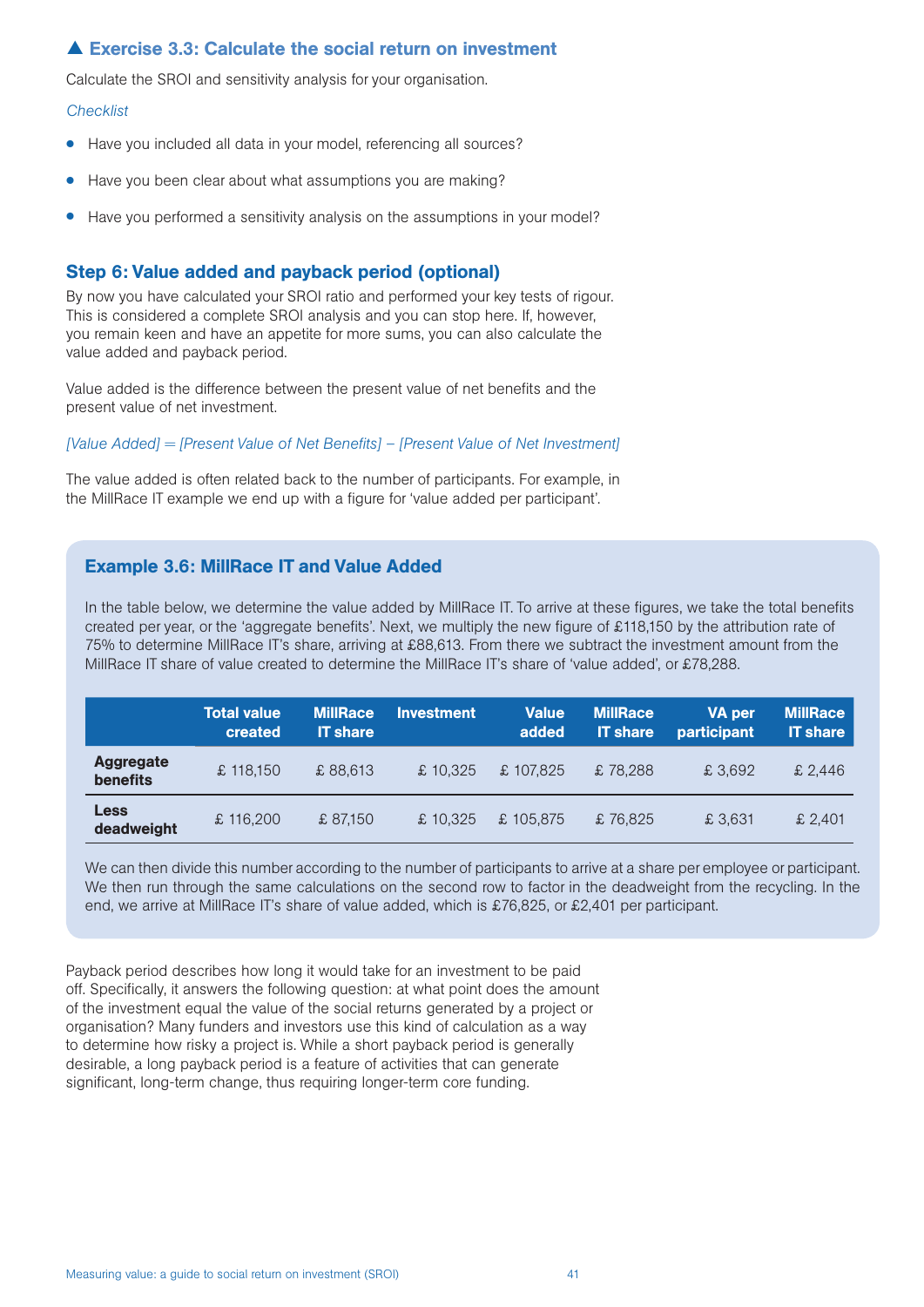To calculate, first divide annual net benefits for all participants by 12 to get net benefits per month. Then divide net investment by net benefits per month to get payback period in months. When aggregate benefits differ each year, you will need to calculate one year at a time. For example, the payback period for YouthWork is between one and two years, so the 'net investment' in the second year is the initial funding less aggregate benefits created in year 1. The basic formula is below.



### Top Tip: getting help from Excel Software

Microsoft Excel software has a function for determining present value. It allows you to enter the discount rate, time period and amount. Depending on what you are looking for in terms of present or future value, the equation you set up may change. However, the help function in Excel can walk you through how to set up the calculation.

## Stage 3 for forecasted SROIs

Follow the steps as you would for an evaluative SROI. The only difference is that you use the forecasted outcomes data, rather than actual value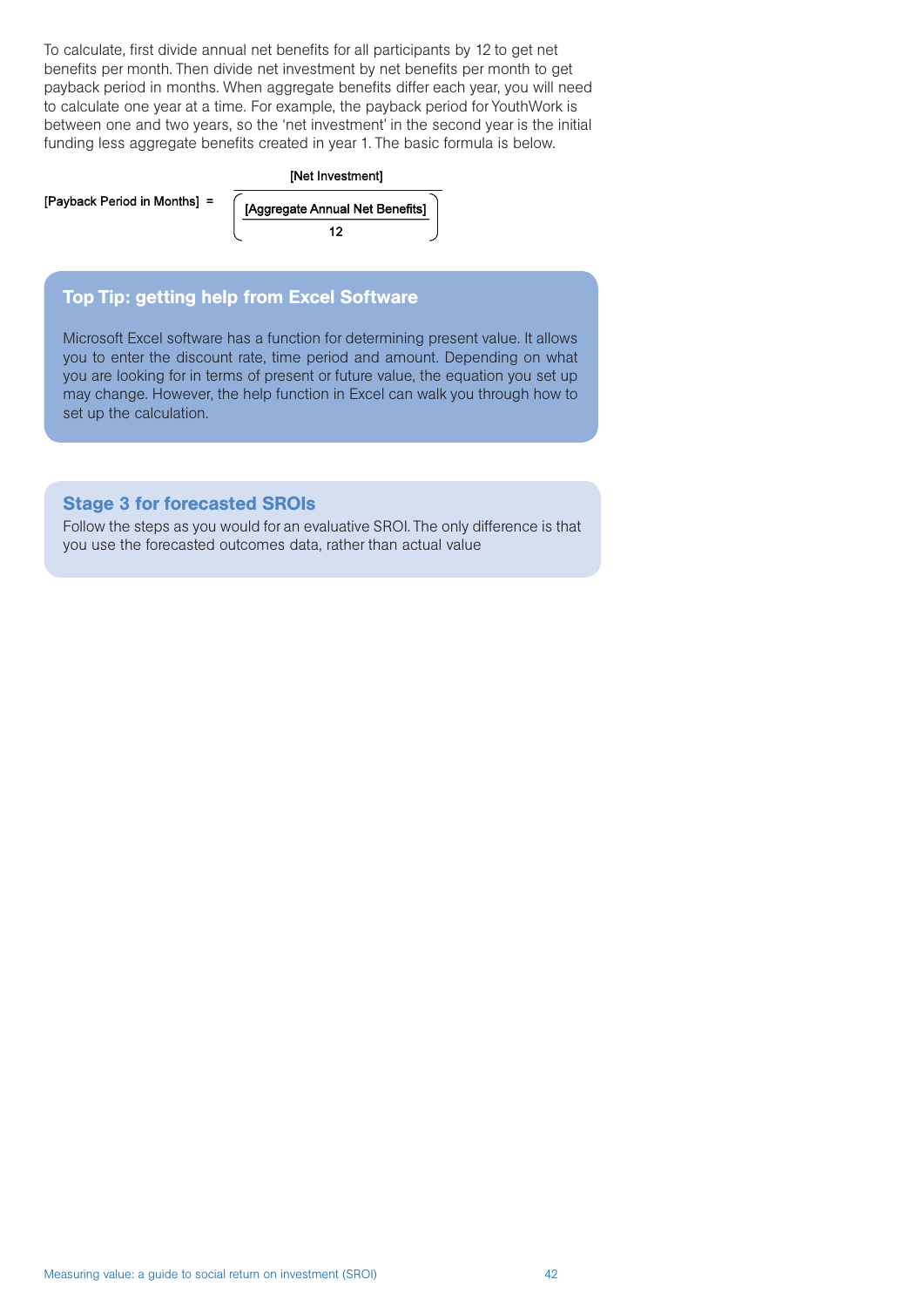## Stage 4: Report and embed

Present the findings in a way that is transparent about assumptions and decisions made. Make recommendations. Embed the process within the organisation's management systems.

In this final stage of the SROI process, our focus is on using the results of the SROI to create change. We do this in two steps:

#### *Step 1: Preparing the SROI report*

#### *Step 2: Communicating and embedding*

Your final report should comprise much more than the social returns calculated. The report should be a tool for both proving and improving. To fulfil the proving function, the report needs to include enough information to allow another person to verify your calculations. That is, it needs to include all the decisions and assumptions you made along the way. To fulfil the improving function, it should include all the information that you were able to find out about the performance of the organisation which might be useful to strategic planning.

Consider including the following quantitative and qualitative information to produce a comprehensive and considered report:

- Information relating to the organisation: include a discussion of its work, key stakeholders and activities.
- Description of the SROI process: include the scope of the analysis, details of stakeholder engagement, methods of data collection and any restrictions on the analysis.
- The impact map with relevant indicators and any proxies.
- An audit trail for decision-making including which stakeholders were included and which were excluded.
- Detail on any indicators that have not been measured or monetised.
- Details of the calculations: include the sensitivity analysis and a discussion of any estimates and assumptions.
- Case studies or quotes from participants that illustrate particular findings, especially where it might not have been possible to monetise indicators.
- An executive summary aimed at a broad audience, including participants.

You may also want to consider getting your report independently verified by a recognised expert.

Preparing the report is one of the most important parts of the SROI process as this is the place where you can make recommendations to influence what happens as your organisation or project moves forward. After all, there is little point in going to the trouble of carrying out an evaluation if you do not make recommendations and then act upon them. We will talk about a plan for communicating recommendations shortly. For the moment, it is important to be aware that the extent to which recommendations are taken up by others in your organisation will depend on the level of organisational buy-in you have achieved – which is why we have stressed involving colleagues throughout the process – and on how you phrase the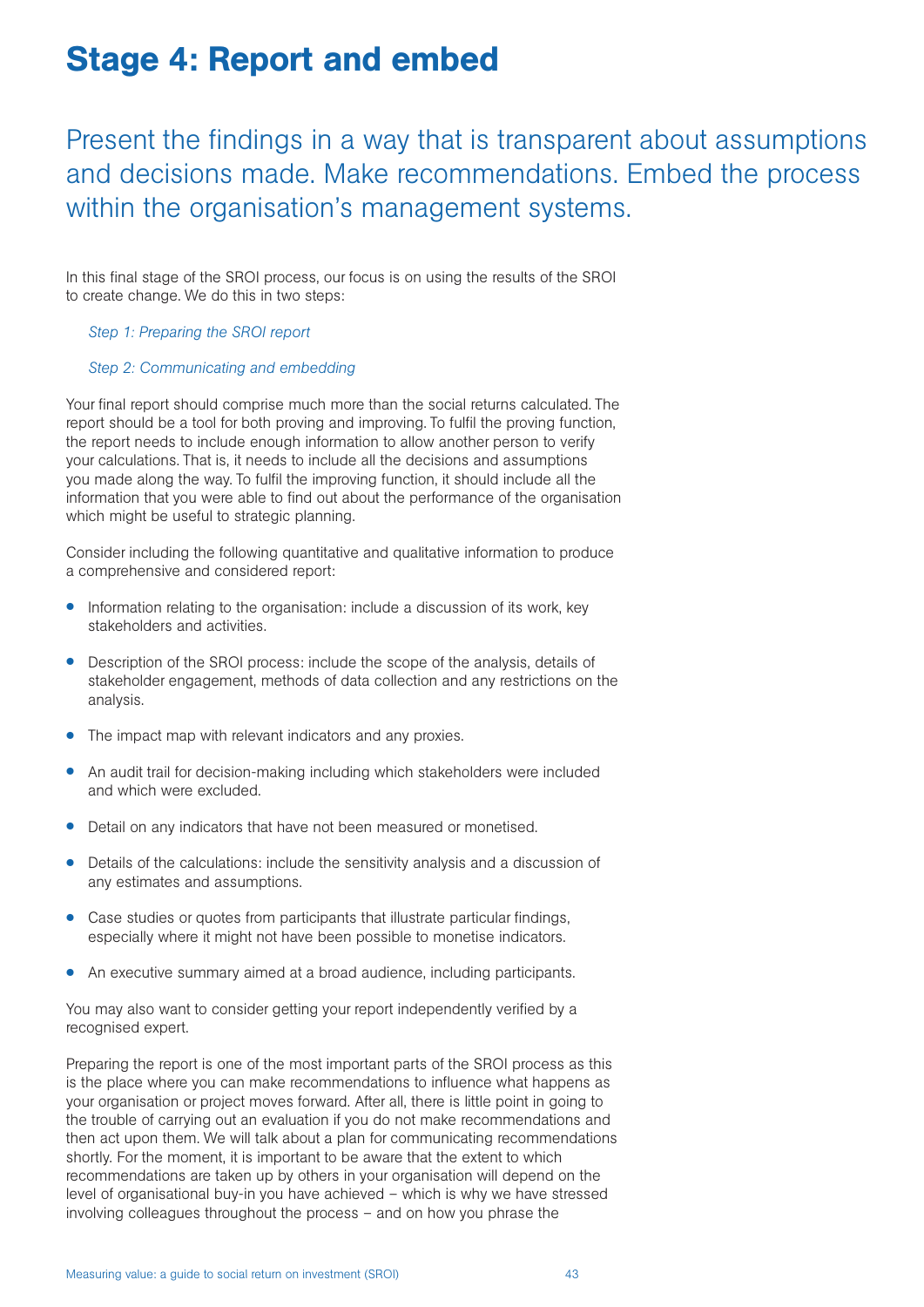recommendations. If staff feel threatened by research findings, they are less likely to embrace change. It is important therefore to stress the positive as well as negative findings and to present them in a sensitive fashion. It is important to be able to distinguish between benefits that are not happening and benefits that cannot be evidenced. Make sure to include recommendations for ways to improve data collection and evidencing of outcomes. It may help to explain to staff that unless they initiate these changes, the value that they are creating cannot be measured and represented.

#### Top Tip: Presentation of social return calculations

In presenting the social return calculations, be sure to supplement the quantitative results with a qualitative discussion that highlights the assumptions and limitations underlying the analysis. For example, include a table that shows the results of the sensitivity analysis and a discussion that describes the effect of varying your assumptions on social returns. Also discuss how any excluded programmes, stakeholders, or stakeholder objectives may limit the analysis. If comparable data is available for a similar programme or for your sector, then comparing your organisation's social returns to other organisations' returns will also give you more context.

#### Issues to consider

In presenting the results of your analysis, consider your audience and tailor the qualitative discussion to each stakeholder. Stakeholders will have different objectives, and the relationship of each stakeholder to your organisation will vary. A bespoke approach can provide an impetus for new dialogue with your stakeholders.

#### Example 4.1: Executive summary for MillRace IT

A portion of the executive summary of the MillRace IT SROI report follows and is an example of how to combine the story about social value creation along with the numbers generated by the calculations.

The aggregate social value created by MillRace IT each year is projected to be approximately £76,825. MillRace IT's SROI ratio of 7.4:1 implies that, for every £1 invested, £7.40 of social value is created each year for society in terms of reduced health care costs, reduced benefits costs, and increased taxes collected. However, there are a number of other benefits, such as increased self-confidence of those recovering from mental ill health, suggesting that the social return calculations are likely to underestimate the true social value created by MillRace IT.

As the SROI analysis demonstrates, MillRace IT creates value in two key ways. First, by participating in MillRace IT, clients extend the time for which they are supported and reduce the likelihood of a relapse in their condition. Second, a number of participants leave MillRace IT to go on to employment. By creating a supportive environment and teaching marketable skills in an area where there is much demand, MillRace IT effectively combines financial sustainability and high quality support for those recovering from mental ill health.

This report is aimed at creating a baseline for future measurement. Even without a formal evaluation system in place, SROI is a tool that meaningfully demonstrates added value.

#### Exercise 4.1: Preparing the SROI report

Prepare your SROI report. Include findings, analysis, and recommendations as to what the organisation can learn from the information generated through the SROI process.

#### *Checklist*

• Have you included a qualitative discussion of the assumptions and limitations underlying your analysis?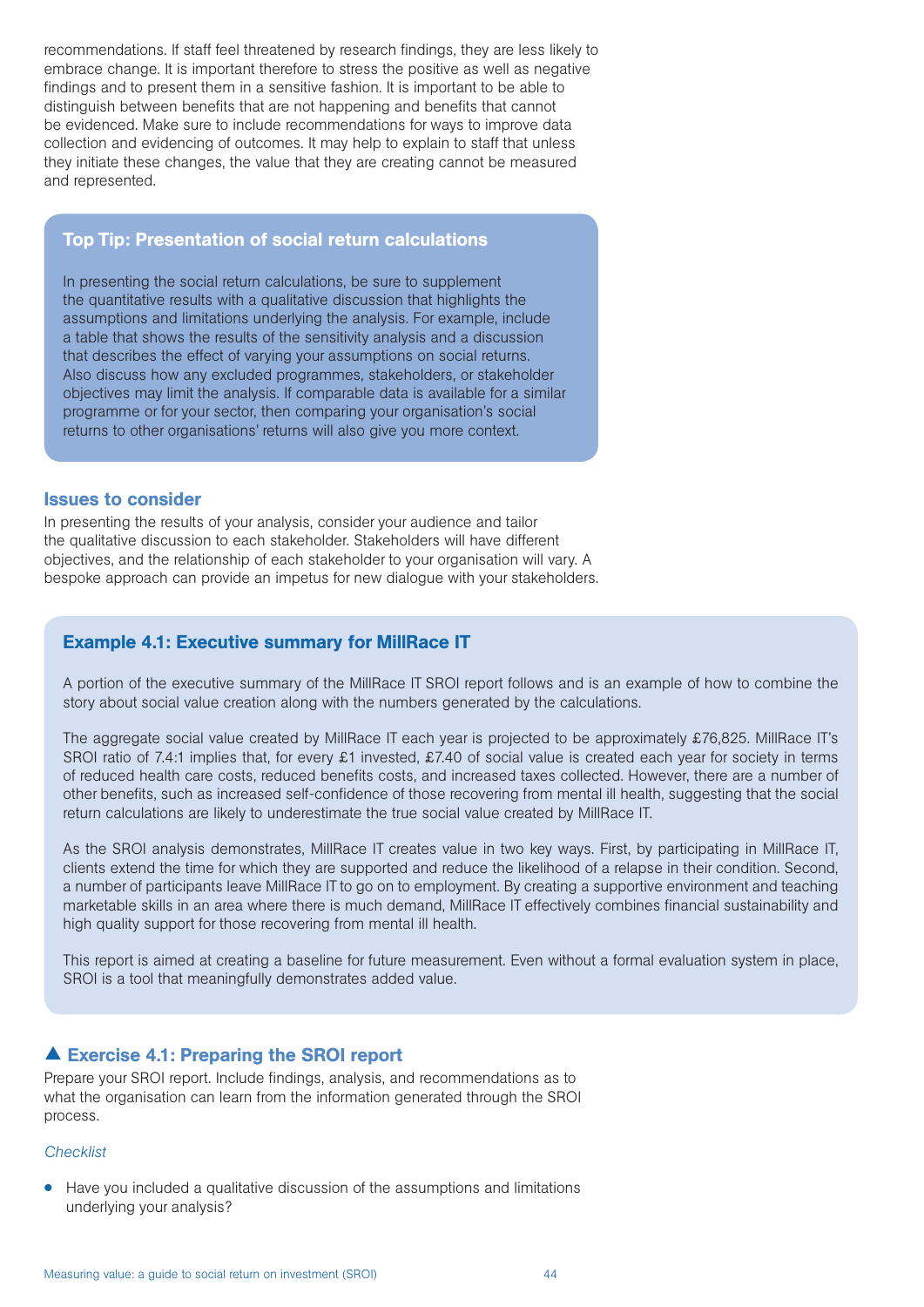- Have you included clear statements at each stage to show where you have dropped activities, stakeholders, their issues or indicators?
- Have you tailored the presentation of your results to each stakeholder?

#### Step 2: Communicating and embedding

The SROI process is intended to be iterative and should not end with the production of a report. The tools and techniques should be embedded in the organisation and feed into ongoing strategic planning. The recommendations are the starting point; if staff act upon these then this should be reflected in the ratio the next time around.

It is also important to secure commitment to further SROIs. The way you approach this will vary depending on your role in the organisation. A starting point might be to present the findings from the study to staff, trustees and stakeholders, stressing the benefits as well as the challenges of the process. This would give you the opportunity to also present a plan for making SROI analysis a routine and regular component of the organisation's reporting. Such a plan should set out:

- A process for regular data collection.
- A process for training of staff to ensure knowledge and expertise is retained in the organisation, even if there is turnover.
- A clear timeline for the next SROI.
- A description of the resources that will be required for ongoing SROI evaluation.

In embedding the SROI, it is important to think also about data security. The spreadsheets should be protected and treated in a similar way to financial accounts. It may be that once the data collection mechanisms are in place the responsibility for SROI is able to sit with your finance team and becomes integrated with the financial accounting system.

#### Exercise 4.2: Recommending and embedding

Prepare a plan for sharing recommendations and embedding the process within the organisation.

#### *Checklist*

- Are your recommendations balanced and sensitively phrased?
- How can you pre-empt any negative reactions to the findings?
- Does anyone else need to be trained, or supported with SROI?
- Where will responsibility for future updates sit within the organisation?
- Are you comfortable that all staff are ready to communicate the results externally?
- Is there a plan in place to make sure that SROI data collection and analysis becomes routine and regular?

#### Stage 4 for forecasted SROIs

Again follow the steps as you would for an evaluative SROI analysis. If carrying out a forecasted SROI, this stage is very important as your report will feed into a decision about whether to establish the proposed organisation or project. Moreover, if a decision is made to go ahead with the project or organisation, then you need to make sure that the SROI process becomes embedded from the outset to allow an evaluative SROI to be performed at a later stage.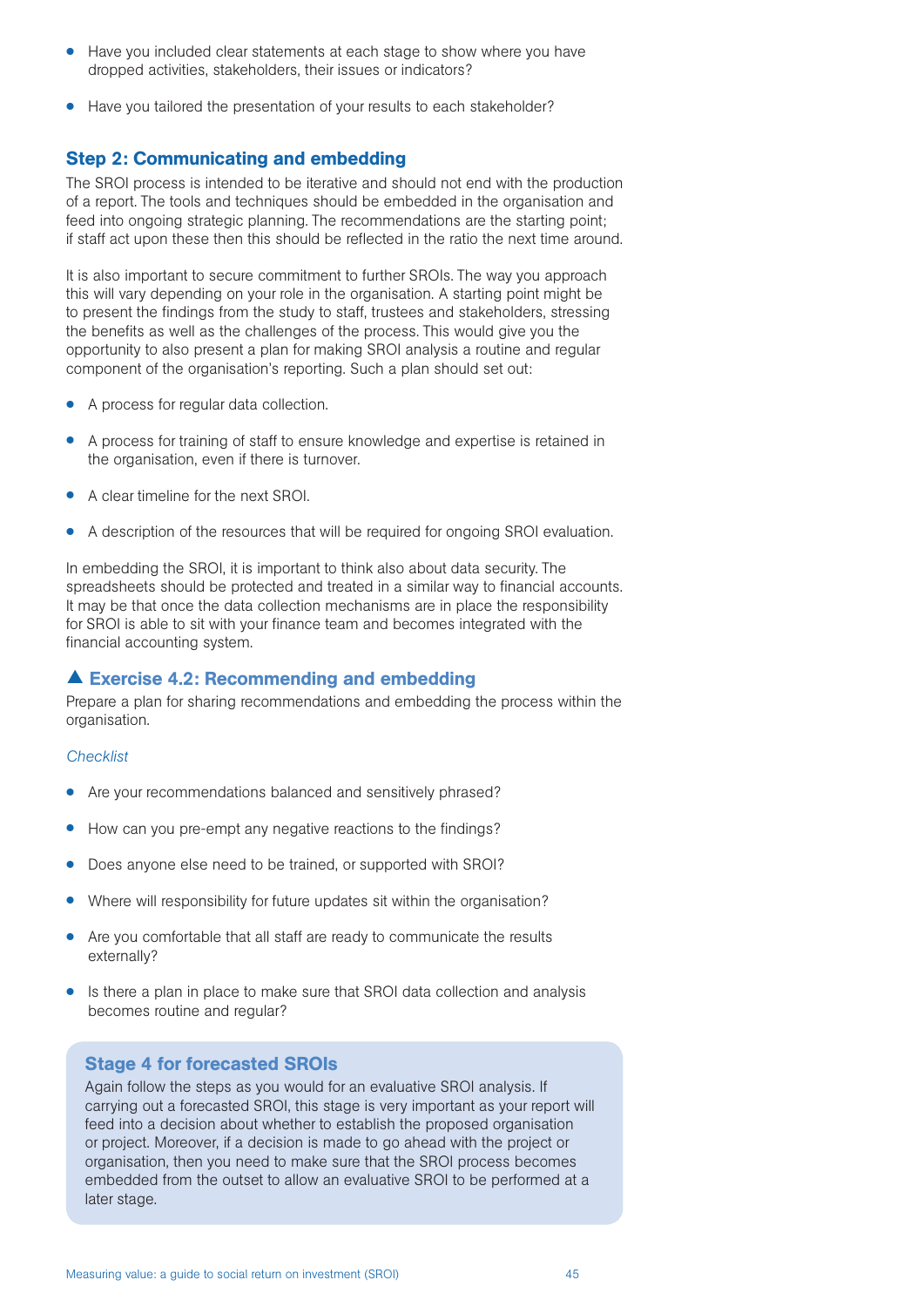## **Conclusion**

You have now completed the full SROI analysis and we hope you have found the process to be useful and stimulating. We are regularly updating this guide and would like to hear about your experiences. Please contact the authors if you have anything to share with us.

Should you require more information, the next section provides a list of resources and other organisations that may be able to help you.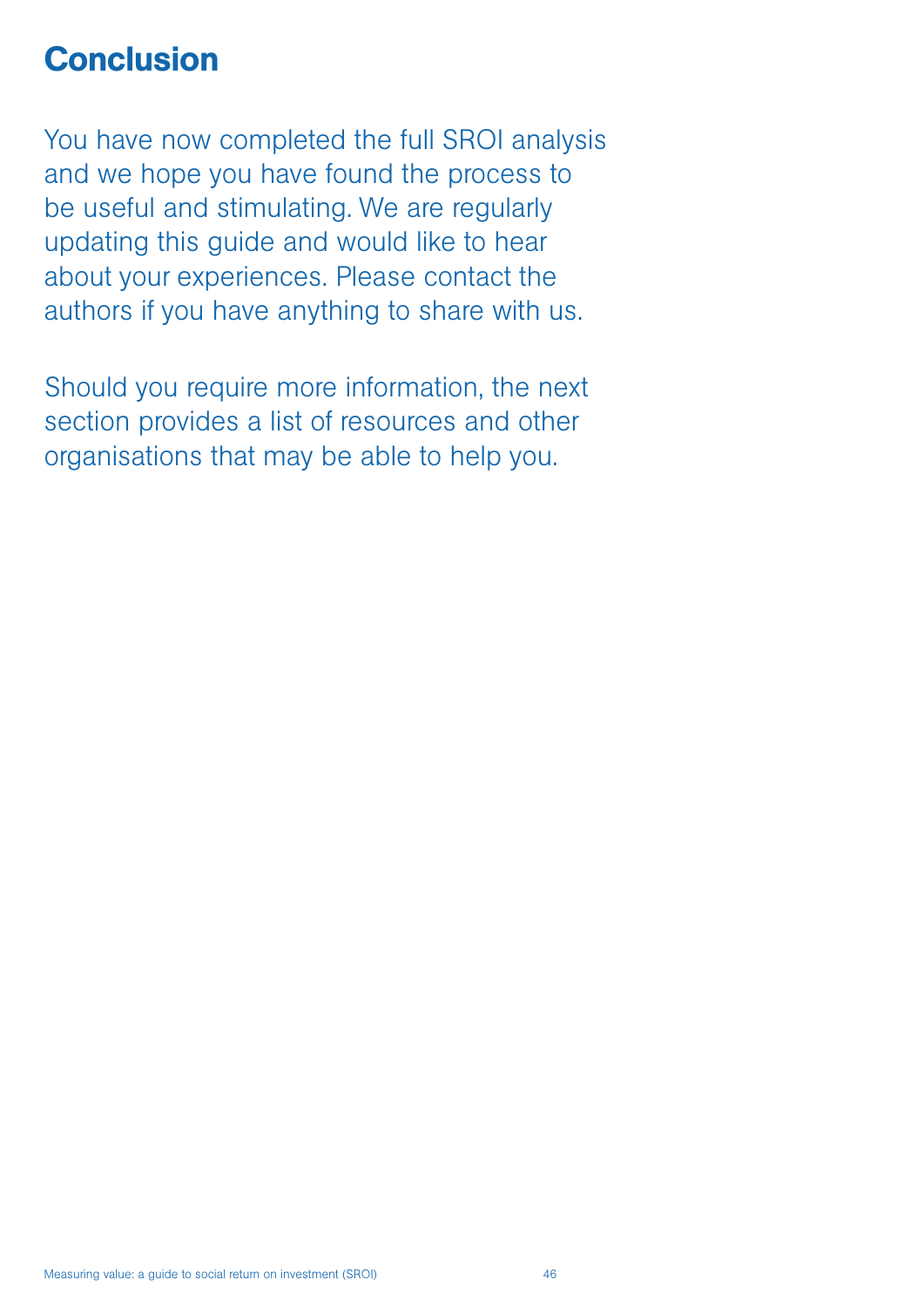## Where to go for more information

#### nef (the new economics foundation)

www.neweconomics.org 020 7820 6300 info@neweconomics.org

In addition to this guide, nef provides SROI training and consultancy services. For information about these services and additional SROI-related publications, contact us by phone or visit the nef website.

You may also find Prove and Improve, nef's dedicated measurement and evaluation website, a useful resource: www.proveandimprove.org

#### UK SROI Network

#### www.sroi-uk.org/

Membership-based organisation for SROI practitioners and those interested in measuring value.

## European SROI Network

#### www.sroi-europe.org/

The European counterpart to the UK network

## London Business School Online SROI Primer

#### http://sroi.london.edu

Developed in collaboration with nef, the online primer includes interviews with practitioners and trainers.

## Roberts Enterprise Development Fund (REDF)

#### www.redf.org

REDF developed the original SROI model.

## Other guides

Scholten P, Nicholls J, Olsen S and Galimidi B (2006) Social return on investment: A guide to SROI analysis. Utrecht, Netherlands: Lenthe Publishers. ISBN 90-75458282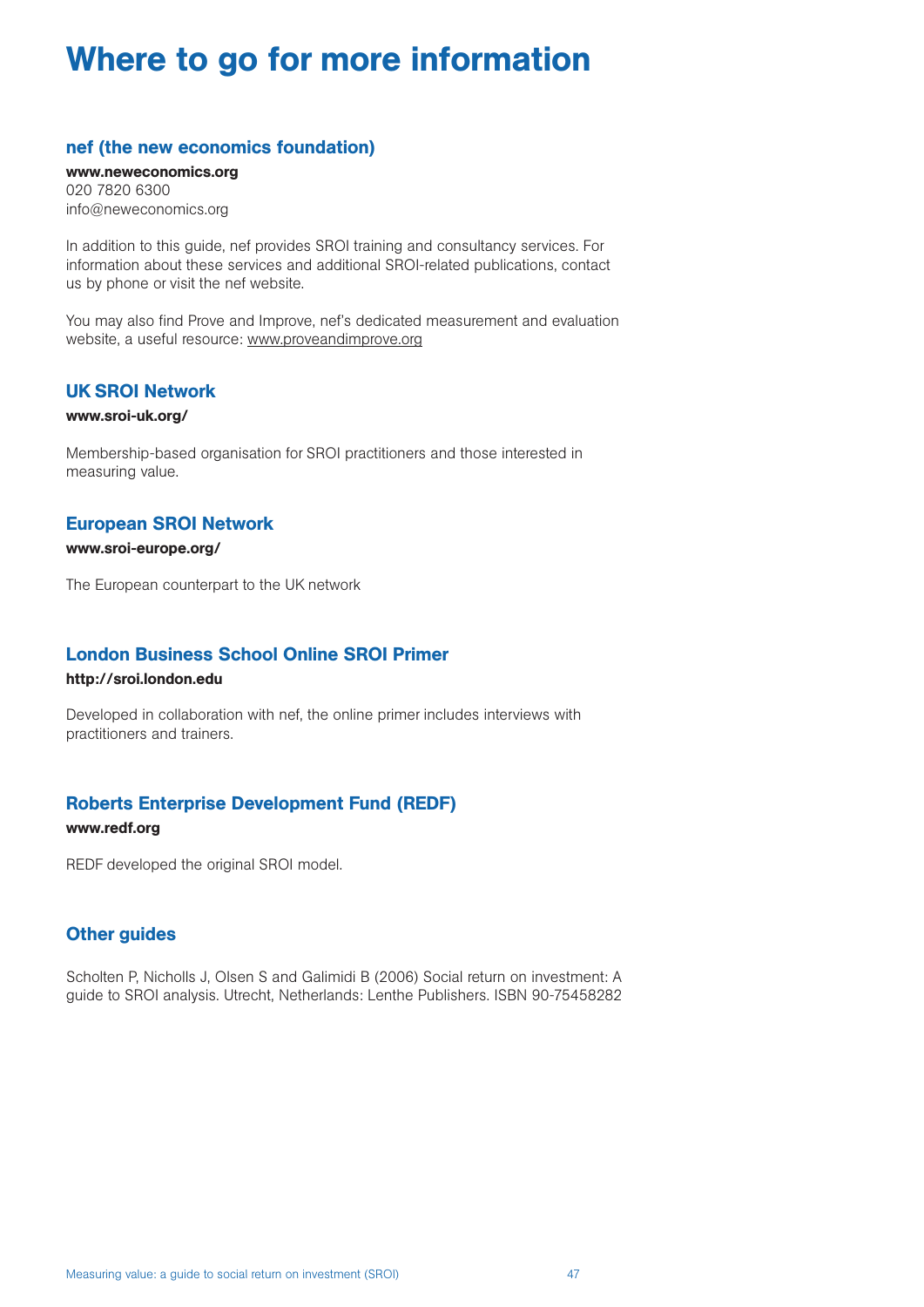## **Glossary**

| <b>Attribution</b>        | The consideration of what share of an outcome is attributable to, or results from, the organisation.                                                                                                                                       |
|---------------------------|--------------------------------------------------------------------------------------------------------------------------------------------------------------------------------------------------------------------------------------------|
| <b>Boundaries</b>         | Something that indicates or fixes a limit on the scope of your analysis.                                                                                                                                                                   |
| <b>Deadweight</b>         | The effect of what would have happened anyway (i.e. without your organisation's intervention). For<br>example, a certain number of participants in an employment training are likely to have obtained a<br>job without the programme.      |
| <b>Displacement</b>       | A substitution effect that occurs when the benefits claimed by a programme participant are at the<br>expense of others outside the programme.                                                                                              |
| <b>Distance travelled</b> | The progress that a beneficiary makes towards an outcome-objective.                                                                                                                                                                        |
| Drop-off                  | The deterioration of an outcome-objective over time, such as the number of participants each year<br>who lose a job. See durability of outcome.                                                                                            |
|                           | <b>Durability of outcome</b> Sustainability of the outcome-objective, such as length of time a participant remains in a new job.<br>See drop-off.                                                                                          |
| <b>Impacts</b>            | Difference made by an organisation or project.                                                                                                                                                                                             |
| <b>Indicator</b>          | Information that allows performance to be measured. This usually takes the form a statistical value<br>which links an organisation's activities to its outputs and outcomes.                                                               |
| <b>Inputs</b>             | The resources used to run the activity such as money, people, facilities, and equipment. This is<br>the investment against which the value of the impact will be compared.                                                                 |
| <b>Materiality</b>        | The importance and significance of information. Information is material if its omission or<br>misrepresentation could influence stakeholder decisions.                                                                                     |
| <b>Monetise</b>           | To assign a financial value to an indicator. For example, jobs can be monetised through net<br>change in participant income.                                                                                                               |
| Net present value         | The present (discounted) value of future cash inflows minus the present value of the investment<br>and any associated future cash outflows.                                                                                                |
| <b>Outcomes</b>           | Changes resulting from the activity for individuals, community, or other stakeholders. For example,<br>a new job, increased income or community cohesion.                                                                                  |
| <b>Outputs</b>            | The direct and tangible products from the activity - for example, the number of people trained.                                                                                                                                            |
| <b>Present value</b>      | The current value of one or more future cash payments, discounted at some appropriate interest<br>rate known as the discount rate.                                                                                                         |
| <b>Proxy</b>              | A value that is deemed to give a close approximation of a desired indicator.                                                                                                                                                               |
| <b>Scope</b>              | The range or extent of activity or influence.                                                                                                                                                                                              |
| <b>Social Enterprise</b>  | A business with overarching social objectives whose surpluses are principally reinvested in the<br>business or in the community for that purpose (rather than being driven by the need to maximise<br>profit for shareholders and owners). |
| <b>Social Firm</b>        | A market-led business set up specifically to create employment for disabled people.                                                                                                                                                        |
| Socio-economic            | Of, relating to, or involving a combination of social and economic factors. For example, a new job<br>can bring both economic (e.g., increased income) and social (e.g., improved life stability) benefits.                                |
| <b>Stakeholder</b>        | Those people or organisations that affect or are affected by your organisation.                                                                                                                                                            |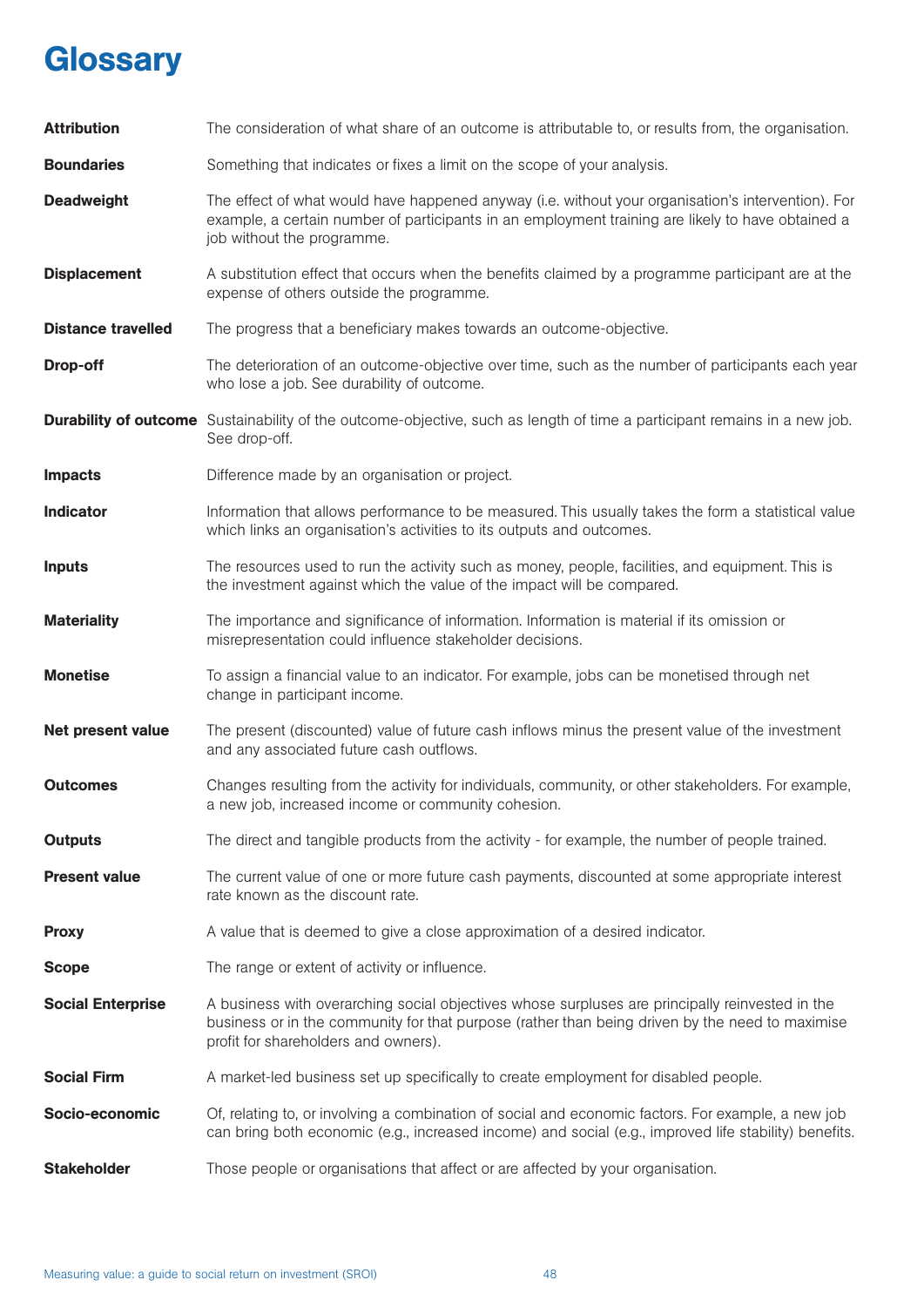# Appendix 1: nef's seven principles of good measurement

## 1. Measure for social, economic and environmental well-being

nef believes that measures should provide meaningful evidence about the extent to which a contribution is made to a better, fairer and more sustainable society. This means that, ultimately, measures should increase our understanding of whether interventions contribute to enhanced social, economic and environmental wellbeing.

#### 2. Measure with people

Measurement should, as far as possible, involve the people closest to or most affected by an organisation, policy or service. This ensures that measures are relevant and that they reflect what really matters to people. The process we are advocating is about giving a voice to those not already involved in the measurement process rather than seeking out interest groups that are already well represented.

#### 3. Measure outcomes

Putting things in terms of outcomes – rather than the more easily measured outputs, resources or activities – is more meaningful as it allows us to assess the extent to which a change has occurred in people's lives, in communities and in society.

## 4. Develop a learning and responsive culture

Effective measures will provide evidence that can be used to inform future implementation and decision-making. But what is also required is a willingness to learn from the evidence, and from past experience.

#### 5. Measure the difference made

Measures should identify the difference made, and how much of that difference can be attributed to the specific intervention being evaluated. This fosters honesty about the impact of a given intervention.

#### 6. Be transparent about priorities and values

Decision-makers should be able to justify why they have chosen the measures used. This involves making explicit the basis on which they have prioritised what to measure.

## 7. Measure assets, strengths and opportunities as well as risks, failures and deficits

Measuring people's assets, rather than focusing solely on what people lack and why they fail, can make abilities and strengths visible. These can then be used to build better lives and communities.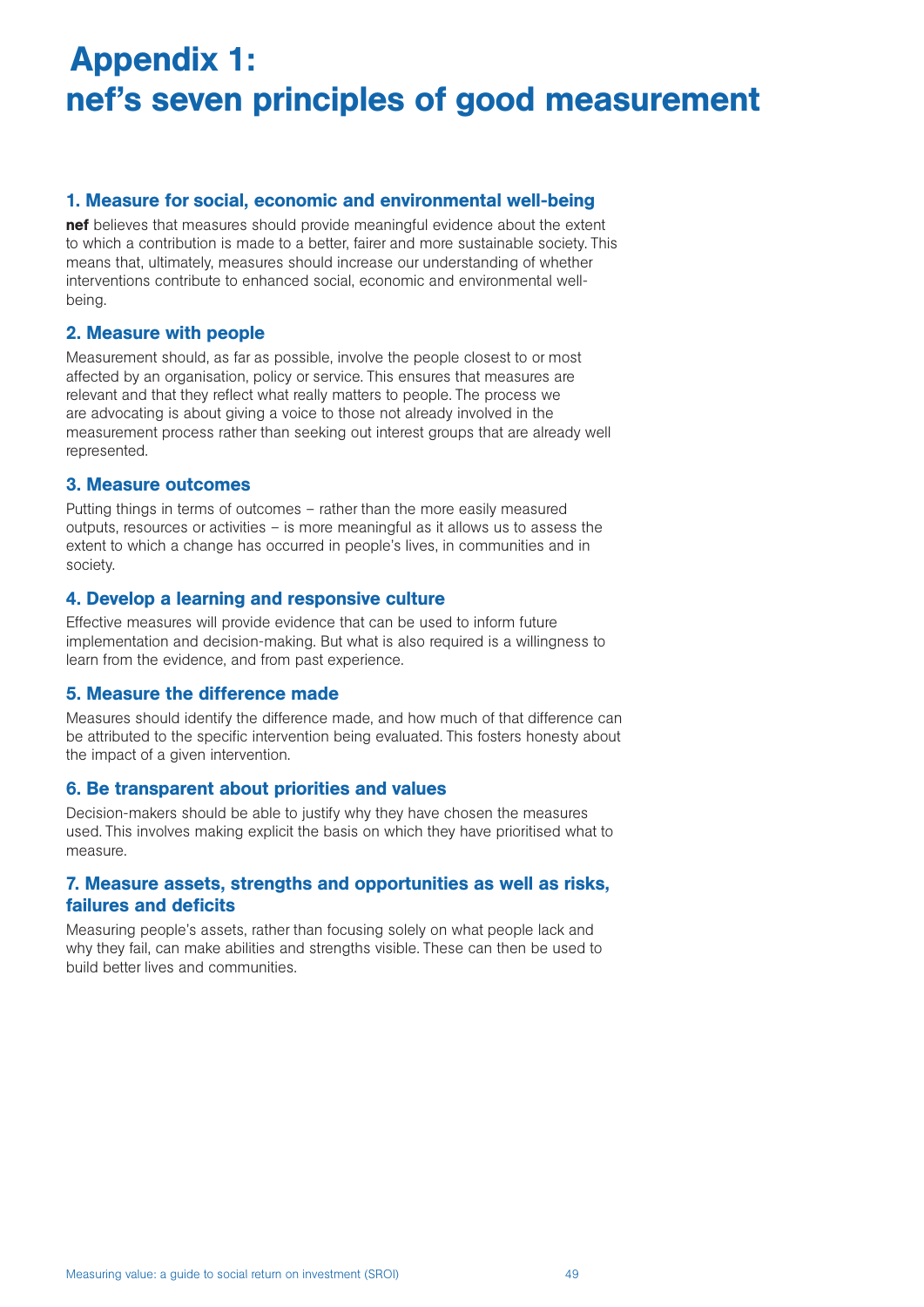## Appendix 2: Storyboard exercise

Bring together a group of stakeholders for a meeting. These might be people who affect or who could benefit from the project. Make sure that they have a good grasp of what the project is about, and then in the light of that knowledge invite them to read through the eight questions in the left-hand column of the table below. Ask them to think about the answers they would give from their particular perspectives as project workers, participants or potential beneficiaries.

Divide the group into pairs or threes and ask them to use the questions as the basis for having a conversation about the project – perhaps with one person asking the questions and the others describing 'their take' on how the project might work. Together they will build a picture (showing a logical progression) of how they see the project might have an effect. The right-hand column in the table provides some prompts as a guide for that conversation.

|    | <b>Questions</b>                                                                                                                                                    | <b>Prompts</b>                                                                                                                                                                                                                                                                                                                                                                                                                                                                                                                          |
|----|---------------------------------------------------------------------------------------------------------------------------------------------------------------------|-----------------------------------------------------------------------------------------------------------------------------------------------------------------------------------------------------------------------------------------------------------------------------------------------------------------------------------------------------------------------------------------------------------------------------------------------------------------------------------------------------------------------------------------|
| 1. | What is the context in which you are working or<br>living that means you can see the value in setting up<br>this project?                                           | You could describe the project area as it is now, and the<br>need that you hope the project will address.                                                                                                                                                                                                                                                                                                                                                                                                                               |
| 2. | What are the activities and actions that are being<br>planned as part of the project?                                                                               | These could include project planning, obtaining resources<br>and involving people in different ways as well as delivering<br>the physical elements of a project.                                                                                                                                                                                                                                                                                                                                                                        |
| 3. | What initial results (changes) would you expect to<br>see once these activities and actions have begun<br>and the project is on its way?                            | 'Changes' could be in the attitudes and behaviour of<br>people affected by the project, as well as more visible,<br>physical changes to the area.                                                                                                                                                                                                                                                                                                                                                                                       |
| 4. | What medium-term changes do you expect to see<br>as a result of the project?                                                                                        | You could define 'medium-term' as 8 to 16 months and<br>define 'long-term' as beyond 16 months from the project's<br>start date. However, this of course depends on the nature<br>of the project.                                                                                                                                                                                                                                                                                                                                       |
| 5. | What long-term changes do you expect to see as a<br>result of the project?                                                                                          | At this stage focus on positive changes - but make a note<br>of potential negative effects as part of Question 8 below.                                                                                                                                                                                                                                                                                                                                                                                                                 |
| 6. | How do the initial results (in box number 3) lead<br>to the medium-term changes that you identified in<br>Question 4 above?                                         | Questions 6 and 7 present an opportunity to explore the<br>assumptions that have been made that one change will<br>automatically lead to another. To test the assumptions<br>about those changes you need to be clear what else<br>needs to happen or be part of the experience to make it so.                                                                                                                                                                                                                                          |
| 7. | How do the medium-term changes (in box number<br>4) lead to the longer-term changes that you<br>identified in Question 5 above?                                     | For example, just achieving a qualification may not be<br>enough to ensure people get a job - perhaps some<br>additional intervention, such as guidance on how to<br>prepare for a job interview is needed to make this more<br>likely to happen. So try to describe precisely how each of<br>the more immediate changes will lead to further changes in<br>the future or for a wider group of people. Sometimes asking<br>'Why is that important?' of each thing you mentioned in<br>response to Questions 3 and 4 can help with this. |
| 8. | What barriers do you foresee in implementing the<br>actions or activities, and what might prevent the<br>positive changes you have identified from coming<br>about? | This question is a useful opportunity for a reality check.                                                                                                                                                                                                                                                                                                                                                                                                                                                                              |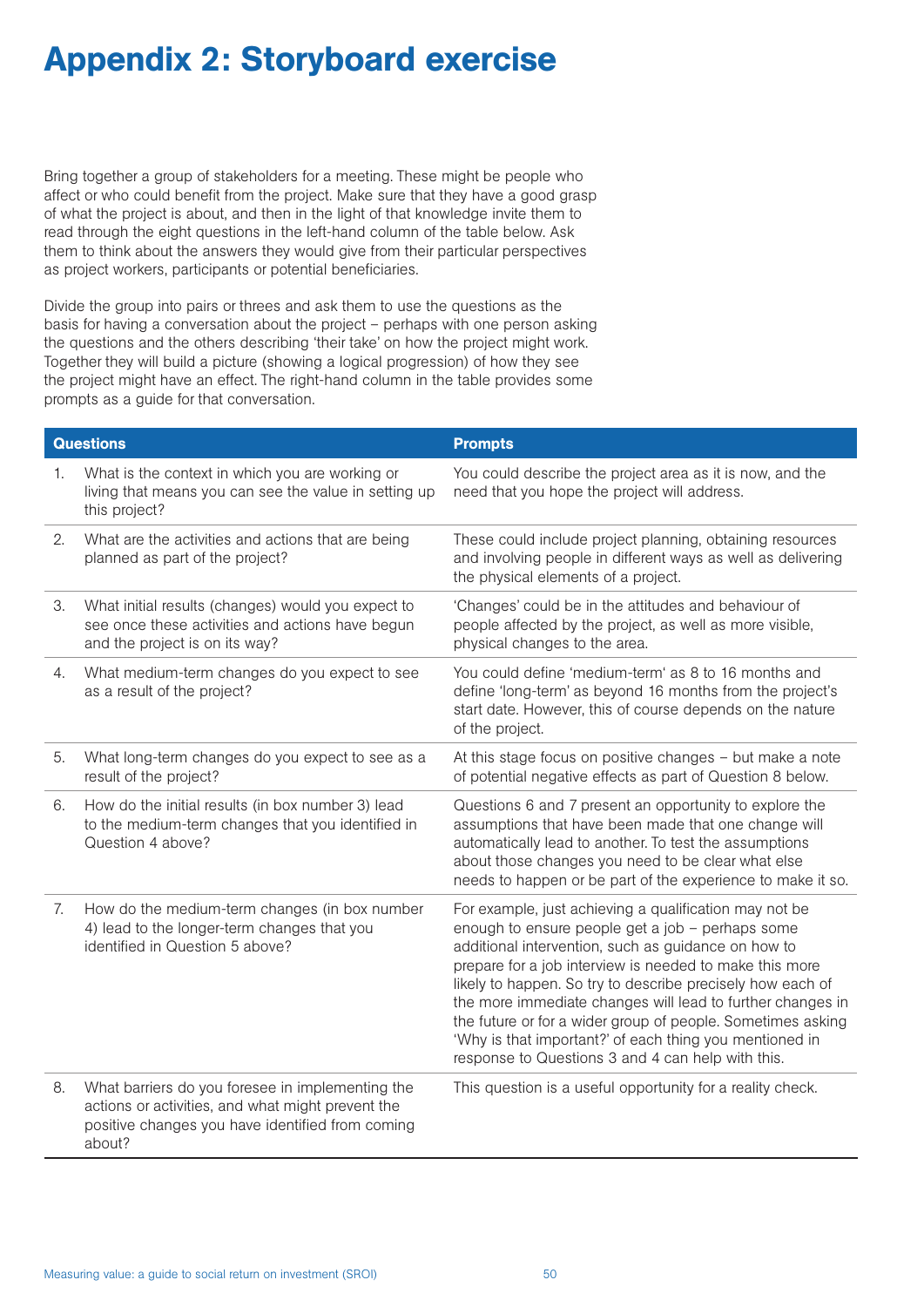#### Build the storyboard

Prepare a large sheet of paper (A3 or larger depending on how many people are taking part in the exercise) by reproducing the blank flow-chart diagram as in the picture below.



Having allowed the stakeholders (in pairs or groups) to discuss each of the eight questions in detail, invite them to summarise (in note form) their responses in each of the corresponding numbered boxes on the flow chat. You can fill in the boxes in any order, so by all means start with the easy ones. Feel free to add extra comments to boxes as and when ideas occur to people during the conversation.

With a large group you could give people post-it™ notes, invite them to summarise their responses on those and then attach them to a large wall-sized version of the flow chart.

If you cannot get everybody 'in the room' at the same time, you could take a large version of the flow chart to different venues and on separate occasions invite people to take part, attaching their contributions as and when they are able to do so. This will be much harder to manage, but at least people will see that they are contributing, literally, to a 'bigger picture'.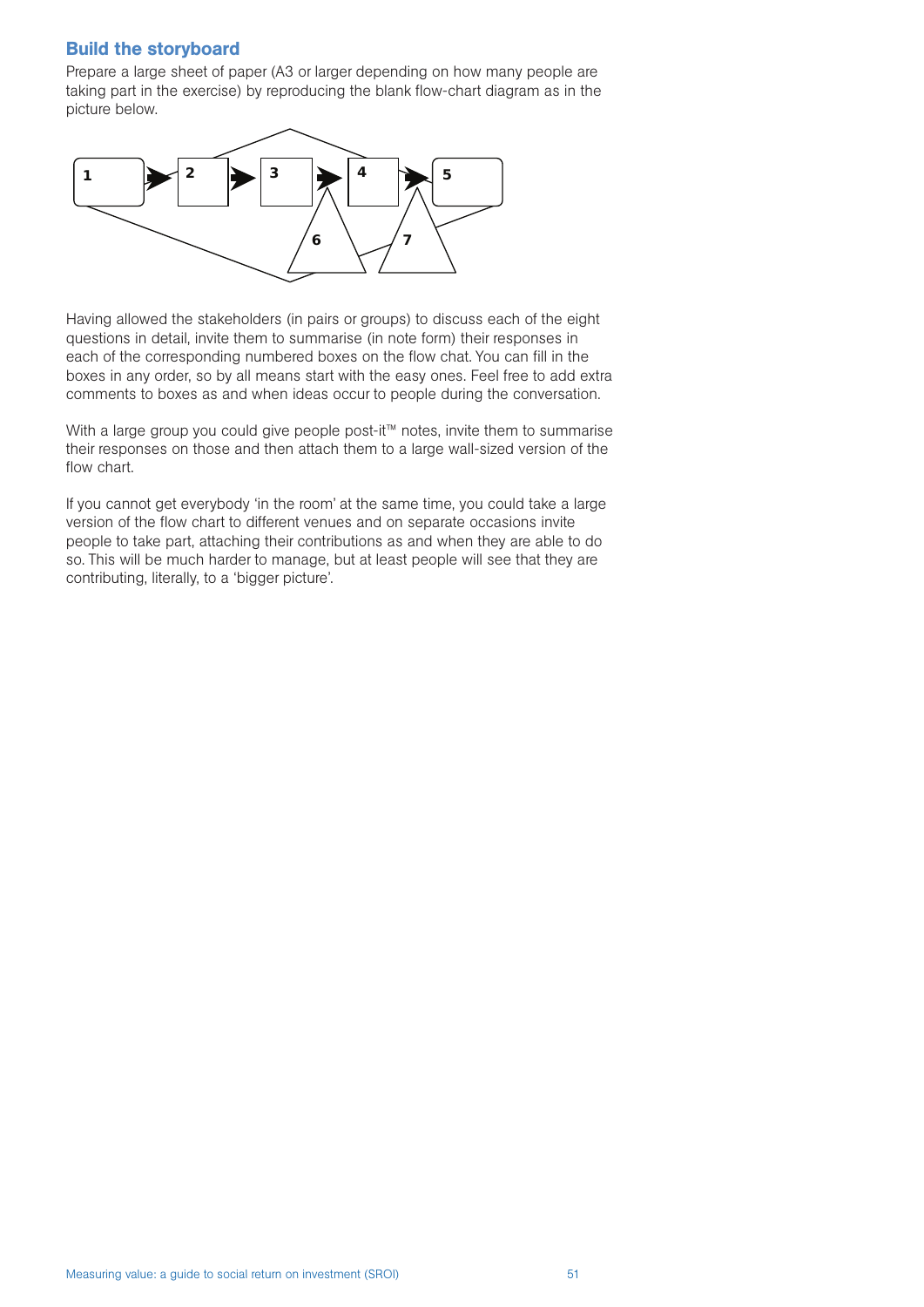# Appendix 3: Impact map template

| Stakeholder | Input | Activity | Output | <b>Outcome</b> | Impact |
|-------------|-------|----------|--------|----------------|--------|
|             |       |          |        |                |        |
|             |       |          |        |                |        |
|             |       |          |        |                |        |
|             |       |          |        |                |        |
|             |       |          |        |                |        |
|             |       |          |        |                |        |
|             |       |          |        |                |        |
|             |       |          |        |                |        |
|             |       |          |        |                |        |
|             |       |          |        |                |        |
|             |       |          |        |                |        |
|             |       |          |        |                |        |
|             |       |          |        |                |        |
|             |       |          |        |                |        |
|             |       |          |        |                |        |
|             |       |          |        |                |        |
|             |       |          |        |                |        |
|             |       |          |        |                |        |
|             |       |          |        |                |        |
|             |       |          |        |                |        |
|             |       |          |        |                |        |
|             |       |          |        |                |        |
|             |       |          |        |                |        |
|             |       |          |        |                |        |
|             |       |          |        |                |        |
|             |       |          |        |                |        |
|             |       |          |        |                |        |
|             |       |          |        |                |        |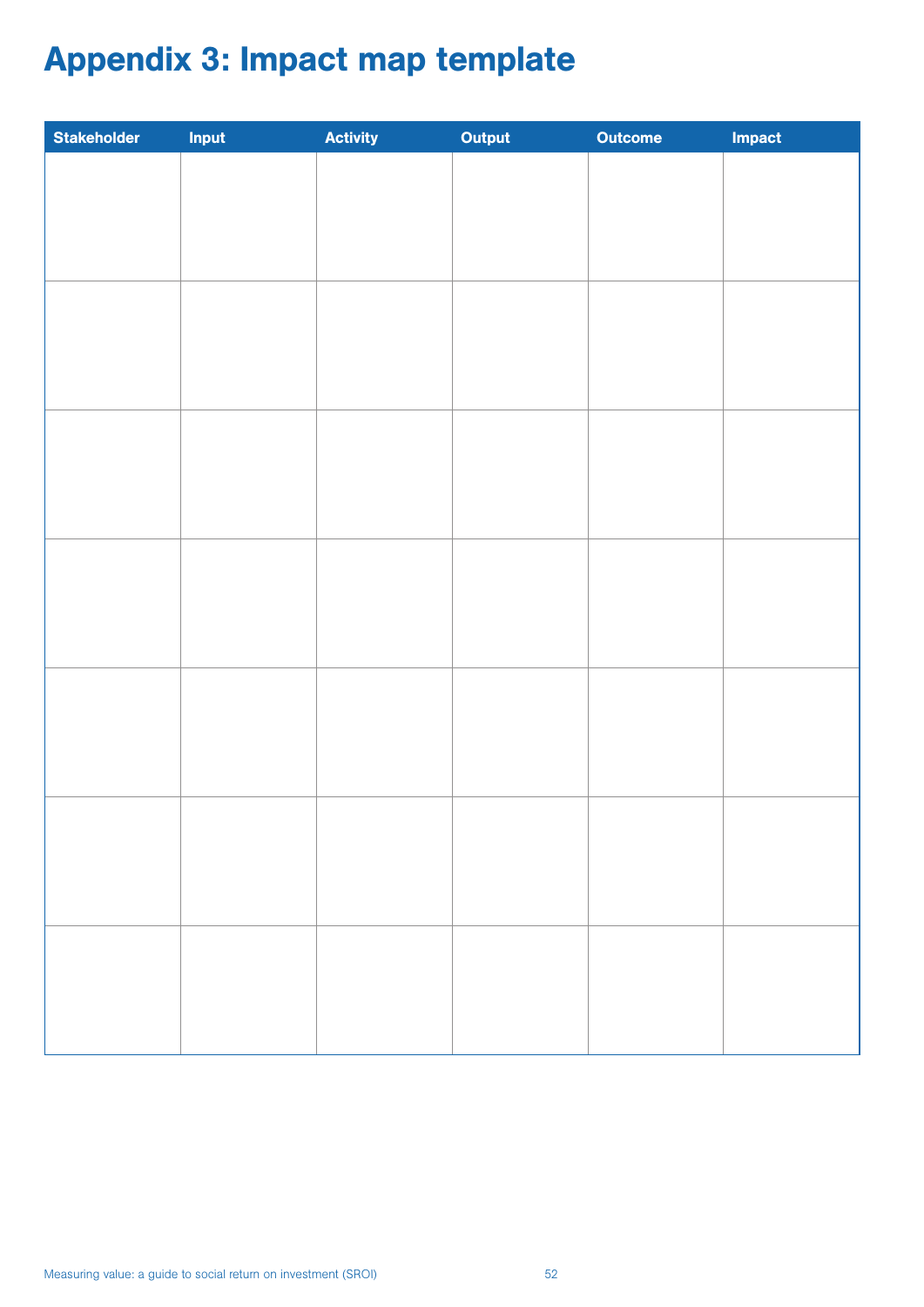# One of the other centres at **nef**



## Centre for Global interdependence

We are living in an interdependent world. But some nations, including the UK, are abusing it by exporting the cost of their high-consuming lifestyles around the globe.

We cannot 'solve' global poverty without simultaneously addressing global warming. **nef**'s centre for Global Interdependence is addressing the inseparable challenges of poverty and a rapidly warming global climate in order to find global answers by building coalitions, publishing ground breaking research, winning change and giving hope.

Finding solutions to the interdependent problems of climate change, peak oil, ecological degradation, growing inequality, persistent poverty and in many countries, static or declining levels of well-being will mean building a new global system.

The global economy should be designed to benefit people and to protect the planet, with individual wellbeing and environmental sustainability at the core of economic policies and structures.

From its beginning, **nef** has challenged the way the global economy is organised – the unfairness and the blindness at the heart of its measurements of success, the brutal treatment meted out to its victims. What began with a challenge to the G7 summits in the mid -1980s, and their assumed right to speak for the economic future of the whole planet, continues as a systematic attempt to articulate, popularise and implement a new kind of global economics.

For more information please call 020 7820 6300